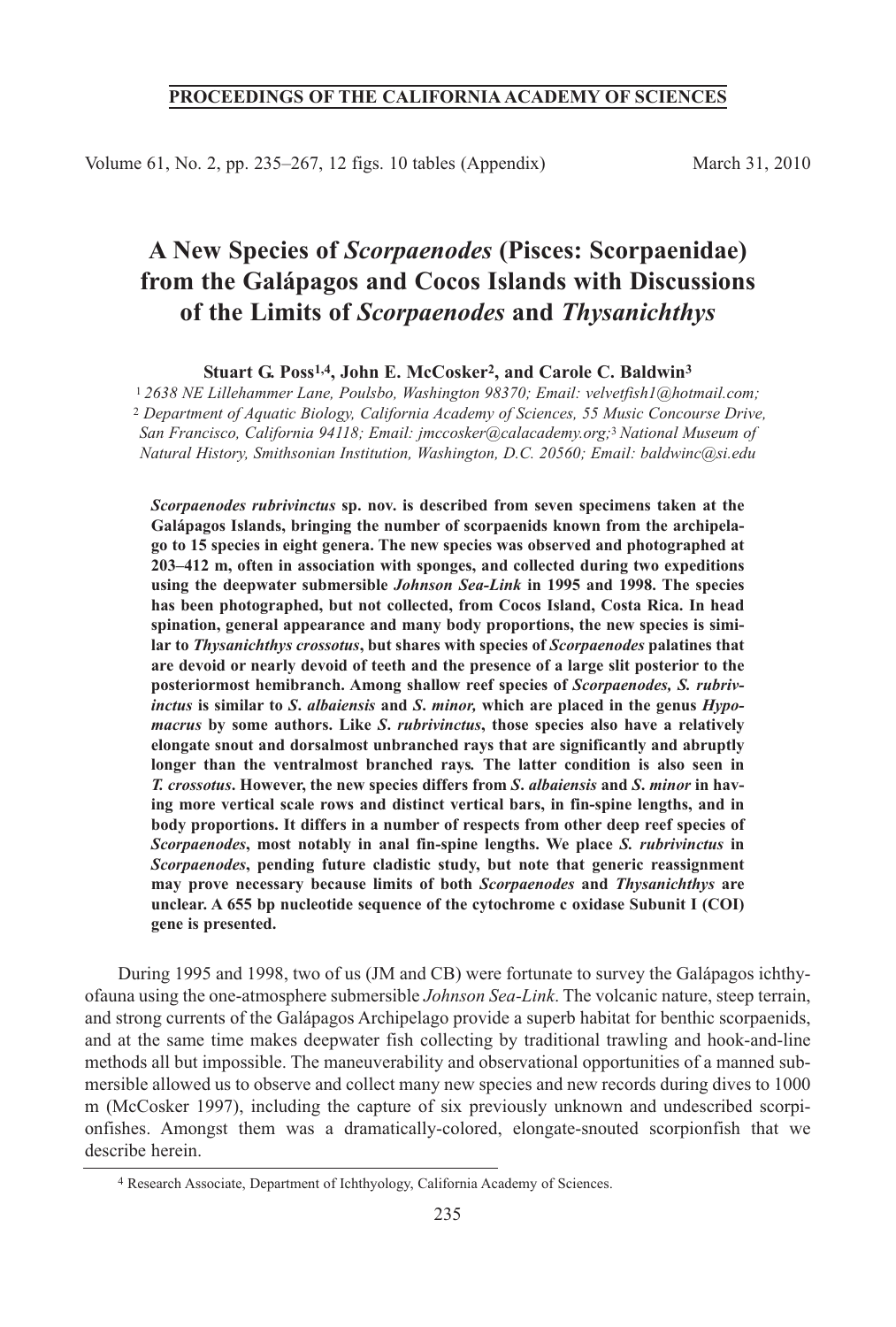## 236 PROCEEDINGS OF THE CALIFORNIA ACADEMY OF SCIENCES Series 4, Volume 61, No. 2

Fifteen scorpionfishes are now known from the Galápagos archipelago. Charles Darwin collected the first Galápagos scorpaenid specimens at San Cristóbal Island, which were later described by Jenyns (1840) as *Scorpaena histrio*. Meek and Newland (1885) and Jordan and Evermann (1898) recognized *Scorpaena fucata* Valenciennes, 1846, and *Scorpaena pannosa* Cramer, 1897, as junior synonyms of *S*. *histrio.* Examination of the holotypes by one of us (SP) corroborates those synonymies. Garman (1899) described the midwater *Ectreposebastes imus* from waters off the archipelago. *Scorpaenodes xyris* (Jordan and Gilbert, 1882) and *Scorpaena mystes* Jordan and Starks, 1895, are widely distributed in the tropical eastern Pacific and at the Galápagos (Grove and Lavenberg 1997). *Pontinus strigatus* was described from the Galápagos by Heller and Snodgrass in 1903. *Taenianotus triacanthus* Lacepède,1802, was reported by Wellington (1978) based on a specimen photographed underwater at James Island, but this widespread Indo-Pacific species has yet to be collected and most likely is a vagrant (Robertson et al. 2004). The Scorpaenidae of the Galápagos were summarized by Grove and Lavenberg (1997), who inadvertently repeated the error of Seale (1940) in listing a misidentification of *Scorpaenodes xyris* as *Scorpaenopsis gibbosa* (Bloch and Schneider 1801), which does not occur in the archipelago (McCosker 1998).

Subsequently, McCosker (2008) described *Trachyscorpia osheri* and *Idiastion hageyi*, collected using the submersible *Johnson Sea-Link* at the Galápagos Islands. *Scorpaena cocosensis* Motomura 2004 was collected in nearshore waters at Tagus Cove during the 1998 expedition, extending its known distribution from Cocos Island (Motomura and McCosker 2009). Also collected using the submersible during the two expeditions were specimens of *Phenacoscorpius* (Motomura and McCosker, in prep.), *Pontinus vaughani* Barnhart and Hubbs, 1946, *P. clemensi* Fitch, 1955, and two additional undescribed species of *Pontinus* (Poss, McCosker and Lavenberg, in prep.). Those fourteen scorpaenids, along with the new *Scorpaenodes* which we describe herein, demonstrate the remarkable benefits of exploration using manned submersibles, as well as the diversity of the Galápagos scorpaenid fauna.

## **METHODS**

Methods for taking counts and measurements follow those of Eschmeyer (1969b), as modified by Poss and Eschmeyer (1978), except that specimens were measured using digital rather than dial calipers. All measurements were recorded and analyzed to the nearest 0.01 mm, but reported to the nearest 0.1 mm. The last ray of both the dorsal and anal fins is typically split to its base, yet borne on a single pterygiophore. This last "double-ray" is counted here as  $1\frac{1}{2}$  to distinguish this condition from the much more infrequent condition in which it is not split to its base (and counted as 1), thereby avoiding the inconsistent counting of the fin-rays that has appeared in the literature of scorpaenoid species. As defined by Eschmeyer, the vertical scale-row count is the number of scale rows from the base of the supracleithral spine to the end of the hypural plate.

Abbreviations for depositories of specimens follow Leviton et al. (1985). A tissue sample from the USNM paratype is stored in 95% EtOH and deposited in the USNM fish collection.

Morphometric data from 44 body measurements and data for 4 variables derived from eight counts were maintained in separate database, input to the NTSYSpc numerical taxonomic analysis system (Ver. 2.20y), and analyzed independently. Sample sizes for the two multivariate analyses and the bivariate statistical contrasts included the 7 specimens of *S*. *rubrivinctus* and individuals of the following species: *Scorpaenodes albaiensis* (35 individuals in morphometric analysis, 30 in analysis of counts), *Scorpaenodes investigatoris* (2, 2), *Scorpaenodes littoralis* (28, 36), *Scorpaenodes minor* (28, 25), *Scorpaenodes smithi* (8, 8), *Scorpaenodes tribulosus* (3, 1), *Thysanichthys crossotus* (3, 3) and *Thysanichthys evides* (6, 6) for totals of 120 and 118 specimens in each analysis. These nearly always represent the same individuals. Except for one rare species, individuals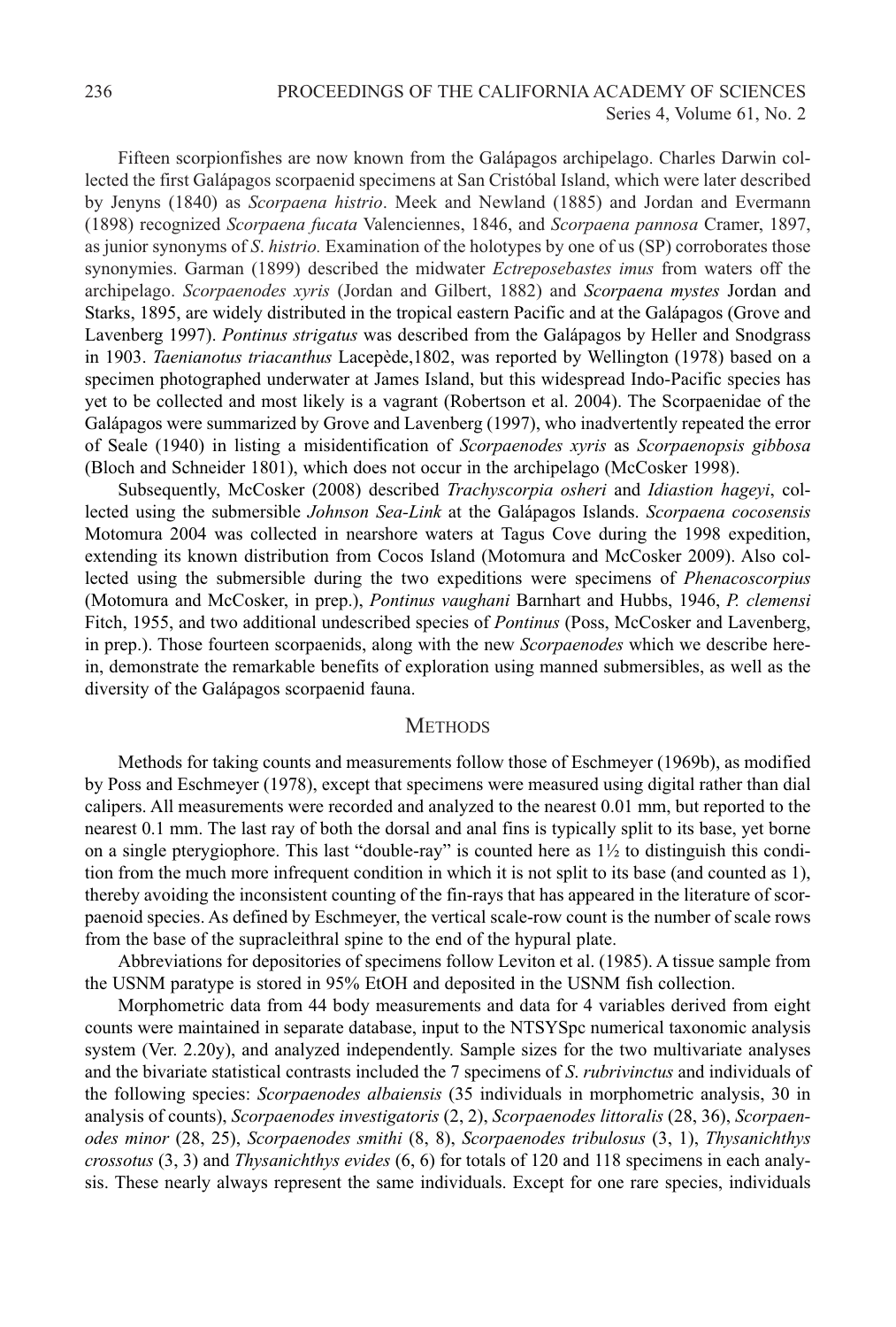with damaged spines or missing scales were not analyzed. Lots from which counts and measures were taken are listed under comparative materials.

Bivariate comparisons based on the 43 measures used, as regressed against standard length (SL), are summarized in a separate section on morphometrics. Analyses of covariation were performed using the aoctool function in MATLAB (Ver. 7.04.365) of the MATLAB Statistical Toolbox and using two distinct models. The first testing, *via* ANCOVA, for the presence of different slopes among the species,  $Y = (\alpha + \alpha_i) + (\beta + \beta i) \cdot SL + \varepsilon$ , and the second testing, *via* ANCOVA, for the presence of different Y-intercepts, in the event slopes were found not to be significantly different,  $Y = (\alpha + \alpha_i) + \beta \cdot SL + \varepsilon$ . In nearly all cases, the latter model was found to provide the best fit, and slopes of nearly all variables were found not to differ significantly among species. Both Bonferonni and Sheffé adjustment procedures were employed in evaluating statistical significance in multi-way testing among species (Hochberg and Tamhane 1987). Neither correction differed in their effect and only probability values resulting from the Bonferonni procedure.are presented.

To assess better how *S*. *rubrivinctus* has differentiated morphometrically from its near relatives, size-adjusted principal components were obtained from a covariance matrix of log-transformed body (shape) measures by factoring out a  $1 \times 43$  element isometric vector  $(1, 1, ..., 1)$ , which served as an *a priori* representation of a pure size for Burnaby size correction (unit growth in each variable dimension defined; see Rohlf and Bookstein 1988). Principal components for data derived from counts were obtained separately using a correlation matrix of standardized variables. Five variables derived from 8 counts [total dorsal fin-rays (spines + soft rays), average number of pectoral fin rays (left + right/2), average number of total gill rakers (left + right/2), number of vertical scale rows, and average number of lateral-line scales  $(\text{left} + \text{right}/2)$ ] were used in the principal components analysis (PCA) derived from a correlation matrix of these counts. Analyses of both datasets are discussed in a section titled Principal Components Analyses. NTSYSpc computes eigenvalues and eigenvectors using the QL algorithm with implicit shifts (Press et al. 1988) after standardization and tridiagonalization using Givens and Householder transformations.

#### *Scorpaenodes rubrivinctus* **Poss, McCosker and Baldwin, sp. nov.**

Figures 1–3, 4A, 7–9,11–12; Tables 1–10 (Appendix)

**MATERIAL EXAMINED**.— HOLOTYPE: CAS 90384, 100.8 mm SL, ♂, San Cristobal Id., seamount SE of San Cristobal Id. (01°06′24″S, 89°07′02″W), 203 m, *Johnson Sea-Link*, JSL Dive 3937, J.E. McCosker, 18 Oct 1995. PARATYPES: CAS 201883, 100.2 mm SL, ♂, Marchena Id. (00°24′00″N, 90°26′30″W), 303 m, JSL Dive 3109, J.E. McCosker and C.C. Baldwin, 21 Jul 1998. CAS 86532, 98.9 mm SL,  $\Im$ , Genovosa (Tower) Id. (00°21′48″N, 89°58′11′W), 280 m, JSL Dive 3974, J.E. McCosker et al., 24 Nov 1995. USNM 396088, 88.5 mm SL, ♂, 3 km E of Plazas Id. (00°32′24″S, 90°09′07″W), 305 m, JSL Dive 3096, J.E. McCosker and C.C. Baldwin, 9 Jul 1998. CAS 86511, 2(83.4-87.7 mm SL), ♀♀, Seymour Id. (00°23′15″S, 90°16′11″W), 308 m, JSL Dive 3980, J.E. McCosker, 27 Nov 1995. CAS 86524, 70.9 mm SL, ♂, Fernandina Id. (00°17′52′′ S, 91°39′15′′ W), 412 m, JSL Dive 3956, J.E. McCosker et al*.*, 16 Nov 1995.

**DIAGNOSIS**.— A species of *Scorpaenodes* with the following characteristics: pectoral fin with 18–20 rays, the dorsalmost unbranched rays of which are abruptly longer than the ventralmost branched rays; an elongate snout (13–15%SL) (Figs. 1 and 2); relatively elongate dorsal spines; distinct broad, orange or orange red vertical bars on the body that extend onto the fins (Fig. 3); nasal spines short, and bifid or absent in some specimens; spines of the suborbital ridge extended laterally to form a shelf; 43-51 vertical scale rows.

**DESCRIPTION**.— Dorsal: XIII, 8½ (1), XIII,9½\* (5), XIII, 10½ (2) [asterisk denotes holotype]. Anal: III, 5 (1), III, 5½\* (7). Pectoral Fin-Rays (left): 18\*(2), 19(3), 20(3). Gill rakers (left): 4-6 (usually  $5$ ) + 1 + 9-12 (usually  $10$ ) = 15-17 (5 + 1 + 10 = 16 in holotype). Vertical scale rows: 43-51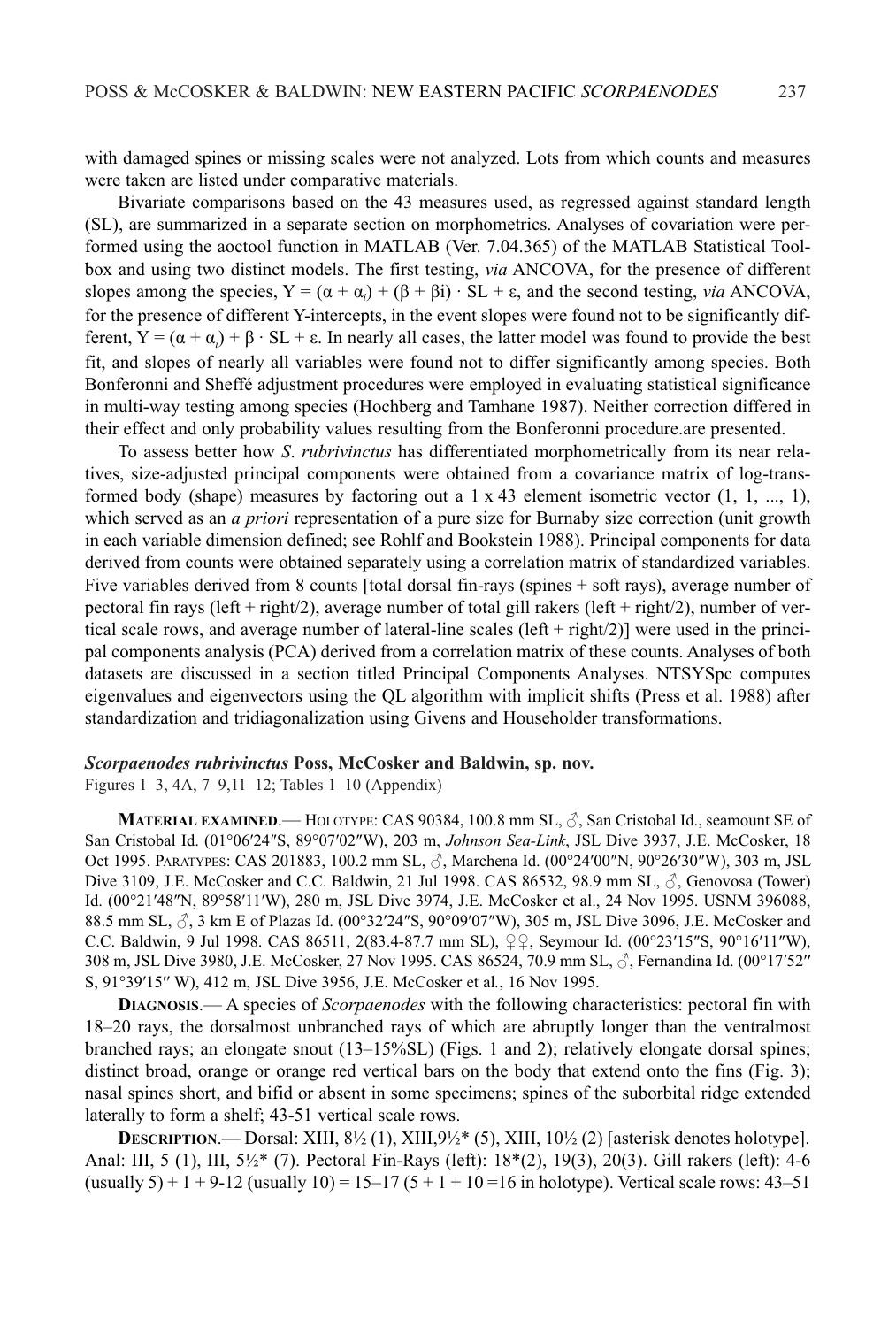(holotype with 48). Lateral-line scales (left):  $22-25 + 1 = 23-26$ (usually,  $24 + 1$ , including holotype). Vertebrae  $9 + 15 = 24$  (n = 5, including holotype; Figure 4A).

Head large (45-47% SL) (Figs. 1 and 2). Snout notably extended (13-15% SL), length slightly greater than orbit diameter (12-13% SL). All head spines sharp, well developed, except nasal spines, which are relatively short when present, and except those on the lacrimal (Figs. 1 and 2). Lacrimal with a rounded lobe anteriorly, followed by two relatively robust, but weakly pungent spines that overlap the premaxilla — the first directed nearly ventrally, the second posteroventrally; a sharper spine on lateral face at posterior end of lacrimal. Second infraorbital bone with a strong, laterally directed spine below center of eye, continuous with ridge at posterior end of lacrimal and immediately followed by a pronounced ridge on the third infraorbital bone that



FIGURE 1. Lateral view of *Scorpaenodes rubrivinctus*, holotype (CAS 90384, 100.8 mm SL).



FIGURE 2. Dorsal view of head of *Scorpaenodes rubrivinctus*, holotype (CAS 90384, 100.8 mm SL).

ends in a sharp spine. A single postorbital bone with 3-7 minute spinules. Preopercle with 4 or 5 prominent spines on its posterior margin; the uppermost spine largest in line with those along suborbital ridge, directed posterolaterally, with a prominent supplemental spine immediately anterior to it; second spine, when present, much smaller but sharp, immediately ventral to first; third spine pointing posteroventrally; fourth subequal to third, pointing primarily ventrally; fifth spine rudimentary. Nasal spine relatively short, sometimes bifid or nearly so (right side CAS 90384), or absent (right side of CAS 86532). Opercle with two pungent spines. Preorbital spine, suprarobital spine and postorbital spines present, with supraorbital spine much smaller than others. No small spines or spinules on posterodorsal margin of orbit immediately ventroposterior to postorbital spine. Interorbital ridges relatively weak, not ending in spines. Small, simple cirri usually present behind preorbital and supraorbital spines. Usually 2 coronal spines immediately anterior to occiput (missing in holotype and USNM 396088); one specimen (CAS 86524) with an enlarged coronal spine at the edge of a large "hole" in the cranium and with an additional coronal spine on right side. Tympanic spine prominent, pointed notably laterally, as well as dorsolaterally. Pterotic spine extremely well developed, as large as or larger than parietal spine. Nuchal and pareital spines prominent. Posttemporal with a single spine immediately anterior to that on supracleithrum. Supracleithral spine prominent. Cleithral spine very large, about equal in size to dorsalmost preopercu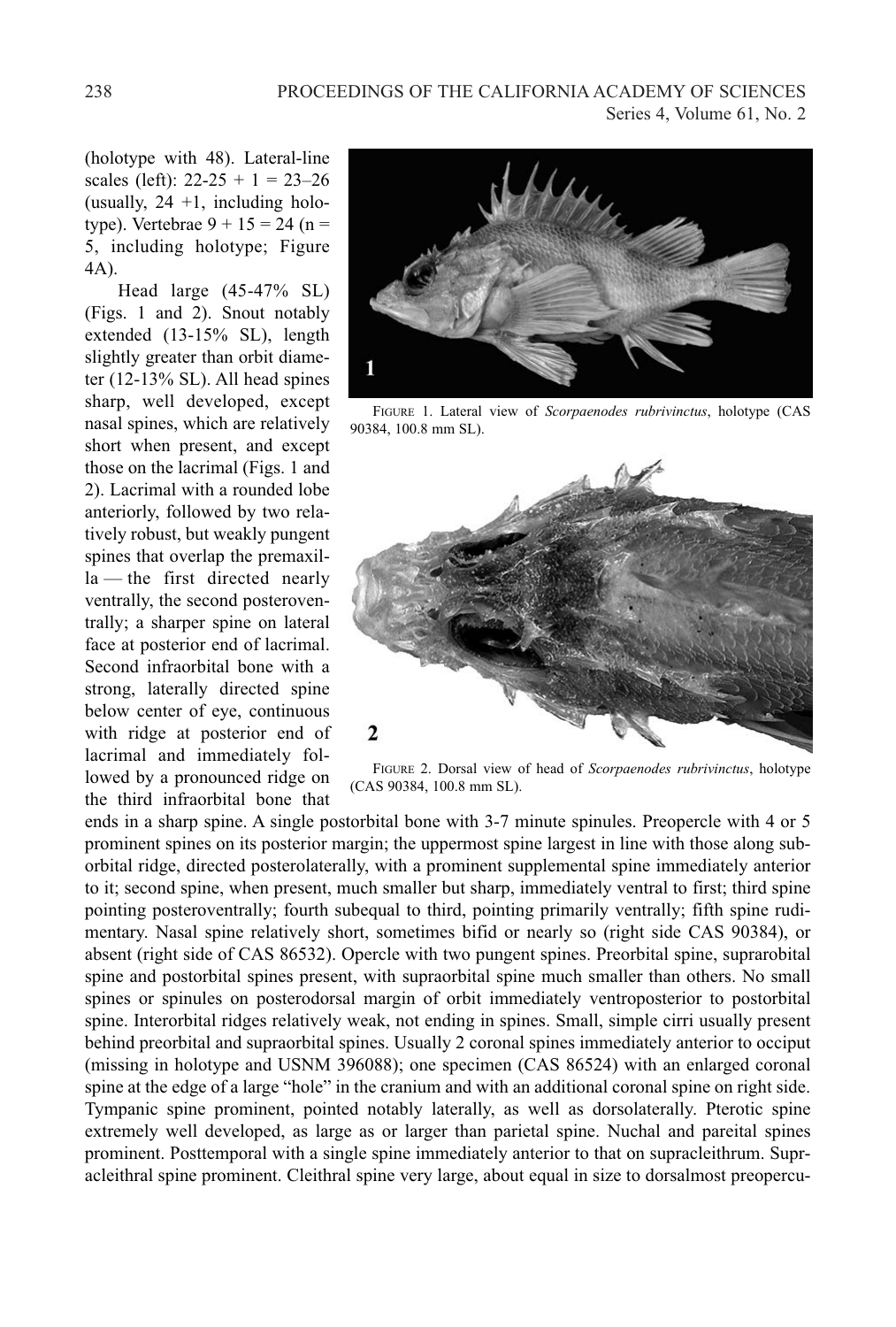lar spine. Occiput slightly depressed, its anterior margin immediately posterior to the slightly raised supraoccipital commisure, its posterior margin between parietal spines (Fig. 2); anterior margin slightly wider than posterior margin. Minute teeth arranged in 4 or 5 irregular rows on the V-shaped vomer. Palatines toothless or possibly with at most a few scattered teeth. A prominent knob at symphysis of lower jaw; in dorsal view appearing as a rounded knob between widely spaced premaxillary bones. Two separated mandibular lateral-line pores immediately behind symphysis. Gill rakers relatively short, stubby. A well developed slit posterior to posteriormost hemibranch. Pseudobranch with 17-25 filaments. No cirri or tentacles on ventral surface of mandible. Swimbladder present.

Body laterally compressed, deepest between third dorsal spine and pelvic fin. Dorsal fin originating above supracleithral spine; third or fourth spines longest; penultimate shortest; fin membranes between spines notably incised. Anal fin with 3 prominent, slightly curved spines; second longest and thicker than first or third. Pectoral fin with 8-10, usually 9 ventralmost unbranched-rays, 9-10 branched rays in middle of fin, and a single



FIGURE 3. Coloration of holotype of *Scorpaenodes rubrivinctus*, (CAS 90384**,** 100.8 mm SL). Photograph was taken soon after its capture and before preservation.



FIGURE 4 A. Radiograph of *Scorpaenodes rubrivinctus* (USNM 396088, paratype ). B. Radiograph of *Thysanichthys crossotus* (CAS 47297). Arrows indicate thickened procurrent caudal fin-ray.

unbranched ray dorsally. Longest ray of pectoral fin (dorsalmost unbranched ray) reaching to base of third anal spine, this ray notably longer than branched rays immediately above. Pelvic-fin spine relatively large, reaching more than half the distance from pelvic-fin insertion to the anal-fin origin. Caudal fin with 5 or 6 branched rays in ventral half and 6 or rarely 7 branched rays in dorsal half.

Color in life (based on field notes for CAS 201803, 100 mm SL paratype, made immediately after capture) pink with orange bars; first bar faint, behind head between first three dorsal spines;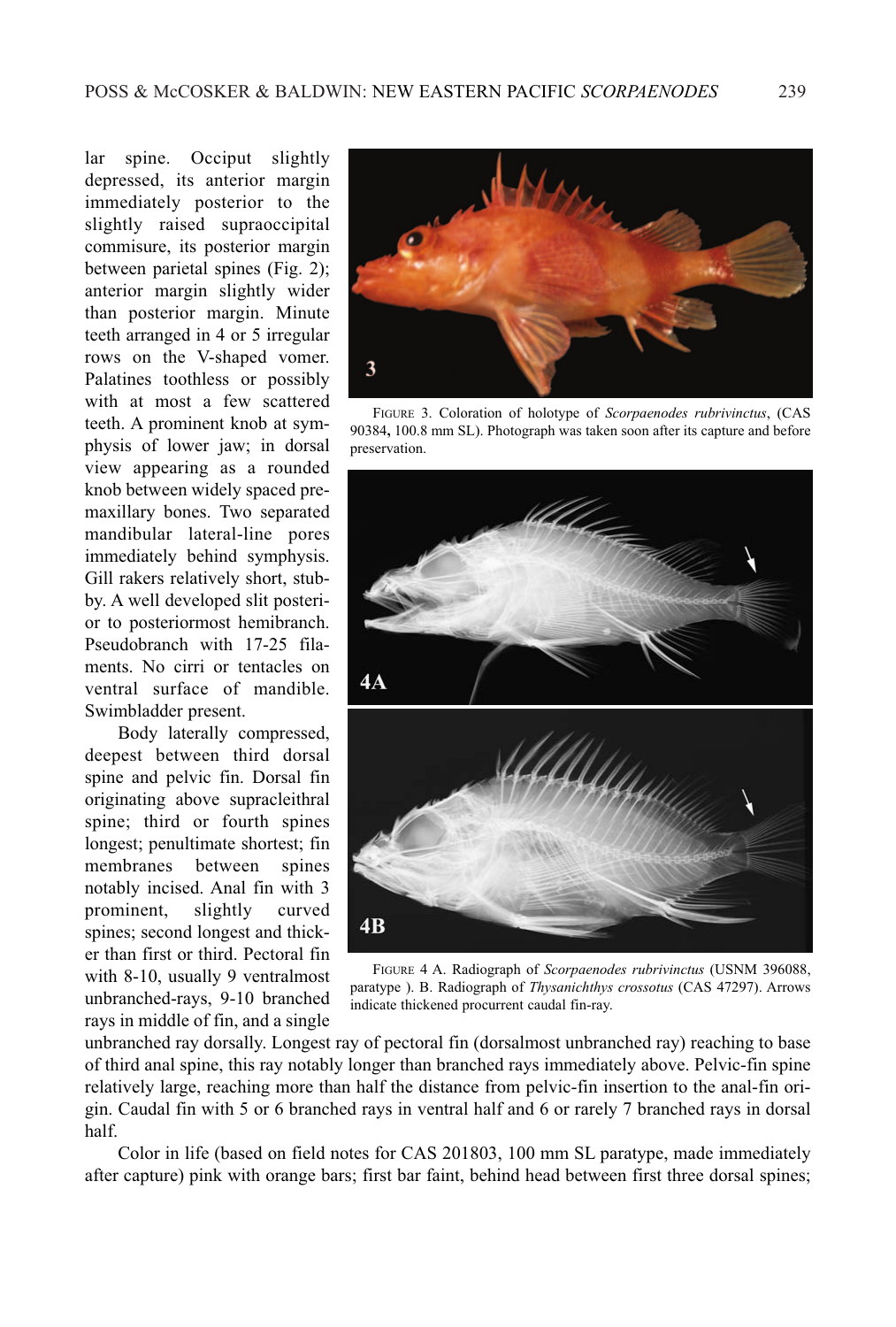second bar more distinct, beneath dorsal spines VIII-X; third bar distinct, between dorsal soft rays 1-8; fourth bar at base of caudal, extending narrowly onto fin (Fig. 3). Dorsal-fin membrane with orange blotches, soft dorsal with orange at basal 40%, then clear, becoming orange again distally. Anal fin faint orange, with third bar on body extending onto it. Pelvic-fin rays orange, membranes clear. Pectoral-fin rays checkered with orange, membrane clear. Caudal-fin rays orange, membrane clear. Belly and chest pale pink, becoming orange on ventral 40% of body. Body coloration in preservative pale, with several broad dark, rather well marked bars; first bar below first three dorsal spines, short, usually not reaching much below base of dorsal fin; second bar usually more prominent, below dorsal spines 5 or 6 and extending below lateral line almost to ventral midline near anus; third bar even broader and more prominent, extending ventrally from base of last dorsal spine and soft dorsal fin rays to base of anal fin; a fourth dark bar over posterior part of caudal peduncle. Posterior portion of caudal peduncle immediately anterior to caudal-fin base often with five to nine distinct, but relatively minute melanic spots that are sometimes seen in more anterior bars. The holotype and two paratypes (CAS 201883, CAS 86524) with black pigment on membranes between spines 7-11 subdistal to fin margin.

**BODY MEASUREMENTS**.— Measurements, in mm, followed parenthetically by the %SL, of the holotype and the 7 paratypes in the following order: CAS 90384 (holotype, 100.8 mm SL  $\delta$ ); CAS 201883 (100.2 mm SL); CAS 86532 (98.9 mm SL ♂); USNM 396088 (88.5 mm SL ♂); CAS 86511 (83.4, 87.7 mm SL 2♀); CAS 86524 (70.9 mm SL 3). Head length: 45.2(44.8); 47.4(47.3); 45.4(45.9); 41.6(46.9); 41.5(47.3); 39.3(47.1); 32.2(45.4). Snout: 12.8(12.7); 14.3(14.3); 14.7(14.9); 12.4(14.0); 12.9(14.7); 12.2(14.6); 9.7(13.7). Orbit diameter: 11.8(11.7); 12.8(12.8); 12.4(12.5); 12.1(13.6); 11.8(13.4); 11.6(13.9); 8.7(12.3). Interorbital width: 4.0(4.0); 4.7(4.7); 6.2(6.3); 3.7(4.2); 4.0(4.6); 4.3(5.2); 3.5(4.9). Jaw length: 21.3(21.1); 20.1(20.0); 19.9(20.1); 17.9(20.2); 17.7(20.2); 17.6(21.1); 14.5(20.4). Postorbital length: 21.1(21.0); 21.4(21.4); 20.0(20.0); 18.9(21.3); 18.5(21.1); 16.5(19.8); 14.5(20.5). Greatest body depth: 34.3(34.0); 34.0(34.0); 32.6(33.0); 29.3(33.1); 29.7(33.9); 28.5(34.2); 25.1(35.4). Predorsal length: 40.9(40.6); 42.6(42.6); 42.7(48.1); 40.4(45.6); 39.0(44.5); 38.5(46.2); 30.0(42.3). Anal-fin length: 23.8(23.6); 26.2(26.2); 27.2(27.3); 22.7(25.9); 23.3(26.3); 24.8(29.7); 19.8(27.9). Caudal-fin length: 26.6(26.5); 22.7(22.7); 22.6(22.8); 20.5(23.1); 20.3(23.2); 20.9(25.1); 18.4(26.0). Pectoral-fin length: 26.4(26.2); 27.7(27.6); 36.3(36.7); 28.2(31.8); 21.4(24.4); 29.4(35.2); 24.8(35.0). Pelvic-fin length: 20.7(.20.5); 24.5(24.5); 27.1(27.2); 24.3(27.4); 20.9(23.8); 9.5(11.4); 16.8(23.7). First dorsal spine: 7.7(7.6); 7.1(7.1); 7.9(7.9); 7.3(8.3); 8.2(9.4); 7.6(9.1); 4.8(6.8). Second dorsal spine: 13.4(13.3); 9.4(9.4); 12.1(12.2); 11.2(12.6); 12.7(14.5); 12.0(14.4); 8.8(12.4). Third dorsal spine: 17.9(17.8); 16.2(16.2); 17.6(17.8); 14.4(16,3); 17.0(19.4); 16.4(19.7); 13.9(19.6). Fourth dorsal spine: 18.8(18.7); 16.6(16.6); 18.8(19.0); 15.4(17.4); 16.9(19.3); 15.3(18.3); 14.4(20.3). Fifth dorsal spine:16.8(16.7); 10.6(10.6); 16.0(16.2); 13.6(15.4); 14.7(16.8); 13.4(16.1); 12.7(17.9). Penultimate dorsal spine: 5.2(5.2); 6.1(6.1); 6.7(6.8); 6.9(7.7); 6.6(7.5); 4.4(5.3); 4.7(6.6). Last dorsal spine:13.0(12.9); 11.1(11.1); 11.7(11.8); 10.21(11.5); 11.9(13.6); 10.7(12.8); 8.0(11.3). First anal spine: 11.2(11.1); 9.6(9.6); 10.7(10.8); 8.4(9.4); 12.3(14.0); 8.0(9.6); 6.8(9.6). Second anal spine: 20.5(20.3); 19.2(19.2); 20.2(20.4); 17.1(19.3); 19.7(22.5); 17.7(21.2); 14.8(20.9). Third anal spine: 15.9(15.8); 14.8(14.8); 16.3(16.5); 12.9(14.6); 14.5(16.5); 13.6(16.3); 10.9(15.4). Caudal peduncle least depth: 9.4(9.3); 9.1(9.1); 9.1(9.2); 7.4(8.4); 8.5(9.7); 7.6(9.1); 6.9(9.7). Anterior tip of snout to base of second dorsal spine: 43.5(43.2); 44.5(44.4); 44.5(45.0); 41.1(46.4); 39.2(44.7); 40.8(48.9); 31.5(44.4). Snout to base of third dorsal spine: 46.2(45.8); 47.6(47.5); 50.9(51.5); 43.2(48.8); 41.1(46.9); 42.6(51.1); 33.5(47.2). Snout to base of fourth dorsal spine: 49.8(49.4); 51.8(51.7); 51.2(51.8); 46.3(52.4); 47.7(54.4); 45.3(54.3); 36.0(50.8). Snout to base of fifth dorsal spine:54.1(53.7); 55.8(55.7); 54.4(55.0); 49.2(55.6); 48.2(55.0); 49.2(59.0); 39.0(55.0). Distance between tip of fourth dorsal spine and membrane anterior to spine: 10.3(10.2); 10.0(10.0); 10.8(10.9); 8.67(9.8); 10.9(12.5); 8.1(9.7); 8.6(12.1). Distance between snout and pelvic insertion: 40.1(39.8); 44.4(44.3); 46.1(46.6); 40.0(45.2); 38.2(43.6); 33.7(40.4); 32.1(45.3). Distance between base of first and fifth dorsal spines:12.5(12.4); 13.1(13.1); 12.3(12.4); 11.1(12.6); 12.4(14.1); 12.9(15.5); 9.6(13.5). Distance between fifth dorsal spine base and pelvic-fin insertion: 36.2(35.9); 36.3(36.2); 36.5(36.9); 31.8(36.0); 30.5(34.8); 29.9(35.9); 27.6(38.9). Distance between first dorsal spine base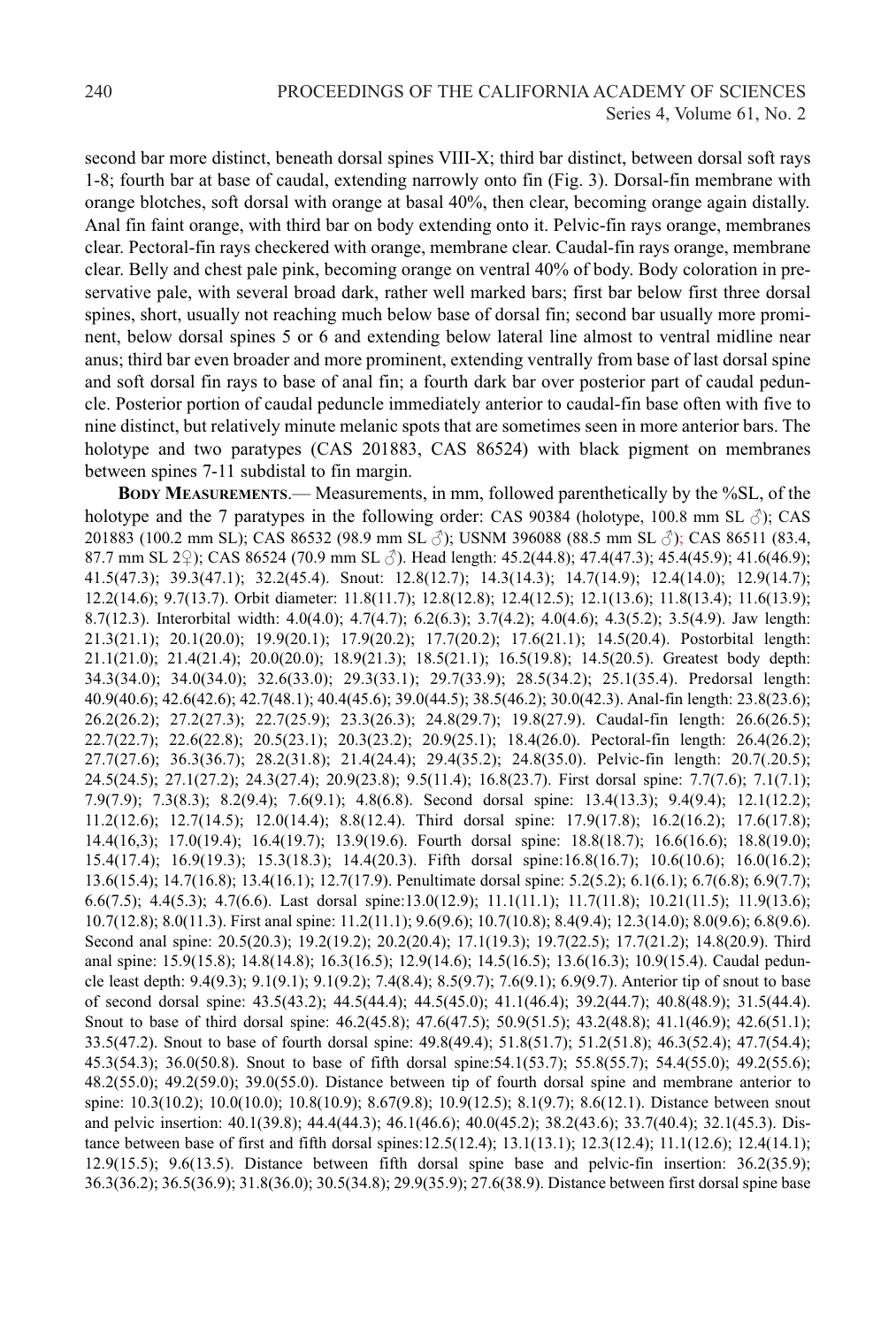and pelvic fin insertion: 33.8(33.5); 33.8(33.7); 33.8(34.2); 28.6(32.3); 29.0(33.1); 27.6(33.1); 24.5(34.6). Distance between bases of fifth and last dorsal spines: 25.9(36.5); 25.7(25.5); 25.4(29.0); 21.6(24.3); 22.6(22.6); 20.0(20.1); 18.6(18.8). Distance between base of last dorsal spine to base of last dorsal ray: 17.0(16.9); 15.0(15.0); 16.0(16.2); 14.3(16.1); 11.0(12.5); 15.0(18.0); 12.0(16.9). Distance between last dorsal ray and last anal ray: 13.2(13.1); 13.8(13.8); 12.2(12.3); 11.5(13.0); 10.6(12.1); 10.2(12.2); 10.0(14.1). Distance between anal-fin origin and base of last anal ray: 13.6(13.5); 13.4(13.4); 15.0(15.2); 12.7(14.3); 12.74(14.5); 11.0(13.2); 10.8(15.2). Distance between pelvic-fin insertion and anal-fin origin: 35.3(35.0); 33.0(32.9); 29.6(30.2); 27.7(31.3); 28.5(32.5); 26.0(31.2); 25.8(36.4). Distance between base of first dorsal spine and anal-fin origin: 47.4(47.0); 46.3(46.2); 45.9(46.4); 41.5(46.9); 41.6(47.4); 39.5(47.4); 33.2(46.8). Distance between base of last dorsal spine and pelvic-fin insertion: 46.2(45.8); 45.0(44.9); 43.0(43.5); 37.8(42.7); 38.7(44.1); 38.0(45.6); 34.2(48.2). Distance between last dorsal spine and last anal ray: 22.9(22.7); 21.8(21.8); 21.7(21.9); 20.1(22.7); 19.0(21.7); 19.9(23.9); 16.7(23.6). Distance between last dorsal ray and anal-fin origin: 25.1(24.9); 24.0(24.0); 26.9(27.2); 21.6(24.4); 20.5(23.4); 20.4(24.5); 18.4(26.0). Distance between base of last dorsal spine and anal-fin origin: 25.7(25.5); 26.6(26.7); 23.2(26.2); 27.2(27.5); 27.6(31.5); 21.6(25.9); 20.2(28.5). Distance between base of fifth dorsal spine and anal-fin origin: 41.0(40.7); 39.6(39.5); 39.8(40.2); 34.4(38.8); 33.2(37.9); 33.2(39.8); 28.2(39.8).

**ETYMOLOGY**.— The specific epithet is derived from the Latin combination *ruber* (red) + *vinctus* (banded), in reference to the color pattern of this species.

**DISTRIBUTION.**— The new species was observed and collected from rocky reefs upon the platform and along the margins of the Galápagos archipelago at depths from 200-412 m. It was also observed and photographed by Avi Klopfer, Shmulik Bloom, and John McCosker at Cocos Island, Costa Rica, at depths from 160-300 m. It is not an uncommon species at either location. *Scorpaenodes rubrivinctus* is known from deeper depths than yet reported for other species of *Scorpaenodes.* Four species of *Scorpaenodes* have been described from deep reefs (Eschmeyer 1969a; Eschmeyer and Rama Rao 1972). According to those authors, *S. muciparus* reaches depths of about 380 m in the Solor Straits at 8°27′S,122°54′E (ZMA 110.246). *Scorpaenodes investigatoris* has been taken to depths of 170 m, with the first specimen taken from stomach of a snapper (*Pristipomoides filamentosus*) caught in 200 m (Smith 1958). *Scorpaenodes tribulosus* reaches depths of 140 m. *Scorpaenodes smithi* has been recorded at depths to 110 m (BMNH 1933.8.11.4). Other species of *Scorpaenodes* occur inshore at shallower depths, with *S*. *albaiensis* being taken from 1.5–85 m, *S*. *littoralis* to about 40 m (SAIAB 59759), and *S*. *minor* from 0–38 m. Nakabo (2002) reported *Thysanichthys crossotus* as occuring between 120 and 130 m.

To our knowledge this is the first report of a species of *Scorpaenodes* being collected by a submersible. Submersible dives were made across much of the Galápagos archipelago in a variety of habitats to a depth of 1000 m. The new species was observed between depths of 203-412 m during five submersible dives. It was typically found along steep volcanic slopes (60°-90°) that were not burdened with sediments. The fish were most abundant between 260-290 m and often associated with or residing upon rossellid sponges (Fig. 11), an association that collections data suggests may also be true for *S. smithi.* The fish were seen alone or in close proximity to each other, but were never observed to interact. With collection of the type series and with underwater observation of this species at Cocos Island (Fig. 12), *S*. *rubrivinctus* provides another example of the close association of the fish fauna of the Galápagos and Cocos Islands. Future use of submersibles is likely to greatly increase our understanding of this and other benthic deep reef species.

**SPECIES COMPARISONS**.— *Scorpaenodes rubrivinctus* is readily distinguished from *S*. *xyris*, the only other species of *Scorpaenodes* in the eastern tropical Pacific in having 47–51 vertical scale rows (39–47 in *S. xyris*), and a distinctly barred rather than variegated or somewhat more marmorated color pattern as seen in most shallow water species of *Scorpaenodes*. It can be readily distinguished from most other species of *Scorpaenodes* by its elongate snout (12.6-14.8% SL) *vs*.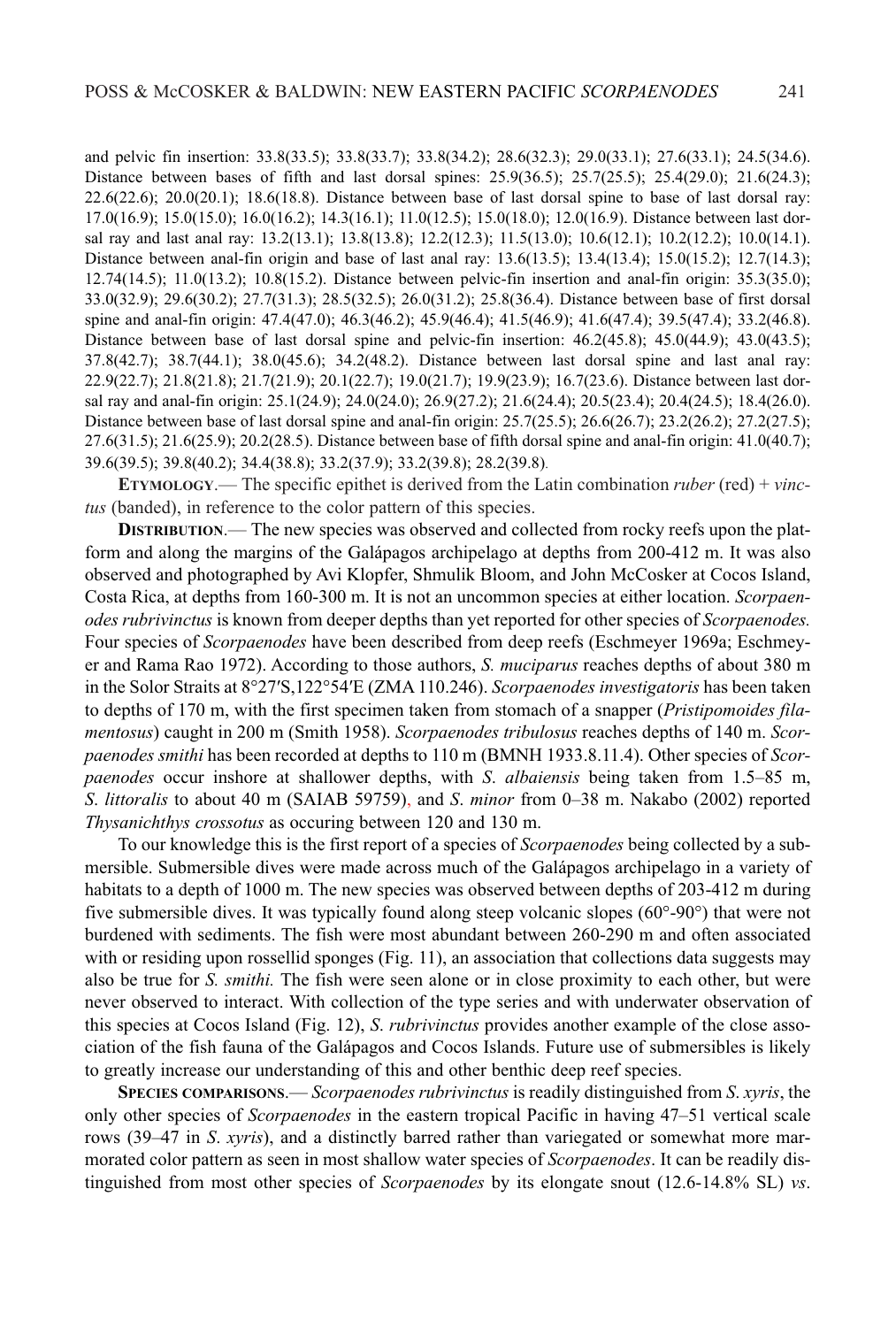(9.3–13.1%SL), except *S. albaiensis* and *S. minor* (Figs. 5A, 5B; Tables 3 and 4), which also exhibit elongate snouts (9.3–14.2% SL). The presence of wide, orange-red bars, and the head spination (Figs. 2, 6A) serve to distinguish it from all other *Scorpaenodes* species having bars*,* except perhaps *S*. *muciparus*. Although the fresh coloration of *S*. *muciparus* is unknown and the bars are known only from those observed in two drawings (see discussion below), *S*. *rubrivinctus* can be readily distinguished from it by its much longer snout, more elongate dorsal fin-spines, less numerous vertical scale rows (70-73 in *S*. *muciparus*) and longer anal fin spines*.* In the deep-water species *S*. *investigatoris* and *S*. *smithi,* like the shallow water *S. albaeinsis* and *S*. *minor*, the margins of the vertical bars are rather irregular and typically not well defined in adults. However, it should be noted that juveniles of *S. albaiensis* are notably more distinctly barred, like *S*. *rubrivinctus*, than are adults. Additional study of other *Scorpaenodes* species is needed to establish if this represents paedomorphosis. Unfortunately, juveniles of most species of *Scorpaenodes,* although often numerous, are extremely difficult to identify and pigmentation in preserved material typically fades with time.



FIGURE 5. A. *Scorpaenodes albaiensis* in lateral view (CAS 75357). B. *Scorpaenodes minor* in lateral view (CAS 214156). C. *Thysanichthys crossotus* in lateral view (CAS53360). D. *Thysanichthys evides* (FMNH 57082, holotype, 74.4 mm SL).

As can be noted in Table 1 (see Appendix), *S*. *rubrivinctus* has relatively small scales in 47–51 vertical scale rows (38–43 in *S. albaiensis*; 30–37 in *S. minor*; 39–40 in *S. investigatoris*; 33–46 in *S. littoralis*; 35 -43 in *S. smithi*; 33-46 in *S. tribulosus*) and a relatively high pectoral fin-ray count: 18–20 (14–17 in *S. albaiensis;* 14–16 in *S. minor*; 19 in *S. investigatoris*; 17-19 in *S*. *littoralis*; 17–18 in *S. smithi*; 18-19 in *S. tribulosus*).

The new species is similar to *Thysanichthys crossotus* Jordan and Starks, 1904, in a number of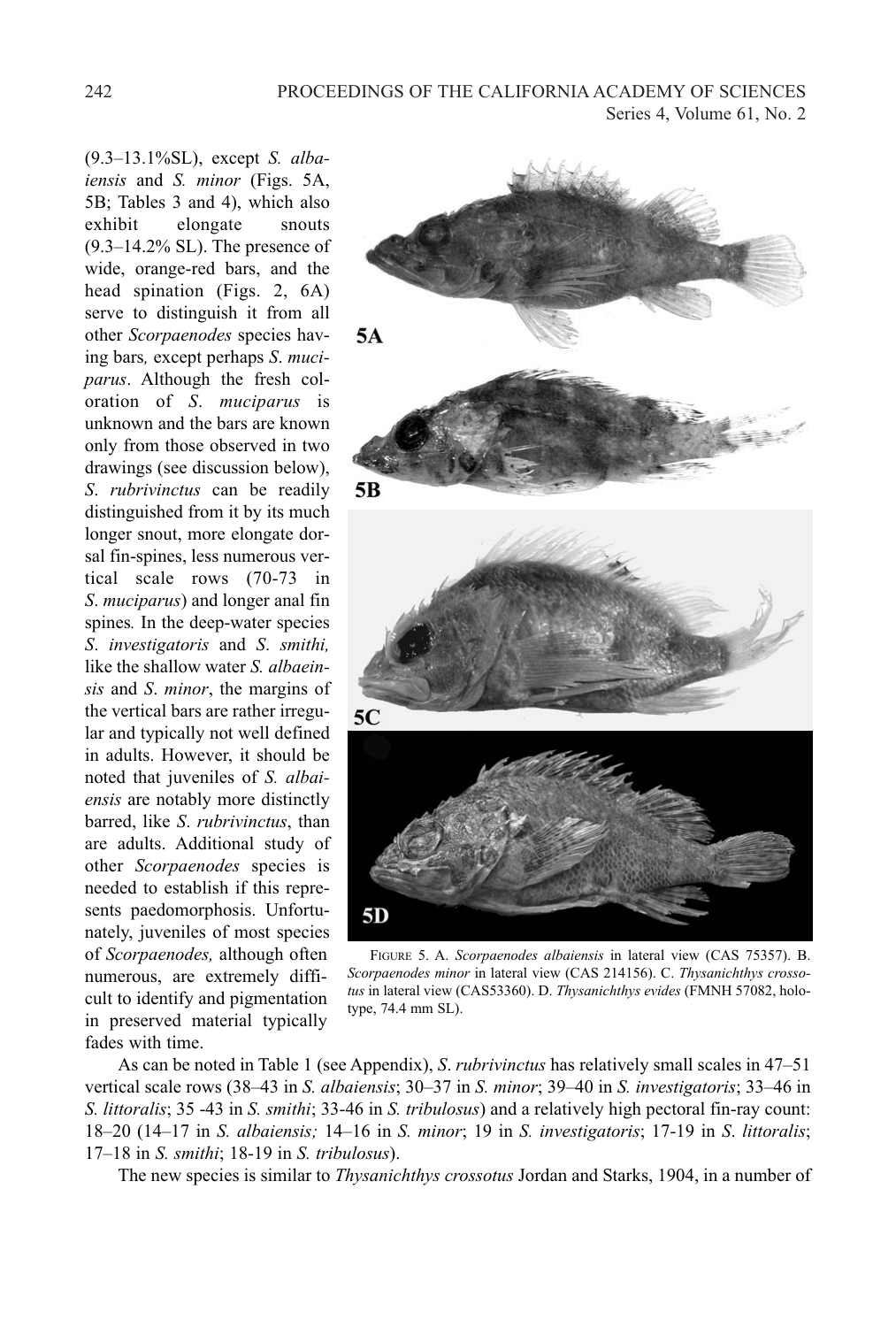respects, including shape of the first three infraorbital bones, the shape and size of many cranial spines (Fig. 6B), the shape of the pectoral fin (Fig. 5C), and in body proportions (Fig. 5C, Figs. 7 and 8). However, *T. crossotus* differs in possessing 2 postorbital bones (infraorbitals 5 and 6) (Mandrytsa 1991 and 2001) *vs*. 1 in *S. rubrivinctus*, 15–17 pectoral fin-rays (*vs*. 18–20), a dorsal fin formula of XIII, 11½ (*vs*. XIII, 8½–10½ in *S. rubrivinctus*), 10 +  $15 = 25$  vertebrae (*vs.* 9 + 15 = 24), a deeper body (38.7-39.9% SL *vs.* 33–35.4%), a slightly longer second anal spine (23–26% *vs*. 19-22.5%) (see Fig. 7H; Tables 2 and 5), a less developed ridge at the base of each opercular spine that is not much raised from the lateral surface of the opercle and in having dermal



FIGURE 6. A. Dorsal view of head of *Scorpaenodes albaiensis* (CAS 75357). B. Dorsal view of head of *Thysanichthys crossotus* (CAS 53360).

filaments along its head and lateral line. *Scorpaenodes rubrivinctus* also differs from *T. crossotus* in having a much longer upper preopercular spine, an enlarged pterotic spine and a moderately enlarged lower posttemporal spine. It also differs from *T*. *crossotus* in having the ridge of the posterior (second) spine on the third infraorbital bone (suborbital 2) relatively in line with the ridge of the more anterior spine, rather than distinctly offset ventral to it. In this respect it is more similar to *S*. *littoralis*, *S*. *albaiensis*, *S*. *minor* and the types of *T*. *evides*, as well as several other species of *Scorpaenodes.* It differs from the paratypes of *T. evides* in having a slightly, but significantly larger head (44.4–47.3% SL *vs*. 40.9–42.2% SL in *T*. *evides*; Tables 1, 4). It differs from both *T. crossotus* and *T. evides* in having a longer snout (13-15% SL *vs*. 10.8–11.5%SL in *T. crossotus* and 9.8–10.5%SL in *T*. *evides*).

**GENERIC ASSIGNEMENT WITH REMARKS ON LIMITS OF** *SCORPAENODES* **AND** *THYSANICHTHYS*.— *Scorpaenodes* Bleeker, 1857, contains 27 valid species, but has not been revised on a world-wide basis. Eschmeyer (1965) discussed the limits of *Scorpaenodes* and consigned *Sebastopsis* Gill, 1862, *Setastopsis* (not of Gill) Sauvage, 1873, *Hypomacrus* Evermann and Seale, 1907, *Sebastella* Tanaka, 1917*, Metzelaaria* Jordan, 1923, *Parascorpaenodes* Smith, 1957, and *Paronescodes* Smith, 1958 to its synonymy, noting that all differed from other members of the Scorpaeninae*,* except *Hoplosebastes* Schmidt, 1929, in having the combination of normally 13 dorsal spines and no palatine teeth. This contrasts with the diagnosis of *Thysanichthys* given by Jordan and Starks (1904), who distinguished the genus as having 13 dorsal spines, palatine teeth, dermal filaments on the head and lateral line, no enlarged preopercular spine or ridge on opercle, and more well-developed spines on the head and suborbitals. Eschmeyer's conclusion has been followed by most subsequent authors, although Mandrytsa (2001), resurrected *Hypomacrus*, thus following earlier workers (Herre 1952, 1953; Smith 1957, 1958;.and Schultz 1966).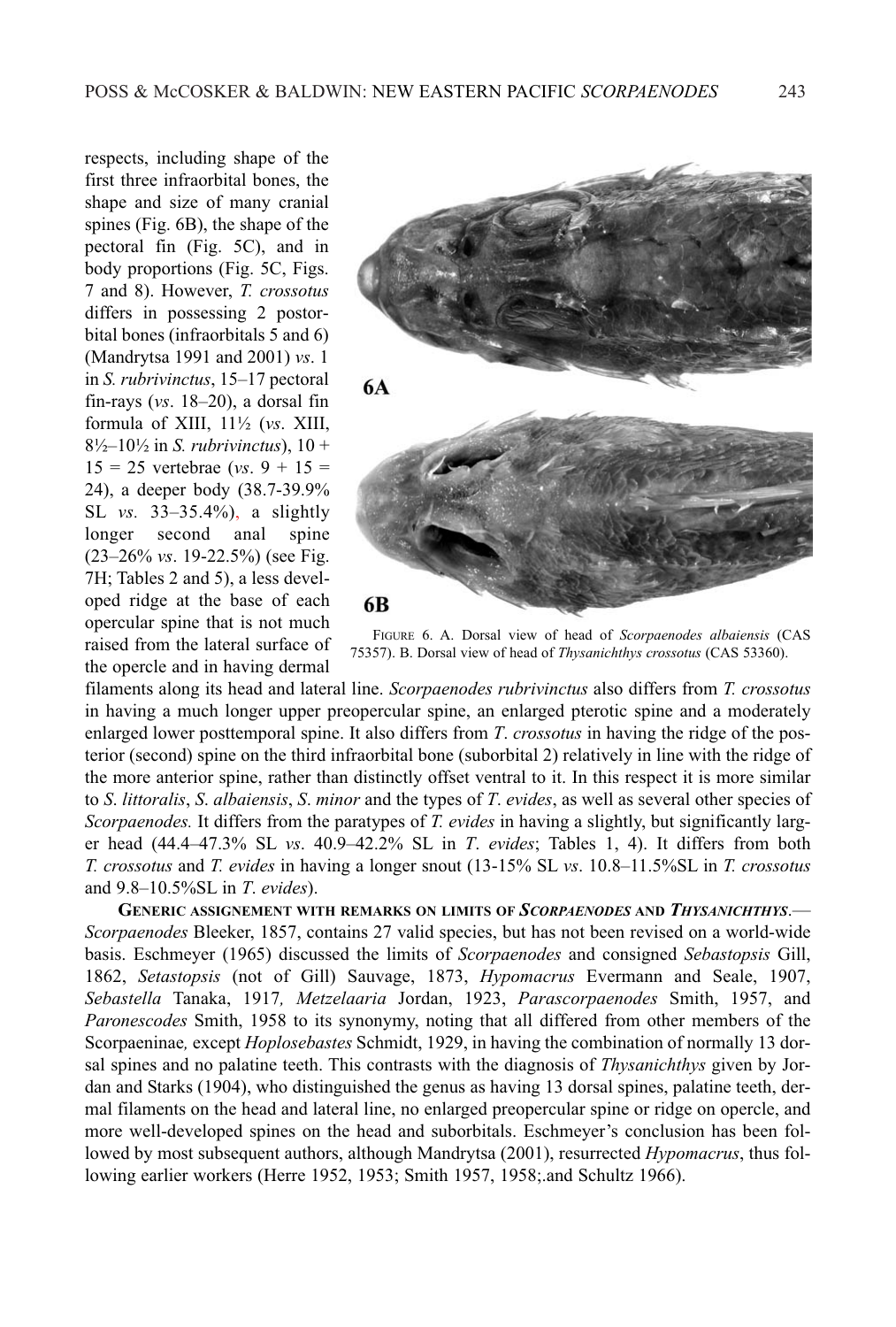Although aspects of cladistic methodology employed in the work of Mandrytsa (2001) render some of his conclusions difficult to assess (Imamura 2004; Motomura, Sakurai, and Shinohara 2009), Mandrytsa did examine 13 species, one unidentified, as part of a cladistic study that focused primarily on the diversification of the cephalic lateral line. Mandrytsa concluded that *Hypomacrus* forms the sister-group to species of *Scorpaenodes* and the monotypic *Hoplosebastes*, but did not otherwise discuss intra-generic relationships among species of *Scorpaenodes*. Mandrytsa used six characters to infer the relationships between *Hypomacrus* and species of *Scorpaenodes*. Of these, five are based the presence of various discontinuities between branches of the cephalic lateral line, which he regarded as relatively apomorphic to the plesiomorphic condition seen in *Scorpaenodes* and some other Scorpaenidae in which these branches are completely confluent. The apomorphic condition of several of these characters appear in other more distantly related genera and subfamilies (eg*. Phenacoscorpius*, *Idiastion*, Setarchinae and Pteroinae), suggesting that the presence of such discontinuities may not be uniquely derived. Additionally, his single specimen of *S*. *minor* was relatively small (25 mm SL) and the development of the cephalic lateral line among many species of Scorpaeninae can change during ontogeny, typically becoming more bifurcate and interconnected with increasing size. Mandrytsa noted only a single character that he regarded as relatively apomorphic in species of *Scorpaenodes* as compared to species of *Hypomacrus —* pleural ribs beginning on the sixth rather than the fifth vertebra as observed in *S*. *albaiensis* and *S*. *minor*, a condition likewise seen among the Pteroinae. In *S*. *rubrivinctus* and in *T*. *crossotus*, the first pleural ribs begin on the fifth vertebra.

Other pertinent cladistic studies (Ishida 1994; Imamura 2004; Shinohara and Imamura 2007) and molecular phylogenetic studies (Smith and Wheeler 2004) have included too few species of *Scorpaenodes* and its near relatives to be informative as to the limits of the genus, with existing cladistic studies having reached substantially different conclusions with respect to the relationships of *Scorpaenodes* and its various potential sister-taxa.

Ishida (1994) placed *Scorpaenodes* as a sister group to *Hoplosebastes* and the Pteroinae and widely removed from *Trachyscorpia,* which he regarded as the sister-group to *Plectrogenium*. He considered the latter two genera as forming the sister group of the Sebastinae, which he elevated to family status, a conclusion widely followed. Ishida did not examine *Thysanichthys*. Imamura (1996) recognized *Scorpaenodes* as a member of an undifferentiated bush including species of *Dendrochirus*, *Scorpaena*, *Scorpaenopsis*, *Pontinus*, *Trachyscorpia*, and *Setarches*. Within an analysis of the Scorpaenidae that included other scorpaenoids, Mandrytsa (2001, Fig. 225) concluded that *Scorpaenodes* was one of 8 lineages of an undifferentiated bush at the base of the family, with *Hoplosebastes* the member of another lineage, and *Hypomacrus* forming a separate lineage including *Idiastion* and *Phenacoscorpius,* which together form a sister group to the genera *Neoscorpaena*, *Trachyscorpia*, *Setarches*, *Ectreposebastes*, and *Lioscorpius*. However, an analysis of relationships within the Scorpaenidae, exclusive of other scorpaenoids, led Mandrytsa (2001, Fig. 235) to conclude that *Scorpaenodes* is the sister group of *Hoplosebastes*. He considered them to form the sister group of *Hypomacrus*, while *Trachyscorpia* was recognized as the sister group of a clade composed of *Idiastion* and *Phenaocoscorpius*. Mandrytsa concluded that *Thysanichthys* forms the sister-group to a clade comprising the following genera: *Adelosebastes*, *Hozukius*, *Helicolenus*, *Sebastiscus* and *Sebastes*. In contrast, Imamura (2004) placed *Scorpaenodes* as the sister group to the Pteroine genera *Pterois* and *Dendrochirus* and regarded this clade as the sister group of a clade containing *Pontinus*, *Trachyscorpia*, *Setarches*, and *Ectreposebastes,* with both of these clades the sister group to *Taenianotus*. Completing representatives of the Scorpaeninae Imamura considered *Scorpaenopsis* as the next most proximate sister taxon to the combined clade, with *Scorpaena* representative of the next most ancestral sister lineage. Imamura concluded that all scor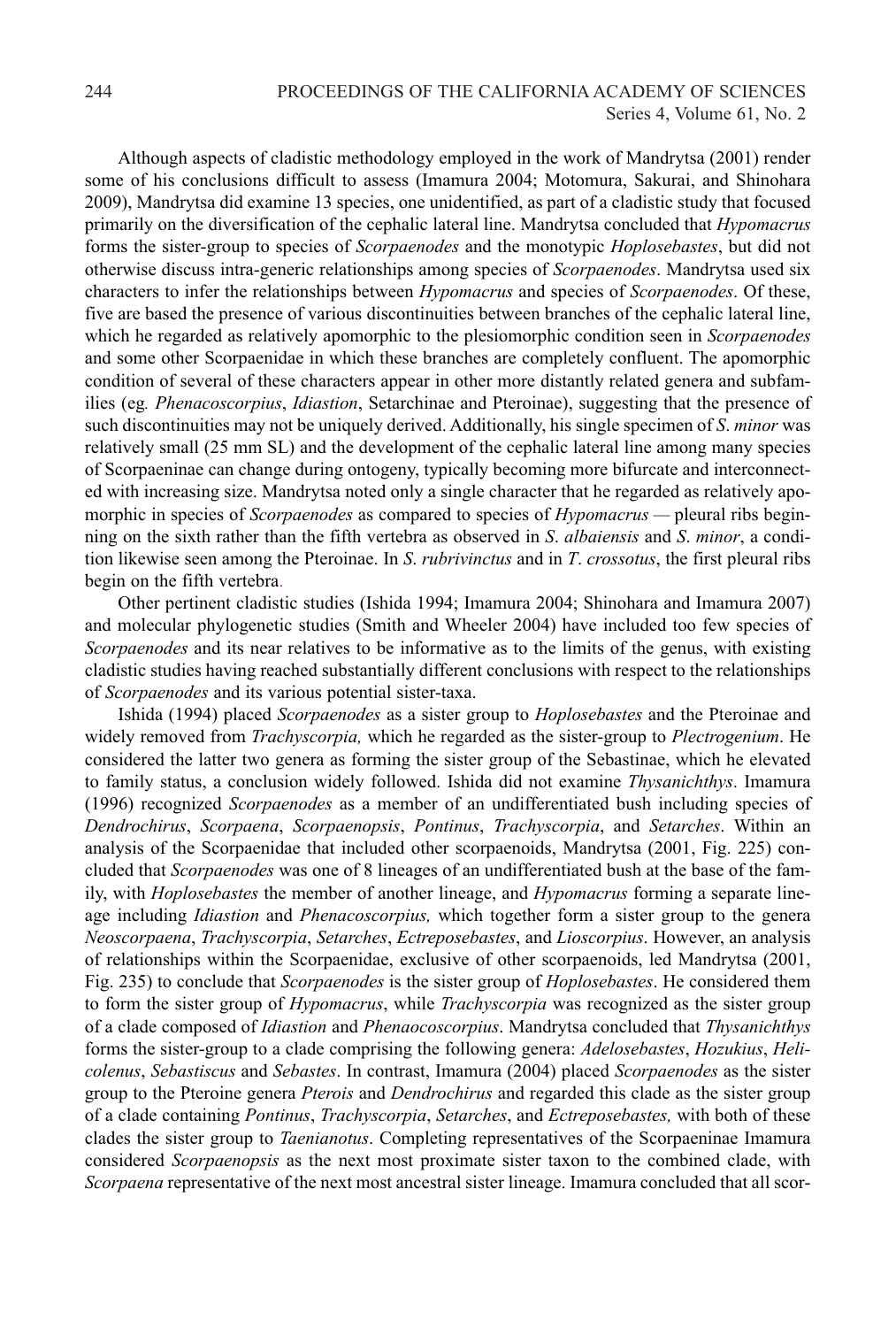paenoid clades are derived from a paraphyletic assemblage of species encompassing a loosely defined Sebastidae into which he tentatively placed *Thysanichthys,* although he did not examine species of *Thysanichthys* or *Hoplosebastes armatus*.

The molecular results of Smith and Wheeler (2004) embedded *Scorpaenodes scaber* in a clade of the Scorpaeninae, between *Scorpaenopsis macrochir* and three representative species of *Scorpaena,* and placed an unidentified species of *Thysanichthys* in a separate clade between *Trachyscorpia cristulata* and the sebastid genera *Helicolenus* and *Sebastes*. Unfortunately, the specimen identified by Smith and Wheeler as *Thysanichthys* sp. can not be located to verify its identity.

Although cladistic analysis and revision of *Scorpaenodes* and *Thysanichthys* and their near relatives is beyond the scope of this work, a number of observations pertinent to the generic placement of *Scorpaenodes rubrivinctus* are warranted. Our investigation suggests that the limits of these genera are poorly defined from a cladistic perspective and that *S. rubrivinctus* exhibits character combinations observed in several scorpaenid genera, most notably *Scorpaenodes*, *Thysanichthys* and *Hoplosebastes.* Although the unique combination of counts and measures in the new species suggest it may be more closely related to some species of *Scorpaenodes* than others, appropriate interpretation of various similarities in spination and morphometrics within a cladistic context is needed. Data from other species of *Scorpaenodes* are also needed before its relationships can be elucidated.

Subsequent to Eschmeyer (1965), the combination of 13 dorsal spines and the absence of palatine teeth has been widely employed to diagnose species of *Scorpaenodes.* However, this combination is also characteristic of species of the subfamily Pteroinae. Although 13 dorsal spines typically characterize *Scorpaenodes* and the Pteroinae and distinguish included species from those in the Scorpaeninae, which almost always bear 12 spines, specimens of *Scorpaenodes* species with 12 spines and Scorpaeninae species with 13 spines are observed infrequently. As discussed by Randall and Poss (2002), palatine teeth have been lost in multiple scorpaenoid lineages and their absence does not represent a uniquely derived character state.

The pectoral fin of *S*. *rubrivinctus* has the unusual shape also seen in *T*. *crossotus*, *S*. *albaiensis* and *S. minor*. In these species, the dorsalmost unbranched rays are abruptly longer than the ventralmost branched rays, a feature poorly figured in the original description of *T. crossotus*. A similar, but not as marked, discontinuity in fin-ray lengths is observed in other species of *Scorpaenodes* and in *T. evides.*

The presence of dermal filaments was used to originally diagnose *Thysanichthys*. However, a number of species of *Scorpaenodes*, most notably *S*. *hirsutus*, but also *S. albaiensis* and *S. minor* bear small, simple filamentous cirri on the head and body, as do species of *Thysanichthys*.

Besides *T*. *crossotus*, *T*. *evides* is the only other species in *Thysanichthys*. Late in this study, we included data for the five paratypes of *Thysanichthys evides ,* as well as an additional specimen found in the lot containing the paratypes (SU 22611), but not designated as a paratype in the original description. Our analyses strongly suggest that *T*. *evides* is the senior synonym of *Scorpaenodes littoralis* Tanaka 1917. However, we are reluctant to formally reach such a conclusion without first examining the holotypes of *S. littoralis* (ZUMT 7439) and *T*. *evides* (FMNH 57082). Nonetheless, we note that with exception of but one measure, the paratypes cannot be distinguished from specimens identifiable as *S*. *littoralis* based on our data (Figures 2A, 2B; Tables 4, 10 [see Appendix]). Examination of a photograph and a radiograph of FMNH 57082 made available to us by the Field Museum (Fig. 5D) likewise fail to suggest notable differences between the nominal forms. W. Leo Smith informs us that palatine teeth are absent in the holotype of *T*. *evides*. Our data indicate that the paratypes of *T. evides* differ from material identified as *S*. *littoralis* only in the depth of the caudal peduncle (P< 0.05). However, none of our comparative materials of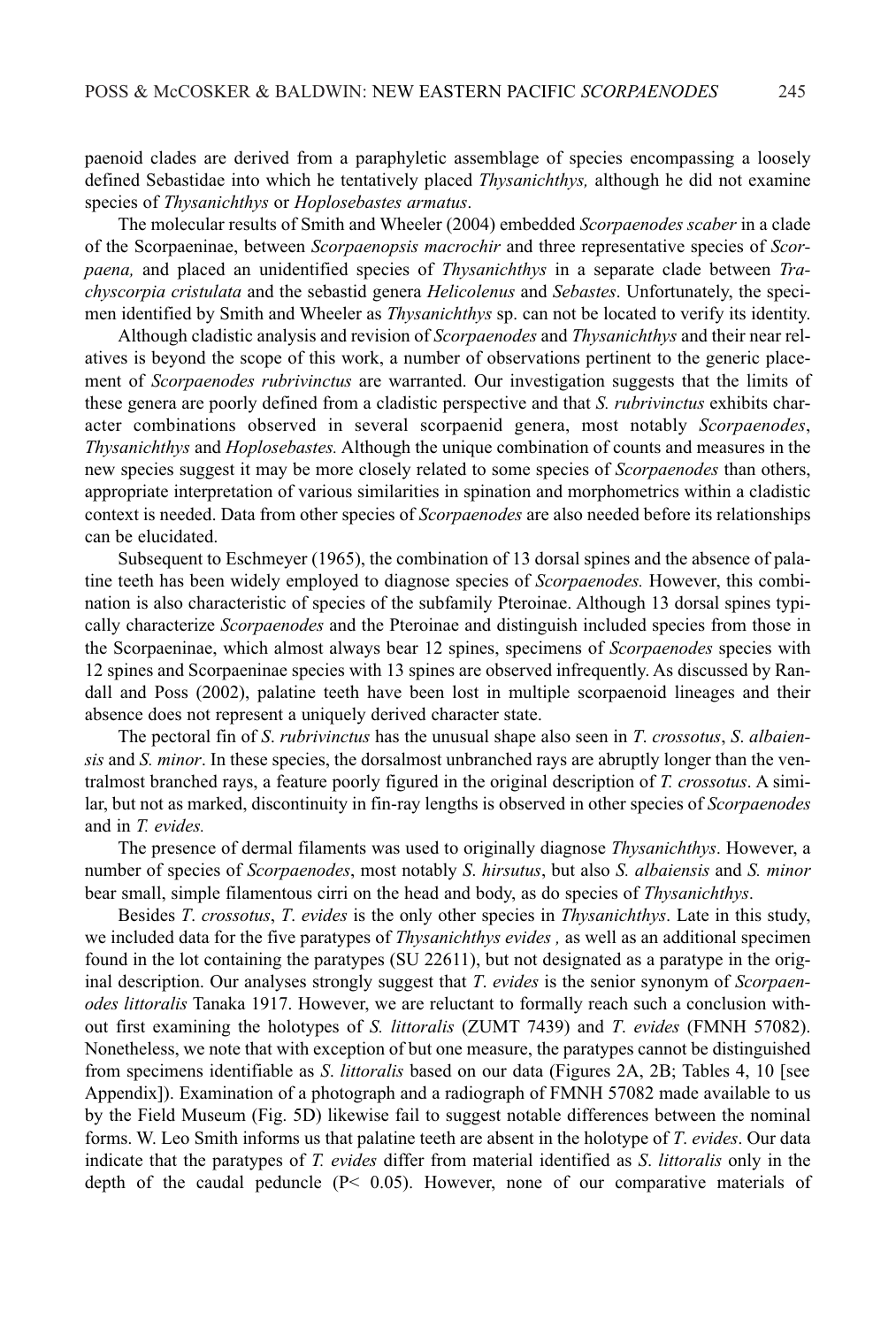*S*. *littoralis* are from Japan and this difference may reflect possible geographic variation within *S*. *littoralis*. Because Tanaka's name is in wide use, whereas that given by Jordan and Thompson has apparently been only used once (Matsubara, 1943; who explicitly mentions both species), we believe that such a potentially disruptive nomenclatural change should be made only after the holotypes and more extensive holdings of *S*. *littoralis* can be studied.

Although palatine teeth are present in *Hoplosebastes armatus* and *Thysanichthys crossotus*, these species also share with all species of *Scorpaenodes* and all members of the Pteroinae the presence of a prominent, spine-like, somewhat elongate and somewhat thickened unsegmented procurrent ray immediately dorsal to the dorsalmost segmented caudal fin ray. This procurrent ray is not particularly spinous, elongate, or thickened in other scorpaenoids. Among species that exhibit this condition, it is less developed in *Thysanichthys crossotus* and is typically more elongate and slender, yet distinctly pungent among pteroine species. If interpreted as a synapomorphy, the presence of this relatively hypertorphied, spinous, unsegmented procurrent-ray provides additional support for the recognition of clade K1 of Ishida (1994) or clade 10A of Imamura (2004), but also suggests the inclusion of *Thysanichthys*, which was not studied by either author. It also supports Ishida's and Mandrytsa's recognition of a relatively close relationship between *Hoplosebastes* and *Scorpaenodes*. Interestingly, many pteroines exhibit notable expansion and modification of bones in the region of the snout, with *Dendrochirus biocellatus* being notably similar to *S. rubrivinctus* in the shape of the head, body, and median fins.

Species of *Scorpaenodes, Thysanichthys* and *Trachyscorpia* (but not *Hoplosebastes*) all have relatively short rounded lobes on the ventral margin of the lacrimal, the posteriormost being slightly pointed in larger specimens. Although the anterior lobe is rounded in *S*. *rubrivinctus*, the second and third "lobes" are somewhat more pungent. This contrasts with nearly all other non-sebastid scorpaenoids, which usually bear distinct, pungent lacrimal spines. Among the Sebastidae (Sebastinae of some authors), the ventral margin of the lacrimal is usually largely devoid of distinct spines (except *Hozukius*), whereas in the Pteroinae the ventral margin can be relatively spineless or may lobed and bear numerous small spinules that increase in number with size.

*Scorpaenodes rubrivinctus,* like all other species of *Scorpaenodes,* Pteroninae*,* and *Setarchinae*, has a large cleft posterior to the posteriormost hemibranch. Among other Scorpaeninae, species of *Pontinus* have a small slit or cleft as do some species of *Neomerinthe* and *Phenacoscorpius*. This contrasts with the condition seen in *Thysanichthys* and most species of the Scorpaeninae in which this slit is absent at any size. In species of *Trachyscorpia* this cleft is present in smaller individuals, but is closed or absent in larger individuals.

Because of the presence of a heterogeneous assemblage of both relatively deep and shallow water species of *Scorpaenodes*, because of the substantial discordance between proposed relationships derived from molecular data and morphological data, and because of character incompatibility and size-related variation among some presumptively or potentially apomorphic states of the morphological characters discussed above, the relationships of species presently included in *Scorpaenodes* and *Thysanichthys* require further study before the phylogenetic relationships of *S*. *rubrivinctus* and its generic placement can be confidently established.

**MORPHOMETRICS**.— There are a number of morphometric differences that distinguish *S*. *rubrivinctus* from other species of *Scorpaenodes* and *Thysanichthys* (Tables 2–8 [see Appendix]; Figure 7A–O). Of these, only 4 measures reveal significant differences in slopes among the species compared. *Scorpaenodes investigatoris* shows more rapid growth of the predorsal length relative to SL than do *S*. *rubrivinctus* and other species compared. The caudal fin of *T*. *crossotus* appears to grow more rapidly relative to SL than it does in *S*. *rubrivinctus* or in other species compared, although its significance is based on only 3 specimens. A slightly more positive allometry in the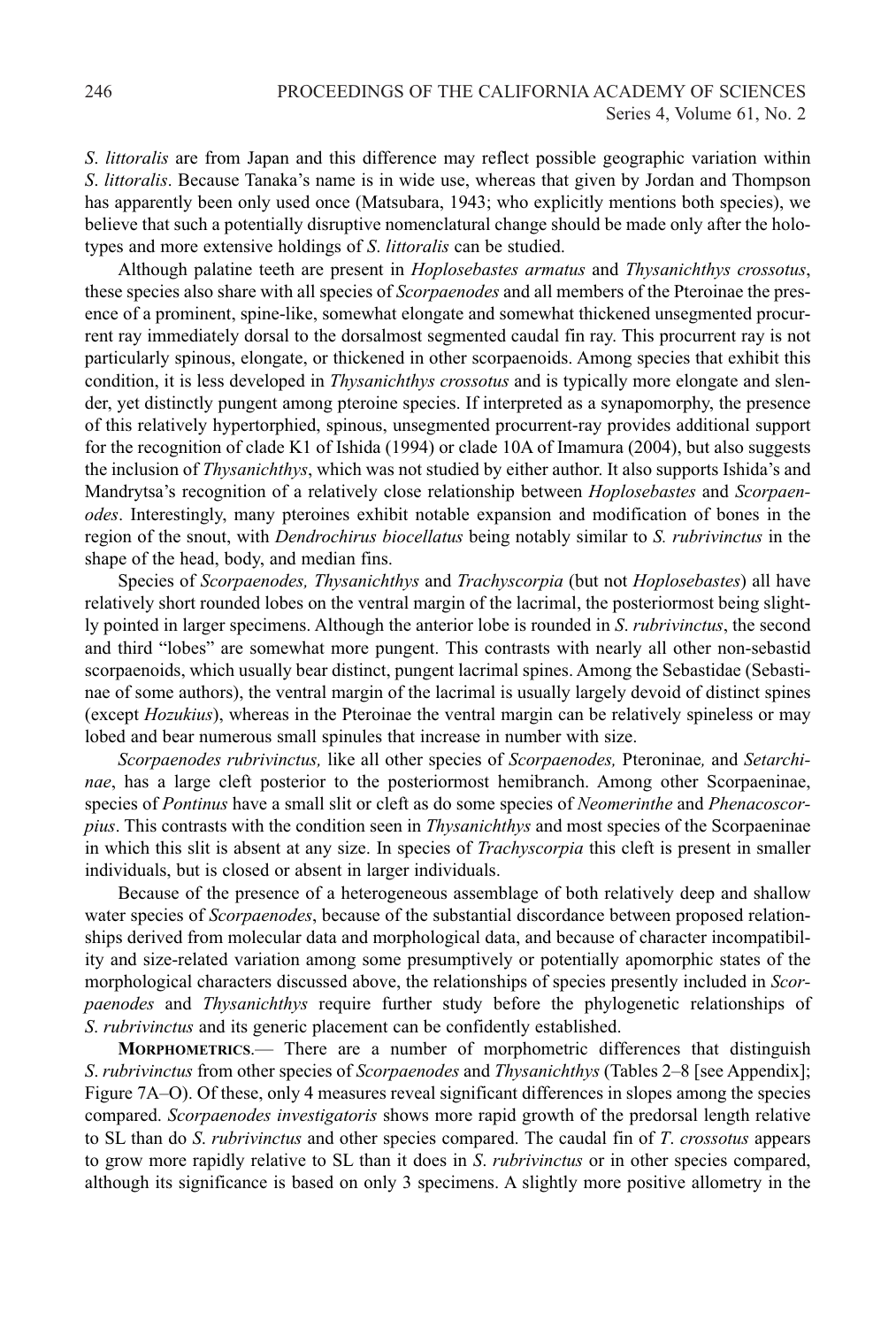

FIGURE 7. Regressions against SL for measurements that distinguish select species of *Scorpaenodes* and *Thysanichthys*. A – First Dorsal Spine. B – Second Dorsal Spine. C – Third Dorsal Spine. D – Fourth Dorsal Spine. E – Dorsal Spine Index (D1 + D2 + D3 + D4 + D5)/SL. F – Incision of Fin-Membrane at Fourth Dorsal Spine. G – First Anal Spine. H – Second Anal Spine. I – Snout to Pelvic-Fin Insertion. J – Penultimate Dorsal Spine. K – Fifth Dorsal Spine to Pelvic-Fin Insertion. L – Pelvic Fin-Insertion to Anal-fin Origin. M – Base of First Dorsal Spine to Anal-fin Origin. N – Base of Fifth Dorsal Spine to Anal-fin Origin. O – Base of Last Dorsal Spine to Base of Last Anal Ray. *S. rubrivinctus*–filled circles; *S. albaiensis* – empty squares; *S*. *littoralis* – inverted empty triangles (apex down); *S*. *minor* – empty circles; *S. smithi* – empty diamonds; *Thysanichthys crossotus* – filled squares; *T. evides* – filled diamonds (paratypes). All lengths are in mm.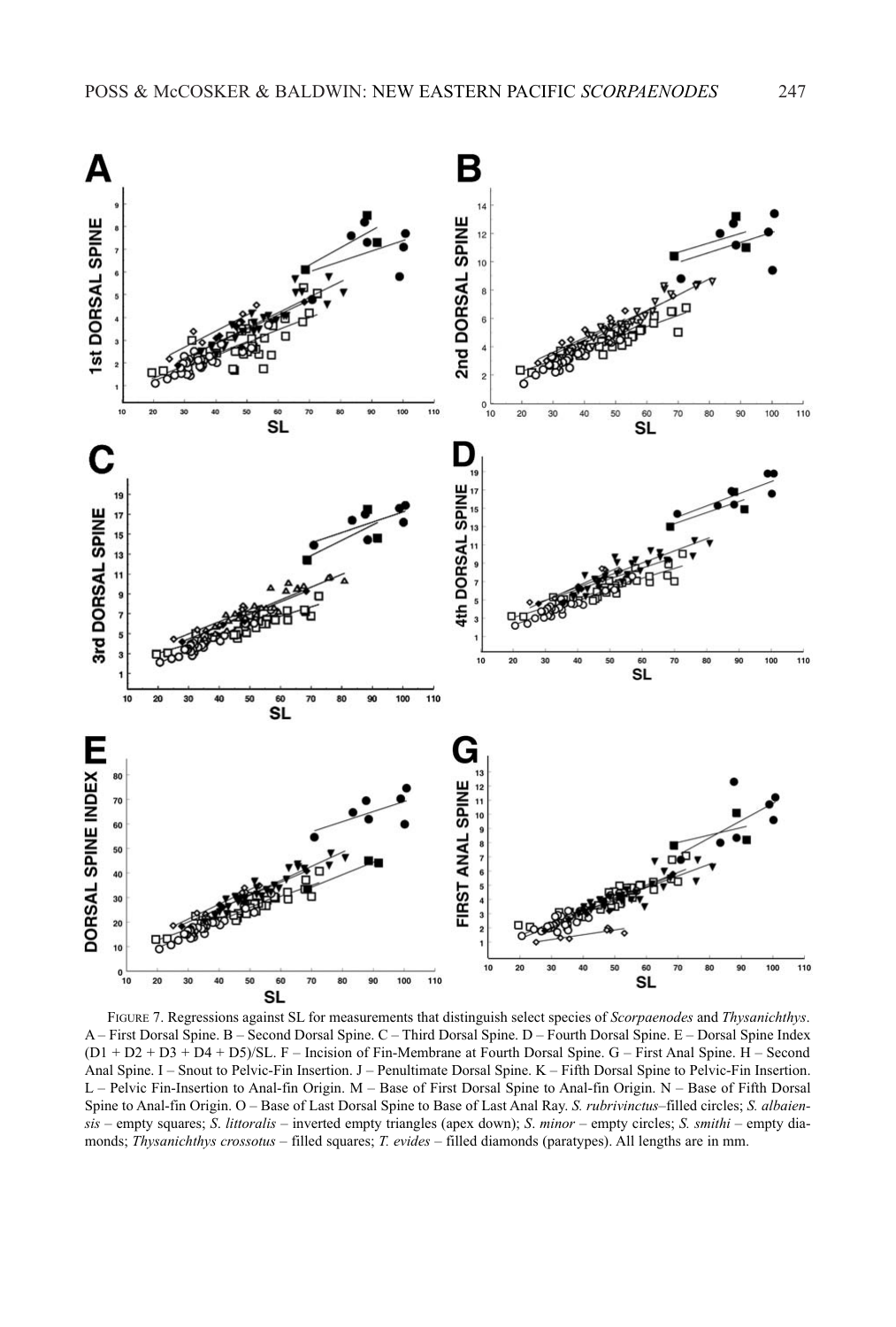

FIGURE 7. Regressions against SL for measurements that distinguish select species of *Scorpaenodes* and *Thysanichthys* (continued; see p. 245 for legend).

length of the pectoral fin relative to SL is observed in *T*. *crossotus* than in any of the other species examined. The incision of the dorsal fin at the fourth dorsal spine *vs*. SL shows positive allometry in *S*. *smithi* as compared to other species examined, including *S*. *rubrivinctus*.

For all other measured variables no significant differences in slope relative to SL were observed among species, with a pooled parallel slopes model of regression providing the best fit for our data. Numerous species exhibited significant differences from *S*. *rubrivinctus* in Y-intercept when compared under a parallel slopes model (Tables 2-8).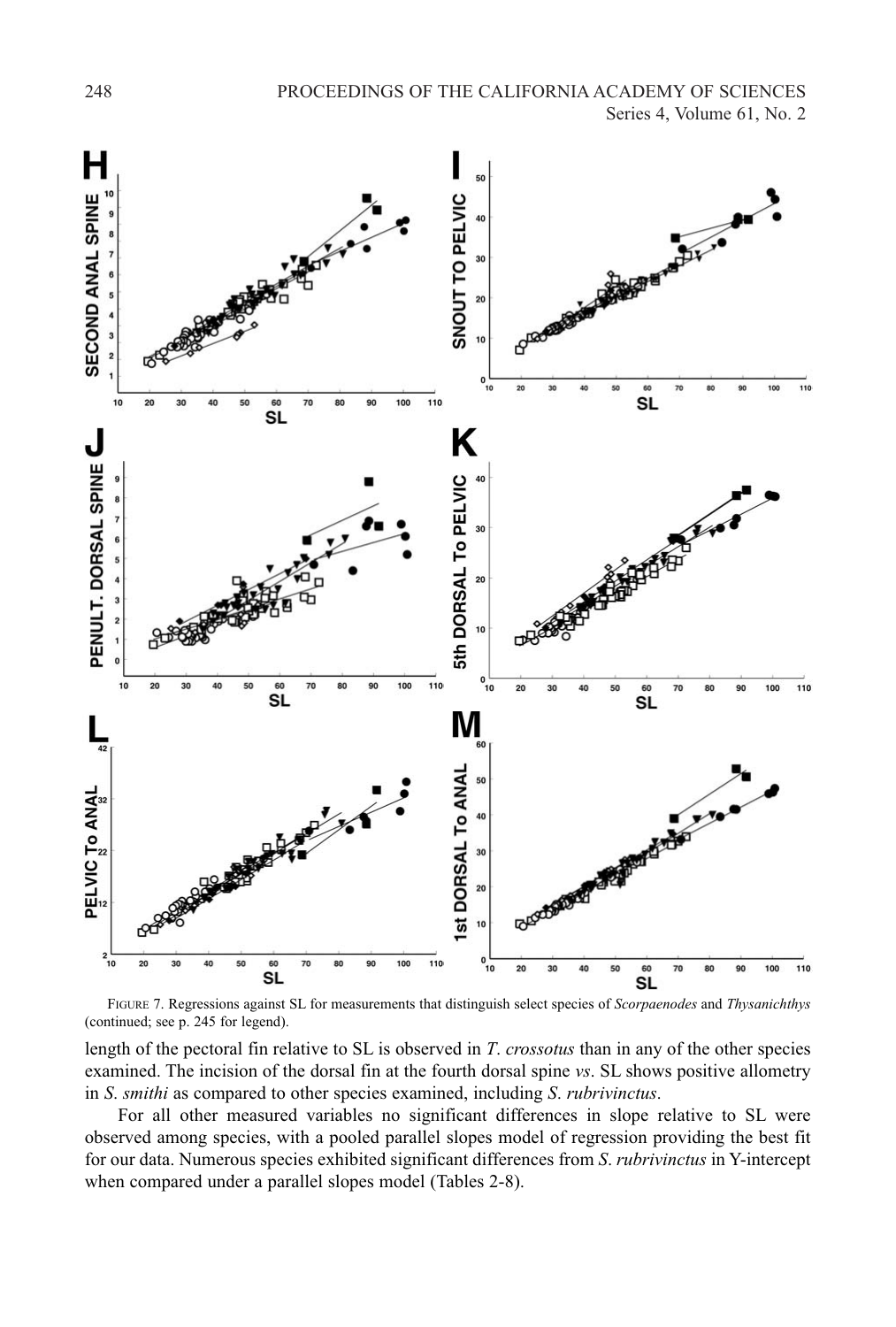

FIGURE 7. Regressions against SL for measurements that distinguish select species of *Scorpaenodes* and *Thysanichthys* (continued; see p. 245 for legend).

Each of the anteriormost 5 dorsal spines is longer at a given size in *S*. *rubrivinctus* than in other species of either *Scorpaenodes* or *Thysanichthys* (Fig. 7A–7D). Although the differences are slight (Fig. 7A-D), this is more readily apparent if the total lengths of the first 5 dorsal spines are added and their sum regressed against standard length (Fig. 7E). *Scorpaenodes rubrivinctus* has a more deeply incised dorsal fin membrane, as measured from the tip of the fourth dorsal spine to the membrane (Fig. 7F). Like *T*. *crossotus*, *S*. *rubrivinctus* has a relatively long first anal spine, which is notably longer than that seen in *S*. *smithi* (Fig 7G). However, the second anal spine of *S*. *rubrivinctus* is shorter than that of *T. crossotus*, but not significantly different in length from those seen in other species of *Scorpaenodes* compared, except *S*. *smithi* (and likely *S*. *investigatoris, S*. *tribulosus* and *S*. *muciparus* as materials become available). *Scorpaenodes rubrivinctus* has a slightly greater distance between the tip of the snout and the pelvic-fin insertion (Fig. 7I) than other species of *Scorpaenodes.* It differs from *T. crossotus* in having a shorter penultimate dorsal spine that is more typical of other species of *Scorpaenodes* (Fig. 7J). The distance between the base of the fifth dorsal spine and the pelvic-fin insertion is greater than observed in either *S*. *albaiensis* or *S*. *minor*, and less than in either *S*. *smithi* or *T*. *crossotus,* but not significantly different from that seen in *S*. *littoralis* (Fig. 7K)*.* In contrast, the distance from the base of the first dorsal spine to the origin of the anal fin is as short as it is in *S*. *albaiensis* and *S*. *minor*, but slightly yet significantly shorter than that in *S littoralis* or *S. smithi*, as well as distinctly less than that in *T*. *crossotus* (Fig. 7K)*.* In *S*. *rubrivinctus* the distance between the pelvic-fin insertion and anal-fin origin is proportionally the same as in *S*. *albaiensis* and *S*. *minor*, but slightly less than that observed in other species of *Scorpaenodes* examined (Fig. 7L). *Scorpaenodes rubrivinctus* also has the same proportional distance between the base of the first dorsal spine and the anal-fin origin as observed in *S. albaiensis* and *S. minor*, but significantly, albeit only slightly less than other species of *Scorpaenodes* compared, and notably less than observed in *T. crossotus* (Fig. 7M). The distance between the fifth dorsal spine and the anal-fin origin (Fig. 7N) is relatively shorter in the slender-bodied *S*. *rubrivinctus*, when compared to *S*. *albaiensis*, *S*. *minor* and *S*. *littoralis*, to the distinctly deeper bodied *S. smithi,* or to the much deeper-bodied *T. crossotus*. In contrast, the distance between the base of the last dorsal spine and the base of last anal ray relative to the SL is relatively less in the new species than in *S. smithi* and also much less than in *T. crossotus* (Fig. 7O). Two unexpected contrasts shows that the distances between the tip of the snout and the bases of the second and third dorsal spines are slightly shorter in *S*. *albaiensis* than in either *S. rubrivinctus* or *S*. *minor*.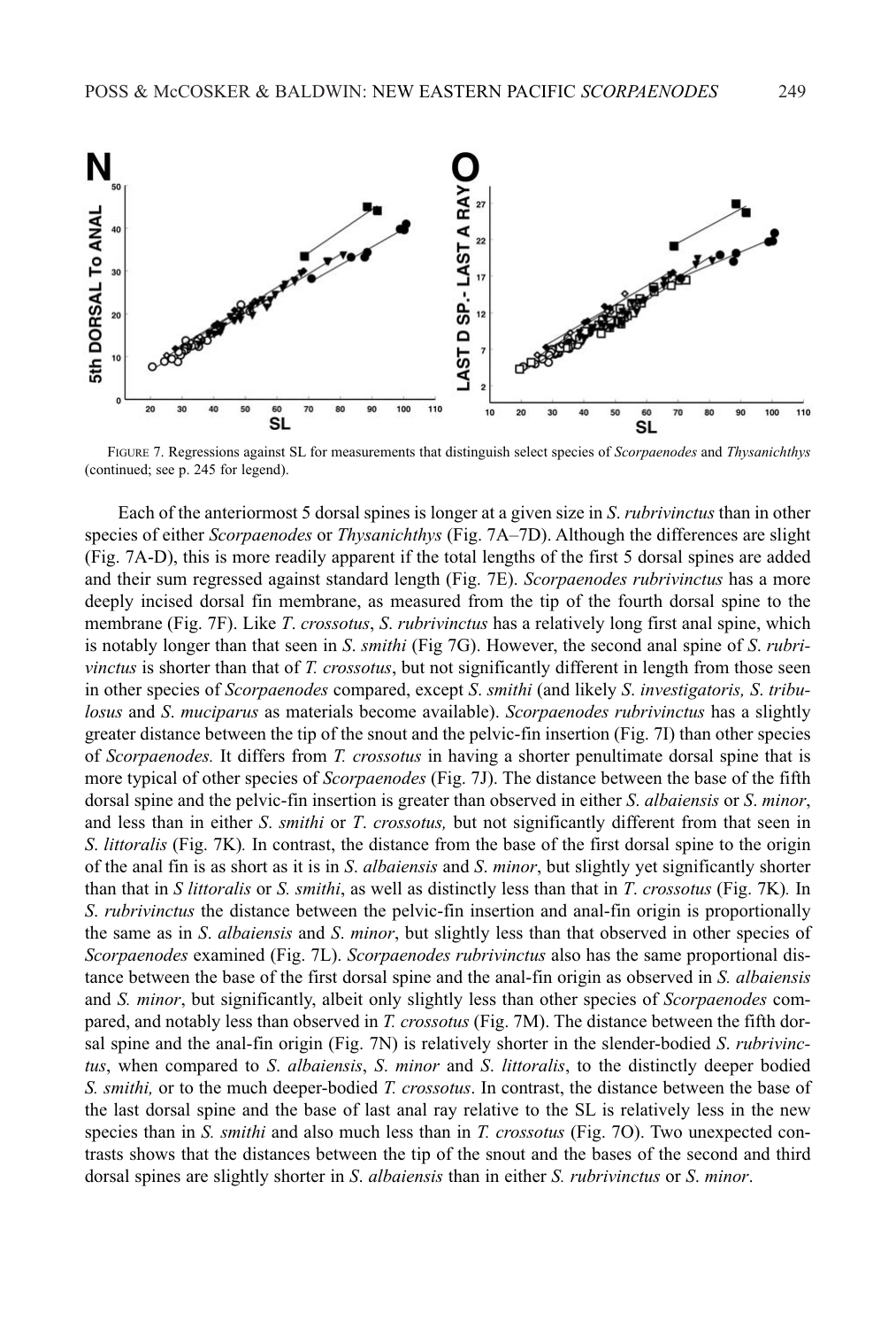**PRINCIPAL COMPONENT ANALYSES**.— When the measured variables are considered simultaneously using a size-corrected PCA their joint distributions reflect the distinctiveness of *S*. *rubrivinctus* from most other *Scorpaenodes* species*.* Although notably more slender in several measures of body depth, the new species is otherwise more similar to *Thysanichthys crossotus* in median-fin spine lengths than to other species of *Scorpaenodes* (Fig. 8). In particular, the elongate anal-fin spine lengths of *S*. *rubrivinctus* contrast markedly to the condition observed in other deep-reef species of *Scorpaenodes* in which they are relatively short. If specimens of *Hopolosebastes armatus,* which has greatly reduced anal-fin spines, are added to the morphometric ordination (not shown), they do not fundamentally alter the eigenstructure of the result and also plot in the same quadrant as specimens of *S*. *investigatoris*, *S. smithi* and *S. tribulosus*, although as even more distinctive outliers. The variables discussed above largely account for the clear separation within the ordination, as can be seen from the loadings of the size-adjusted principal components (Table 9).

The PCA derived from counts (Fig. 9; Table 10) shows a comparable result. However, there is a notable step-wise grouping of individuals nearly along the axis of the second eigenvector that results from the discrete distribution of values for a single variable (total dorsal-fin spines) with a high loading on this axis. Despite the presence of such artificial discontinuity, several disjunctions can be observed among the joint distributions of the variables.

*Thysanichthys crossotus* is separated from the other taxa studied by an unusual combination of more dorsal-fin rays, fewer pectoral finrays, and higher scale counts. That *S*. *albaiensis* and *S*. *minor* differ significantly in vertical scale counts is immediately apparent, and the combination of fewer scales and fewer pectoral-fin rays distinctly separate both from *S. rubrivinctus*. *Scorpaenodes rubrivinctus* is marginally disjoint in its combinations of counts from those observed in other deeper



FIGURE 8. Plot of largest 3 size-adjusted principal components, explaining 51.3% of the residual variance remaining after size-related variation, accounting for 91.8% of total variation, has been removed. *S. rubrivinctus*–filled circles; *S. albaiensis* – empty squares; *S*. *littoralis* – inverted empty triangles (apex down); *S*. *minor* – empty circles; *S*. *investigatoris* – filled triangles (apex up); *S. smithi* – empty diamonds; *S. tribulosus* – empty triangles (apex up; fin-spines of 3 known specimens in relatively poor condition); *Thysanichthys crossotus* – filled squares; *T. evides* – filled diamonds (paratypes). Loadings for most significant original variables contributing to each of the first three size-adjusted principal components are given in Table 9, with select original variables plotted against SL in Fig 7A-O. PC I accounts for 24.2%, PC II – 17.7% , and PC III – 9.5% of total residual variance after size adjustment respectively.



FIGURE 9. Plot of largest 3 principal components, explaining 88.3% of total observed variation in counts data (PC I – 58.0%; PC II – 18.5%; PC III – 11.8%). Symbols are as given in Figure 8. Factor loadings are given in Table 11.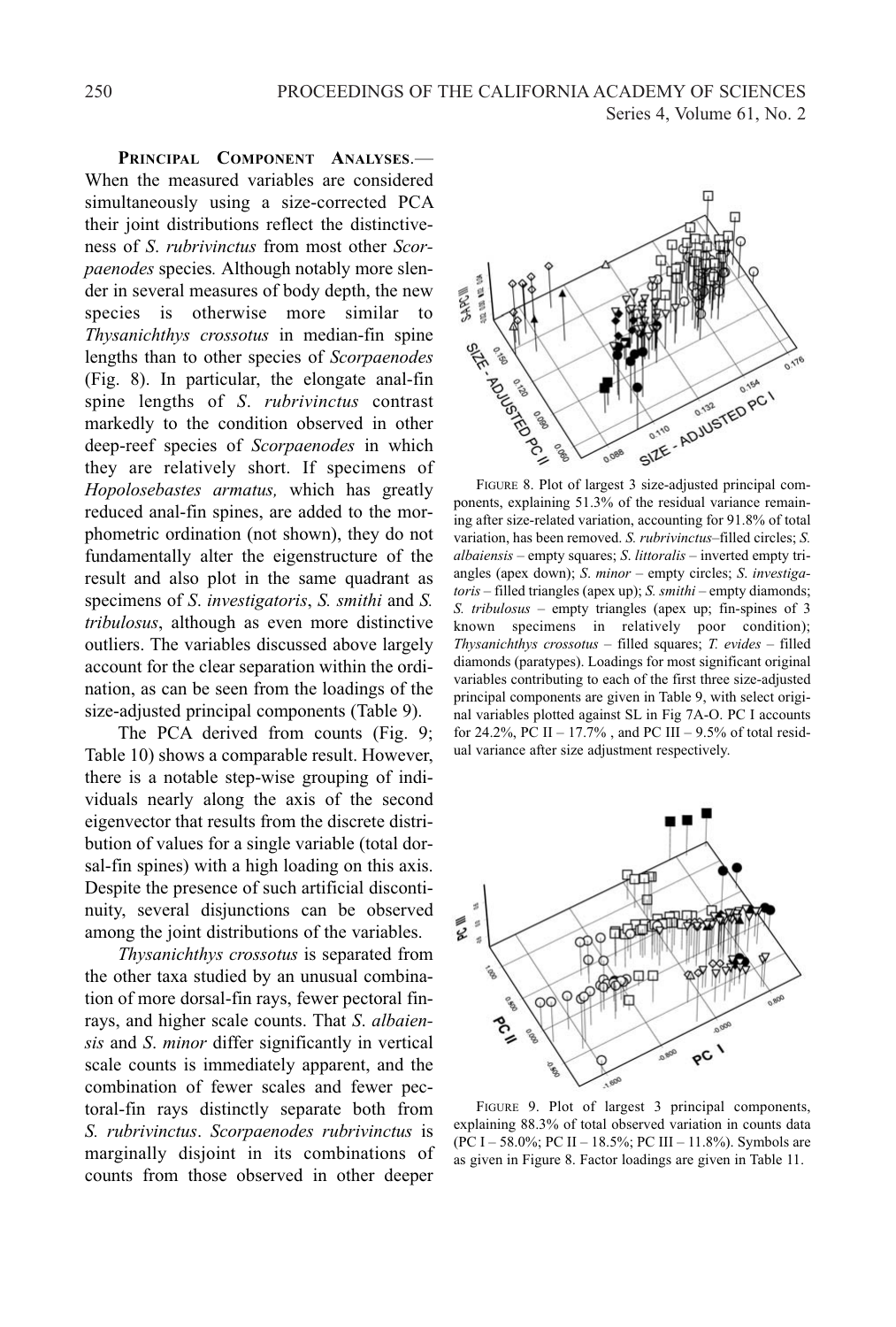water species (*S. investigatoris*, *S*. *smithi* and *S*. *tribulosus*)*.* In contrast, the combination of counts observed in *S*. *littoralis* notably overlaps that seen in *S*. *rubrivinctus*, *S*. *albaiensis* and the group of deeper reef *Scorpaenodes*.

Although these results seem to suggest that the deeper reef species, including *S*. *rubrivinctus,* may not all belong to a single lineage, the combinations of counts in other species of *Scorpaenodes* require more rigorous testing before firm conclusions can be reached. Especially important will be the inclusion of additional materials of deeper reef species. The status of the poorly known *Scorpaenodes muciparus* emphasizes the importance of further study. This species was originally described as having a dorsal count of XIII, 9½, a very high vertical-scale row count (70), 18-19 pectoralfin rays, and apparently relatively strong vertical bars, similar to those observed in *S*. *rubrivinctus*. The figure published in the original description (Alcock 1889) shows a dorsal count of XIII, 10½, moderately elongate anal-fin spines, and a scale count that appears to approach about 50–60. However a later, more detailed figure (Fig. 10) that matched the original description was subsequently published by Alcock (1898). Although Eschmeyer and Rama Rao (1972) did not discuss this discrepancy nor did they provide additional counts or measures that could be used to assess joint distributions of counts with those in *S. rubrivinctus*, they did report three additional specimens identified as *S*. *muciparus*, not yet seen by us, and were able to confirm a scale row count of 70-73 on a specimen previously reported in Weber and deBeaufort (1962) as having 45-58 scales. Specimens of *Hoplosebastes armatus* have between 51 and 65 vertical scale rows.

The new species appears to grow relatively large for a species of *Scorpaenodes*, with our largest specimen measuring 100.8 mm SL. The largest known species of *Scorpaenodes* is *Scorpaenodes muciparus*, which reaches 146 mm SL (Eschmeyer and Rama Rao 1972; based on ZMA 110.246). To date, the largest specimens of *S*. *albaiensis* and *S*. *minor* examined by us



FIGURE 10. *Scorpaenodes muciparus* (Alcock 1889) as figured in Alcock (1898).



FIGURE 11. *Scorpaenodes rubrivinctus* associated with a rosselid sponge, photographed from submersible *Johnson Sea-Link* at 270 m off Seymour Island, Galápagos.



FIGURE 12. Photograph of *Scorpaenodes rubrivinctus* taken at Cocos Island during a submersible dive at 200 m, by *Undersea-Hunter/Deep-See*.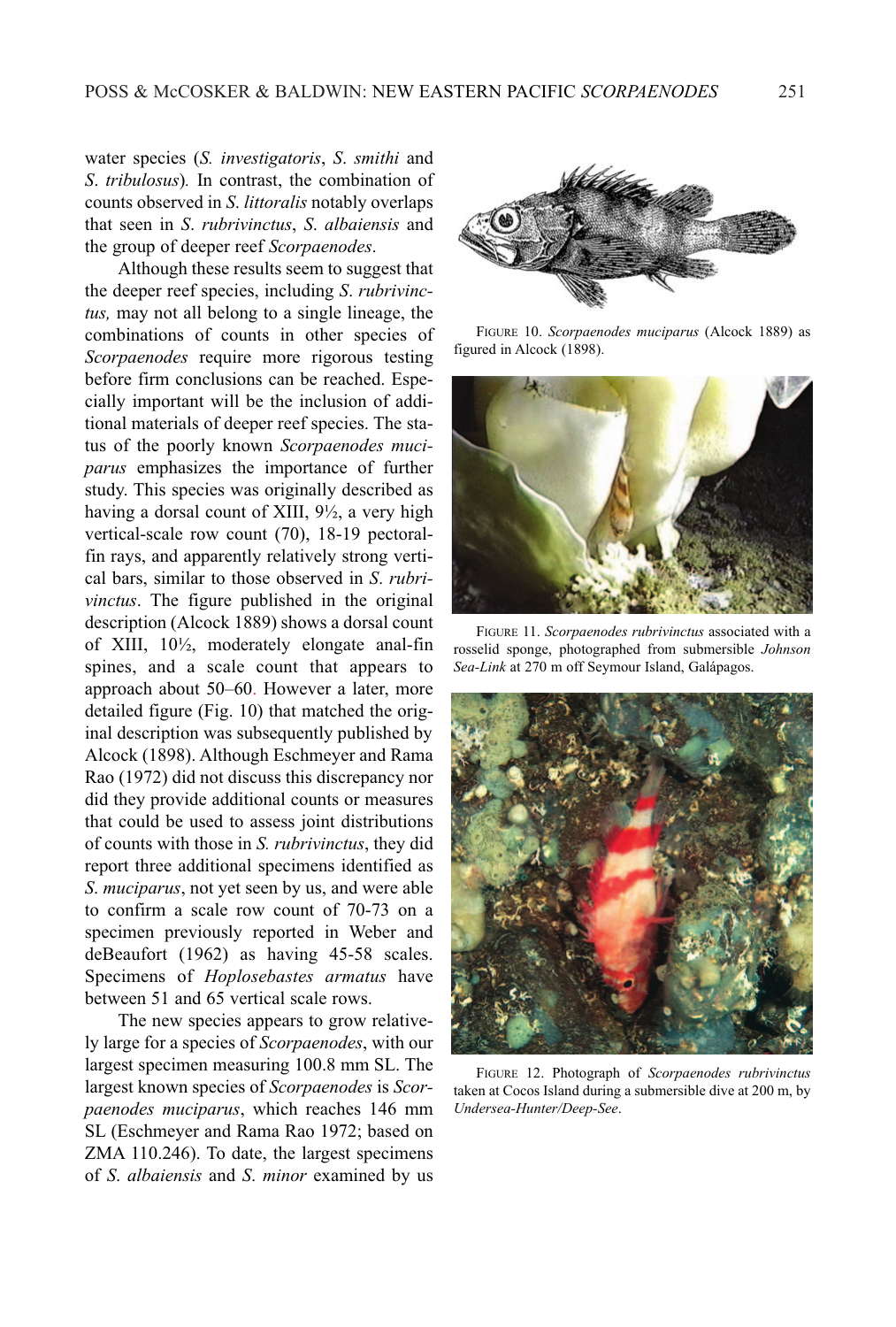are 72.0 and 51.4 mm SL respectively, although Motomura, Sakurai, and Shinohara (2009) report a 78.5 mm specimen of the former from Okinawa (KAMUM-I 6429). Kuiter and Tonozuka (2001) reported *S. albaiensis* attains 120 mm TL or about 96 mm SL based on unspecified material. Larger species of *Scorpaenodes* include: *Scorpaenodes guamensis* (Quoy and Gaimard, 1824), which reaches about 85 mm SL (CAS 62573), although it may grow to about 112 mm SL (Leiske and Myers 1994; based on unspecified material 140 mm TL); *Scorpaenodes carribaeus* Meek and Hildebrand, 1924, attains about 85 mm SL (Eschmeyer 1969b, but largest specimen unspecified); *Scorpaenodes elongatus* Cadenat, 1950 (150 mm SL, Eschmeyer and Dempster 1990), *Scorpaenodes immaculatus* Poss and Collette, 1991, grows to at least 89 mm SL*, Scorpaenodes insularis* Eschmeyer, 1971, grows to 78.8 mm SL (USNM 267880). *Scorpaenodes littoralis* Tanaka, 1917, reaches about 88 mm (Randall 1995; based on unspecified material 110 mm TL), *Scorpaenodes parvipinnis* (Garrett, 1864) attains at least 93 mm SL (SAIAB 112; but may reach about 112 mm SL according to Leiske and Myers 1994; based on unspecified materials 140 mm TL)*, Scorpaenodes steeni* Allen, 1977, attains about 99.8 mm SL. *Scorpaenodes varipinnis* Smith, 1957, reaches about 104 mm SL (Kuiter and Tomozuka 2001; based on unspecified material 130 mm TL), and *Scorpaenodes xyris* (Jordan and Gilbert, 1882) attains about 120 mm SL (Eschmeyer, Herald, and Hammon 1983; based on unspecified material 150 mm TL). Most near-shore species are smaller.

**BARCODE SEQUENCE**.— A 655-nucleotide sequence of the section of cytochrome c oxidase subunit I (COI) gene used for barcoding by the BOLD informatics database (Ratnasingham and Hebert, 2007) was obtained for one paratype (USNM 396088). This sequence was given the Genbank accession number GU357570. Although tissue from other *Scorpaenodes* species are listed in the BOLD database, COI gene sequences from these species have yet to be published. As recommended by the BOLD database management group, the 655 bp sequence  $(5'-3')$  of the paratype is presented as follows:

CCTCTATCTAGTATTCGGTGCCTGAGCCGGCATGGTAGGCACAGCCCTGAGCCTACT-TATTCGGGCAGAATTAAGCCAACCCGGCGCTCTCCTTGGAGATGACCAAATTTATAATG-TA AT T G T TA C A G C A C AT G CT T T T G T G ATA AT T T TCT T TATA G TA ATA CC A AT TAT - GATTGGGGGATTTGGAAACTGGCTTATCCCACTAATGATTGGAGCACCAGACATGGCATTTC-CTCGTATAAATAATATGAGCTTCTGACTTCTTCCACCCTCCTTCCTTCTCCTGCTTGCCTC-CTCAGGAGTAGAGGCAGGTGCTGGGACGGGGTGAACAGTCTACCCCCCTCTGGCCGGCAAC-CTGGCTCACGCCGGGGCATCCGTTGACTTAACAATTTTTTCCCTGCACTTAGCAGGGATCTCCTC-CATCCTTGGCGCAATTAATTTTATTACTACAATTATTAACATAAAACCCCCAGCAATTTCTCAATAT-CAAACGCCTTTGTTCGTCTGGGCTGTTTTAATTACCGCTGTTCTCCTTCTTCTTTCTCTACCAGTC-CTTGCTGCCGGCATCACAATGCTCCTAACCGATCGTAACCTTAACACCACTTTCTTCGACCC-CGCAGGAGGGGGGGACCCAATCCTTTACCAACACCTATTT.

**COMPARATIVE MATERIAL EXAMINED**.— *Hoplosebastes armatus***:** USNM 98898 (1, 86.3*,* holotype of *Hoplosebastes pristigenys* Fowler) 21°54′N, 114°46′E, vicinity of Hong Kong, 67.6 m. ZIN 22695 (1, 122.7*.* holotype of *Hoplosebastes armatus* Schmidt) Nagasaki. *Scorpaenodes albaiensis***: EGYPT:** USNM 355353 (1, 48.1) Strait of Jubal, southern end of Sinai Peninsula at Ras Muhammad,. **FIJI:** CAS 206970 (1, 34.2) 19°9′38″S, 179°45′23″E, Lau Group, Matuku Id. CAS 206971 (5, 20.3–36.4) 18°58′57″S, 179°52′12″W, Totoya Id. CAS 206985 (1, 57.9) 172°6′S, 177°13′E, Naviti Id. CAS 214127 (1, 44.8) 18°09.52′S, 178°23.98′E, Barrier Reef off Suva. CAS 214150 (1, 51.7) 18°9.52′S, 178°23.98′E, Barrier reef off Suva. CAS 217433 (1, 35.6) 18°09.59′S, 178°23.96′E, Barrier Reef off Suva. CAS 218617 (1, 33.0)18°08.90′S, 178°23.91′E, Barrier Reef off Suva. CAS 219009 (1, 37.8) 18°09.59′S, 178°23.96′E, Barrier reef off Suva. CAS 219648 (2, 48.2–48.4) 18°10.84′S, 178°28.14′E, Barrier reef off Suva. **INDONESIA:** USNM 210019 (1, 32.3) Moluccas Ids., Ceram, just offshore and just W of Tandjung Namatatuni. USNM 392573 (1, 49.6) 5°17′20″S, 122°04′E, Suluwesi Id, Big Damalawa Islet, Kabaena Id, Tallabassi Bay. **MALAYSIA:** CAS 207053 (4, 13.5–46.0) Borneo, Sabah State, east end of Borneo, Pulav Bohidulong. **MOZAMBIQUE** SAIAB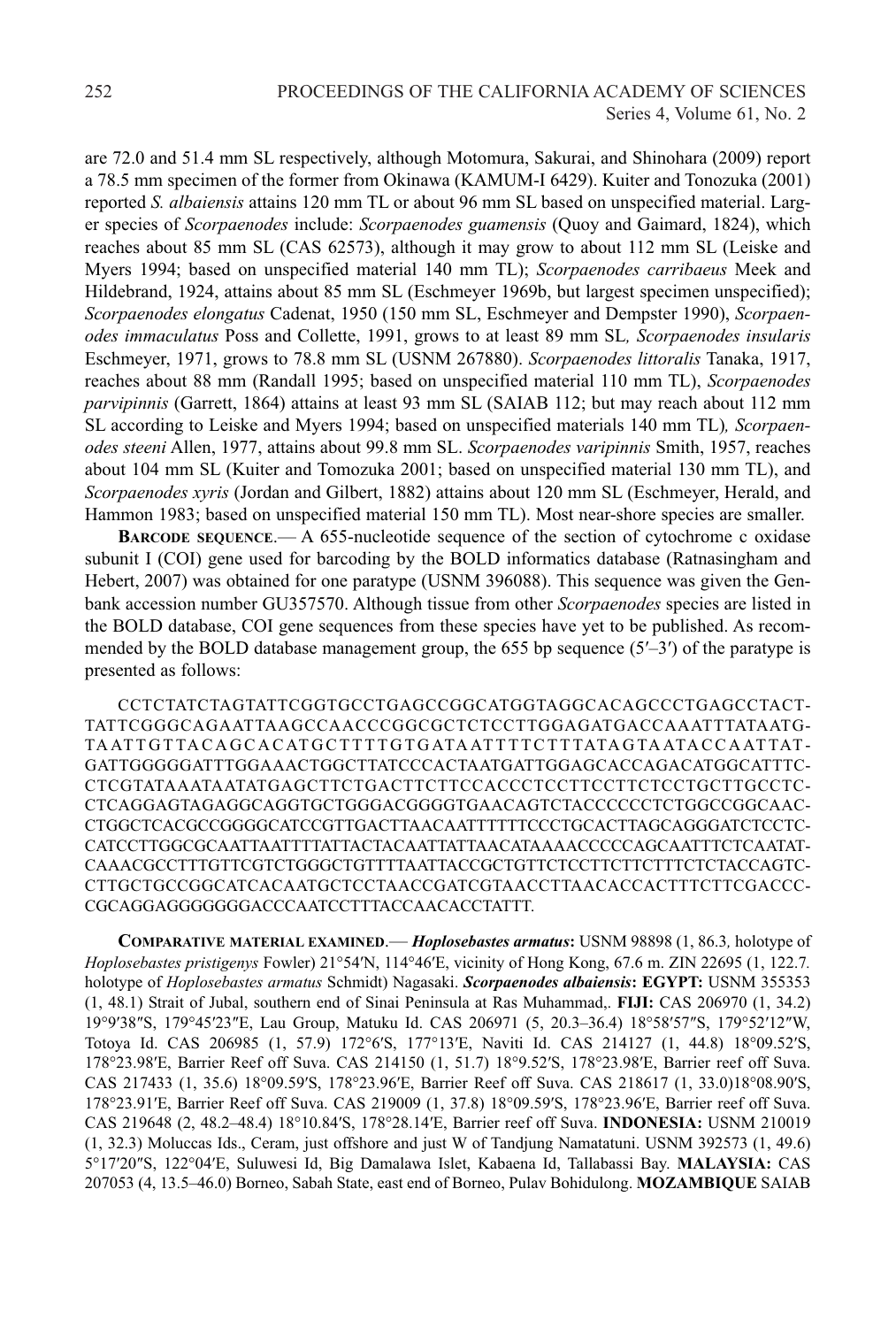397 (1, 40.3, paratype of *Hypomacrus africanus*) 14.2167°S, 40.7667°E, Mozambique, Pinda Id. SAIAB 398 (2, 65.2-67.8, paratypes of *Hypomacrus africanus*) 14.2167°S, 40.7667°E, Pinda I. SAIAB 400 (1, 62.2, paratype of *Hypomacrus africanus*) 11.1833°S, 40.6167°E, Querimba Archipelago. **PAPUA NEW GUINEA:** CAS 207058 (1, 54.4) New Britain, Dawapia Rocks. USNM 380226 (1, 26.5) 10°44′S, 165°49′30″E, Solomon Ids, Santa Cruz Id. USNM 380381 (2, 26.1–53.8 [scales damaged]) 1°30′30″S, 144°59′15″E, Hermit Ids. USNM 380946 (1, 42.5) 10°40′S, 165°47′30″E, Solomon Ids, Santa Cruz Id. USNM 382906 (1, 32.1) 10°49′30″S, 165°50′E, Solomon Is, Santa Cruz Is. USNM 383025 (4, 11.0–36.0) 10°42′30″S, 165°50′E. USNM 383806 (1, 19.6) 9°52′S, 167°09′30″E, Solomon Ids. USNM 384429 (2, 22.0–49.2) 10°48′30″S, 165°50′E. **PHILIPPINES:** CAS 211490 (2, 31.2–35.0) 13°42′N, 120°50′E, Caban Id. SU 20006 (1, 50.1, paratype of *Hypomacrus albaiensis* Evermann and Seale 1907) Sorsogon, Bacon. USNM 55902 (1, 48.9, holotype of *Hypomacrus albaiensis*, Luzon, Sorsogon, Bacon CAS 75357 (2,55.5-71.5), Luzon, Bulinao. USNM 344512 (8, 19.1–68.1) 10°35′05″N, 122°08′30″E, Panay Id. USNM 372602 (1, 48.7) 9°47′N, 118°44′E, Palawan Id, Puerto Princesa Bay. USNM 372637 (1, 52.8) 16°26′N, 119°50′E, Bolinao Lagoon. USNM 372638 (1, 45.8) 16°26′N, 119°56′E, Bolinao Lagoon. USNM 372662 (1, 53.2) 9°08′28″N, 123°29′40″E, Siquijor Id. USNM 372683 (1, 52.4) 10°52′30″N, 120°56′00″E, Bararin Id. USNM 372684 (1, 44.8) 9°02′27″N, 123°07′37″E, Negros Id, Bonbonon Pt. USNM 372685 (1, 42.1) 9°08′30″N, 123°29′22″E, Siquijor Id. **SEYCHELLES:** SAIAB 401 (2, 51.5–52.8, paratypes of *Hypomacrus africanus*) 4.6167°S, 55.4500°E, Mahe Id. SAIAB 402 (1, 46.2, paratype of *Hypomacrus africanus*) 9.4333°S, 46.3333°E, Aldabra Id. **TAIWAN:** ASIZ P0056237 (1, 45.5) [22.03°N, 120.72°E] Pingtung, Wanlitong. ASIZ P0056858 (2, 55.0–57.0) [22.67°N, 121.46°E] Nanlio, Lyudao. **TANZANIA:** SAIAB 323 (1, 62.4, holotype of *Hypomacrus africanus*) 6.1667°S, 39.1833°E, Zanzibar Id. SAIAB 399 (1, 72.0, paratype of *Hypomacrus africanus*) 6.1667°S, 39.1833°E, Zanzibar Id. SAIAB 403 (1, 53.2, paratype of *Hypomacrus africanus*) 5.1333°S, 39.6667°E, Pemba Id. **TONGA:** USNM 336568 (2, 29.3, 32.4) 21°19′30″S, 174°56′50″W, Eua. USNM 337718 (5, 16.8–30.8) 19°36′15″S, 174°28′15″W, Ha'apai Group, Ofolanga Id. **VANUATU:** USNM 348183 (1, 26.5) 17°41′39″S, 168°10′10″E, Efate. USNM 352337 (1, 26.0) 16°49′37″S, 168°22′15″E, Shepherd Ids, 11 Jun 1996. USNM 353504 (1, 42.5) 16°44′00″S, 168°07′35″E, Shepherd Ids, Epi Id. USNM 354461 (2, 39.7–41.7) 17°03′18″S, 168°21′43″E, Shepherd Ids, Emae Id. USNM 363285 (1, 26.2) 13°40′19″S, 167°39′04″E, Banks Ids, Mota Lava Id. USNM 363647 (1, 72.5) 13°40′19″S, 167°39′08″E, Banks Ids, Mota Lava Id. USNM 363767 (1, 47.3) 13°38′32″S, 167°30′18″E, Banks Ids, Rowa Id. USNM 364204 (1, 47.4) 16°43′36″S, 168°08′42″E, Shepherd Ids Epi Id. **UNKNOWN:** SAIAB 404 (2, paratypes of *Hypomacrus africanus*). *Scorpaenodes investigatoris.* **INDIA:** CAS 24264 (1, 71.1 holotype of *Scorpaenodes investigatoris*) 24°13′N, 65°52′E. USNM 204030 (1, 72.8, paratype of *Scorpaenodes investigatoris*) 17°25′N, 71°39′E. *Scorpaenodes littoralis***. AUSTRALIA:** AMS I.17420005 (1, 59.4). AMS I.17422008 (1, 43.0)**.** AMS I.27138019 (9, 19.5–65.6). AMS I.27148020 (15, 21.9–62.6). **HAWAIIAN IDS.:** CAS 33915 (1, 75.7) Oahu, Hauula Park. **ISRAEL:** HUJ 9349 (1, 35.3). **TAIWAN:** GCRL 23504 (1**,** 30.2). USNM 266431 (1, 55.3) Ma-Kong. **NEW ZEALAND:** NMNZ P.21812 (4, 51.4–80.9). *Scorpaenodes minor***: CAR-OLINE IDS.:** USNM 224509 (1, 24.6) 6°52′N, 158°06′E, SW of Ponape. **COMORES IDS:** SAIAB 30868 (1, 30.8) 11.5833°S, 43.2667°E, Moroni. **FIJI:** CAS 206965 (1, 35.3) 18°54′0″S, 178°26′0″W, Lau Group, Yangasa Cluster. CAS 206969 (1, 23.3) 19°9′38″S, 179°45′23″E, Lau Group, Matuku Id. CAS 214151 (1, 18.3) 18°09.52′S, 178°23.98′E, Barrier Reef off Suva. CAS 214152 (1, 24.2) Barrier reef off Suva. CAS 214156 (1, 48.5) 18°9.52′S, 178°23.98′E, Barrier reef off Suva. CAS 218603 (2, 27.7–30.7) 18°09.835′S, 178°25.020′E, Barrier Reef off Suva. CAS 218609 (1, 28.6) 18°08.947′S, 178°23.932′E, Barrier reef off Suva. CAS 218620 (3, 17.3–17.2) 18°09.59′S, 178°23.96′E, Barrier Reef off Suva. CAS 219018 (7, 18.3–33.8) 18°09.59′S, 178°23.96′E, Barrier Reef off Suva. CAS 219027 (1, 25.4) 18°08.947′S, 178°23.932′E, Barrier Reef off Suva. CAS 219642 (2, 29.0–34.4) 18°09.52′S, 178°23.98′E, Barrier reef off Suva. **FRENCH POLYNESIA:** USNM 392263 (1, 19.6) 17°31′14″S, 149°45′44″W, Moorea. **INDONESIA:** USNM 99782 (1, 34.4, holotype of *Hypomacrus brocki*) Talisse Id. USNM 133077 (1, 29.5*,* paratype of *Hypomacrus brocki*) Patiente Strait. USNM 136438 (1, 26.7, paratype of *Hypomacrus brocki*) Gulf of Tonimi. **MARSHALL IS.:** USNM 140090 (1, 26.6*, paratype of Hypromacrus brocki*) Rongerik Atoll. USNM 140091 (1, 20.8, paratype of *Hypomacrus brocki*) Bikini Atoll, Arji Id. USNM 140228 (1, 27.2, paratype of *Hypomacrus brocki*) Rongelap Atoll, Kieshiechi Id. USNM 361009 (1, 20.4) Ratak Chain, Taka Atoll. **MOZAM-BIQUE**: SAIAB 320 (1, 34.9, holotype of *Hypomacrus minor*) Bazaruto. SAIAB 405 (1, 32.6) Tekomaji.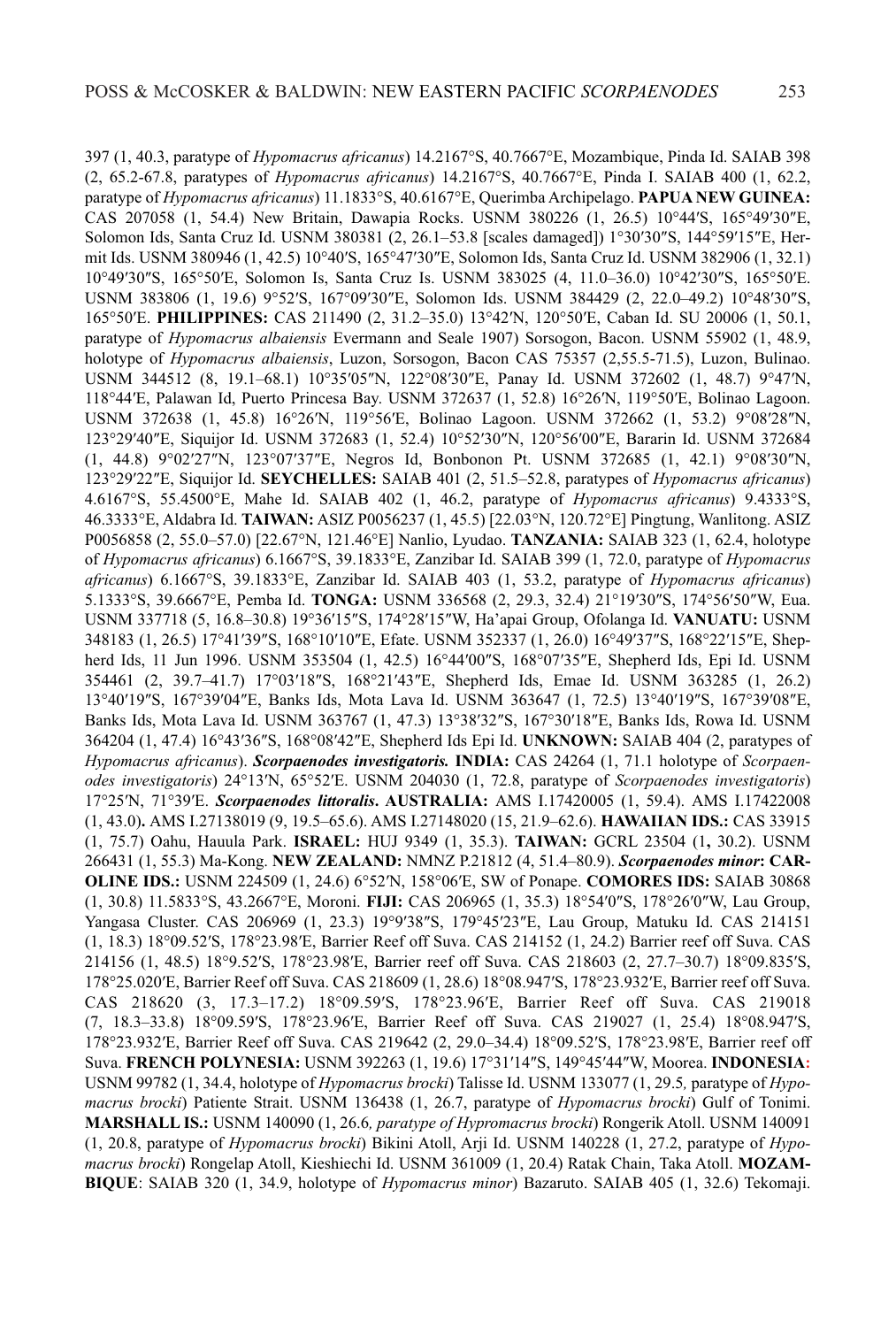SAIAB 406 (1, 39.1 ) Baixo Pinda. SAIAB 407 (1, 36.8) Baixo Pinda. SAIAB 408 (2, 35.1–38.9) Baixo Pinda. SAIAB 409 (7, 30.9–35.1) Bazaruto. **NEW CALEDONIA:** MNHN 1977-702 (2, 35.8-48.6). MNHN 1980-414 (1, 38.6) . MNHN 1980-572 (1, 29.9). USNM 324422 (1, 26.4) 20°37′19″S, 166°16′12″E, Loyalty Ids, Ouvea Atoll, Bagaat. **PAPUA NEW GUINEA:** CAS 207746 (8, 11.1–34.7) Trobriand Ids., Kiriwina Id. USNM 380373 (1, 24.2) 1°33′S, 144°59′E, Hermit Ids, Amot Id. USNM 384521 (1, 31.2) 10°44′12″S, 166°49′30″E, Solomon Ids, Ndendo. USNM 389540 (1, 21.2) 10°16′30″S, 166°16′30″E, Solomon Ids, Fenualoa Id. **PHILIPPINES:** USNM 99783 (1, 39.0, paratype of *Hypomacrus brocki*) Romblon. USNM 133076 (1, 34.1, paratype of *Hypomacrus brocki*) Manila Bay, Limbones Cove. USNM 298679 (1, 51.4) Batan Id. USNM 372689 (1 of 2, 30.4) 9°02′45″N, 123°07′37″E, Negros Id, off Bonbonon Point. **RODRIGUES ID.:** SAIAB 70479 (1, 31.8) 19°41′38″S, 63°17′36″E, off Ile aux Sables. **SEYCHELLES:** SAIAB 410 (2, 35.1–40.3, paratypes of *Hypomacrus minor*) Mahe. SAIAB 412 (2, 24.4- 31.2, paratypes of *Hypomacrus minor*) Aldabra. **TONGA:** USNM 334501 (1, 23.4) 21°18′15″S, 174°26′20″W, Eua. **WALLIS AND FUTU-NA IS.:** USNM 365621 (3, 26.8–33.1) 13°21′30″S, 176°10′10 W, Uvea. USNM 373669 (1, 35.7) 13°16′50″S, 176°15′55″W, Uvea. USNM 373670 (7, 15.5–41.7[photo]) 13°16′50″S, 176°15′55″W, Uvea. USNM 373672 (1, 20.0) 13°16′50″S, 176°15′55″W, Uvea. USNM 376660 (9, 9.8 -24.5) 13°12′35″S, 176°14′45″W, Uvea. *Scorpaenodes smithi.* **ALDABRAATOLL:** USNM 298642 (2, 24.3–28.4) Picard Id. **AUSTRALIA:** BMNH 1933.8.11.4 (1, 35.8, paratype of *Scorpaenodes smithi*) 11°30′00″S, 126°38′00″E, Samul [Sakul?] Bank. **INDIA:** BMNH 1932.2.15.15-20 (4 of 6, 25.1–48.3, paratypes of *Scorpaenodes smithi*) 6°1′20″N, 99°3′5″E, off Madras. CAS 13616 **(**1 of 4**,** 23.2–52.1, paratypes of *Scorpaenodes smithi***)** 5°45′N, 98°20′E. *Scorpaenodes tribulosus.* **KENYA:** CAS 24267 (1, 51.2, holotype of *Scorpaenodes tribulosus*) 2°42′S, 40°53′E. CAS 75361 (2, 37.3–44.3) 02°42′S, 40°53′E. *Thysanichichtys crossotus***: JAPAN:** USNM 50907 (1, 68.7, holotype of *Thysanichichtys crossotus*) no other data. **TAIWAN:** CAS 47297 (1, 91.7) Ta-chi, I-lan. CAS 53360 (1, 88.5). *Thysanichthys evides***:** SU 22611 (6, 27.9–68.4, 5 of which are paratypes of *Thysanichthys evides*) Misaki.

### **ACKNOWLEGEMENTS**

We wish to thank numerous colleagues who assisted us in this project, including but not limited to: Mark McGrouther (AMS); Kwang-Tsao Shao and Pi-Li Lin (ASIZ); David Catania, William Eschmeyer, Jon Fong, Tomio Iwamoto, and Mysi Hoang (CAS); Clive Roberts and Andrew Stewart (NMNZ); Eric Anderson, Ofer Gon, Phillip Heemstra, Elaine Heemstra, Wouter Holleman, Phumeza Mpambani, and Margie Shaw (SAIAB); Jeffrey T. Williams (USNM); Alexei Neylov and Arcady Balushkin (ZIN). We thank Eric Anderson and Hisashi Imamura for assistance with the translation of Mandrytsa's monograph and Hiroyuki Motomura, Yuo Sakurai and Gento Shinohara for making their results on *Scorpaenodes albaiensis* and *S. minor* available to us. Research efforts in the Galápagos were supported by the officers and crew of the Harbor Branch Vessel *R/V Seward Johnson*. We especially thank ace sub pilot Don Liberatore. For permission to study in Ecuador, we thank Eliecer Cruz, Arturo Izurieta Valery and Eduardo Amador, Parque Nacional Galápagos, as well as the staff of the Estacion Cientifica Charles Darwin. We thank Al Giddings, David Clark, the David and Lucile Packard Foundation, the Don Linker Foundation, the Discovery Channel, Ocean Films, the Smithsonian Institution's Discovery Center Project, and the IMAX corporation, Inc., for grants and other assistance. We also thank Avi Klopfer and Shmulik Bloom from Undersea-Hunter/Deep-See for providing underwater photographs and advice on the new species from Cocos Island; W. Leo Smith and Kevin Swagel (FMNH) for providing a figure and radiograph of the holotype of *Thysanichthys evides*; W. Leo Smith, H.J. Walker (SIO), John Hyde (NOAA, La Jolla), and Cindy Lawley (Illumina, Inc.) for their assistance in the hunt for an unidentified specimen believed to be *Thysanichthys crossotus*; and Shirley Pomponi (HBOI) and Henry Reiswig for their identifications of the Hexactinellida. Acknowledgement is also due to Lee Weigt, Amy Driskell and Andrea Ormos (USNM) for the COl sequence and to Sandra Raredon (USNM) for radiographs and photographs of the holotype of the nominal *Hoplosebastes*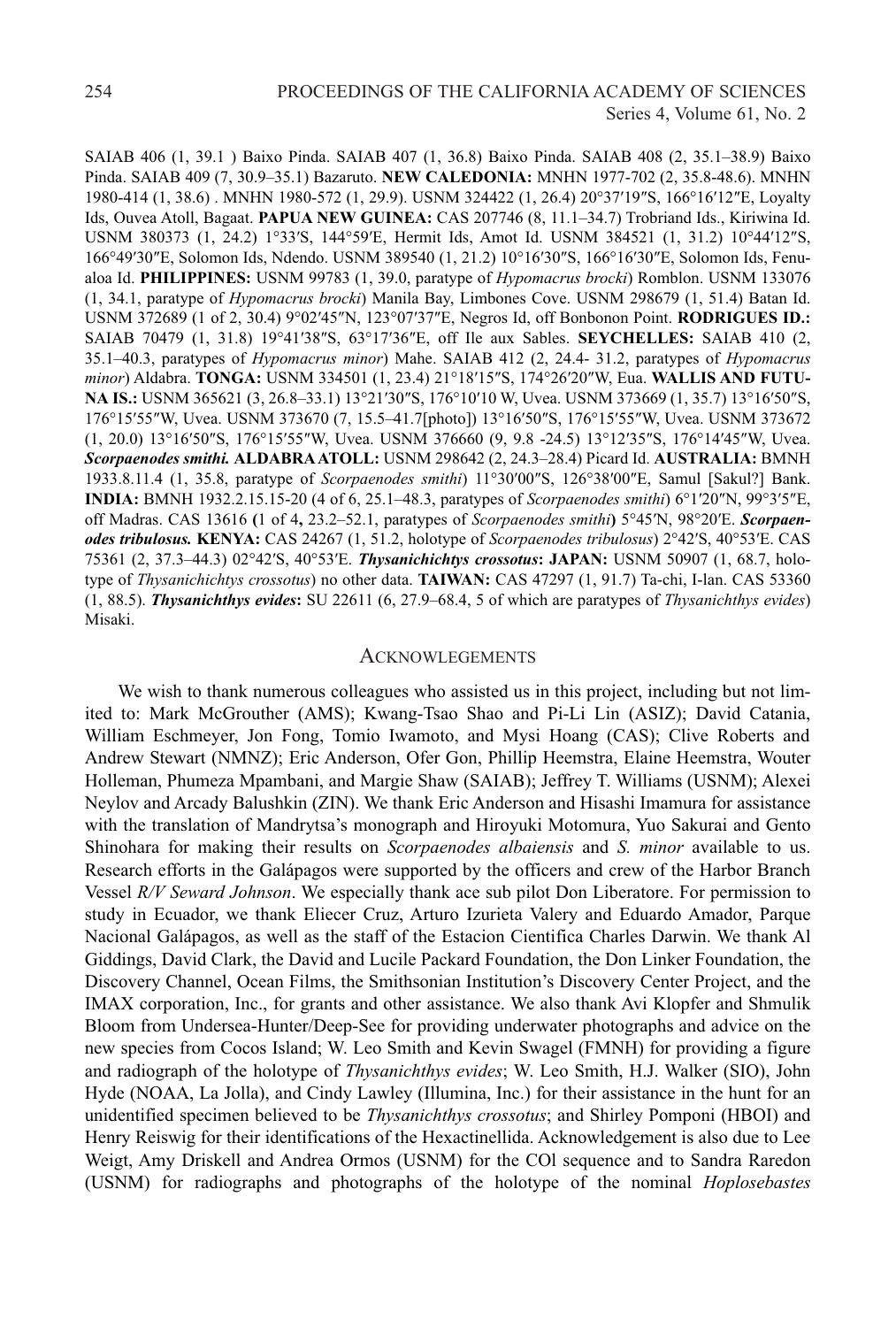*pristigenys* Fowler. Last, but not least, thanks again are due to William N. Eschmeyer and also Michele L. Aldrich for their comments and editorial improvements.

## **REFERENCES**

- ALCOCK, A.W. 1889. Natural history notes from H.M. Indian Marine Surveying Steamer '*Investigator*,' Commander Alfred Carpenter, R.N., D.S.O., commanding. No. 12. Descriptions of some new and rare species of fishes from the Bay of Bengal, obtained during the season of 1888–89. *Journal of the Asiatic Society of Bengal*, ser. part 2, 58(17):296–305, 22 pls.
- ALCOCK, A.W. 1898. *Illustrations of the zoology of the Royal Indian Marine Surveying Steamer* 'Investigator', *under the command of Commander A. Carpenter, R. N., D. S. O., and of Commander R. F. Hoskyn, R. N.,* Part 5*, Fishes,* pls. 18–24. Royal Indian Marine, Calcutta, India.
- BLEEKER, P. 1857. Bijdrage tot de kennis der ichthyologische fauna van de Sangi-eilanden. *Natuurkundig Tijdschrift voor Nederlandsch Indië* 13:369–380. [In Dutch]
- ESCHMEYER, W.N. 1965. Western Atlantic scorpionfishes of the genus *Scorpaena*, including four new species. *Bulletin of Marine Sciences* 15(1):84-164.
- ESCHMEYER, W.N. 1969a. A new scorpionfish of the genus *Scorpaenodes* and *S*. *muciparus* (Alcock) from the Indian Ocean, with comments on the limits of the genus. *Occasional Papers of the California Academy of Sciences*, no. 76. 11 pp., 1 fig., 1 table.
- ESCHMEYER, W.N. 1969b. A systematic review of the scorpionfishes of the Atlantic Ocean (Pisces: Scorpaenidae). *Occasional Papers California Academy of Sciences*, no. 79. 143 pp., 13 figs.
- ESCHMEYER, W.N. 1986. Family No. 49: Scorpaenidae, Pages 463–478 *in* M.M. Smith and P.C. Heemstra, eds., *Smith's Sea Fishes.* MacMillan South Africa Ltd, Johannesburg, South Africa. 481 pp.
- ESCHMEYER, W.N., AND R.M. BAILEY. 1990. *Catalog of the Genera of Recent Fishes*. California Academy of Sciences, San Francisco, California, USA. 697 pp.
- ESCHMEYER, W.N., AND L.J. DEMPSTER. 1990. Pages 665–679 *in* J. C. Quéro, J. C. Hureau, C. Karrer, A. Post, and L. Saldanha, *Check-list of the Fishes of the Eastern Tropical Atlantic*. Clofeta. Vol. II. Junta Nacional de Investigaçăo Cientifica e Tecnológica, Portugal.
- ESCHMEYER, W.N., E.S. HERALD, AND H. HAMMANN. 1983. *A Field Guide to Pacific Coast Fishes of North America*. Houghton Mifflin Company, Boston, Massachusetts, USA. 336 pp.
- ESCHMEYER, W.N. AND K.V. RAMA-RAO. 1972. Two new scorpionfishes (genus *Scorpaenodes*) from the Indowest Pacific with comments on *Scorpaenodes muciparous* (Alcock). *Proceedings of the California Academy of Sciences*, ser. 4, 39(18):337–382.
- EVERMANN, B.W., AND A. SEALE. 1907. Fishes of the Philippine Islands. *Bulletin of the United States Bureau of Fisheries* 26(1906):49–110, 22 figs.
- GARMAN, S. 1899. Reports on an exploration off the west coasts of Mexico, Central and South America, and off the Galápagos Islands, in charge of Alexander Agassiz, by the U. S. Fish Commission Steamer "*Albatross*," during 1891, Lieut. Commander Z. L. Tanner, U. S. N., Commanding. XXVI. The Fishes. *Memoirs of the Museum of Comparative Zoology* 24:1–431, 97 pls. (plates A–N in color).
- GILL, T.N. 1862. Notice of a collection of the fishes of California, presented to the Smithsonian Institution by Mr. Samuel Hubbard. *Proceedings of the Academy of Natural Sciences of Philadelphia* 14:274–282.
- GROVE, J.S., AND R.J. LAVENBERG. 1997. *The Fishes of the Galápagos Islands*. Stanford University Press, Palo Alto, California, USA. xliv + 863 pp.
- GÜNTHER, A. 1880. Report on the shore fishes procured during the voyage of H. M. S. *Challenger* during the years 1873–1876. *Zoology of the Challenger Expedition*, 1(6):1–82, pls. 1–32.
- HELLER, E., AND R.E. SNODGRASS. 1903. Papers from the Hopkins Stanford Galápagos Expedition, 1898–1899. XV. New Fishes. *Proceedings of the Washhington Academy of. Sciences* 5:189–229, pls. 2–20.
- HERRE, A.W.C.T. 1952. A review of the scorpaenoid fishes of the Philippines and adjacent seas. *Philippine Journal of Science* 80(4):381–482. (dated 1951, but published in 1952)
- HERRE, A.W.C.T. 1953. Check list of Philippine Fishes. *United States. Fish and Wildlife Service Research Reports*, No. 20. 977 pp.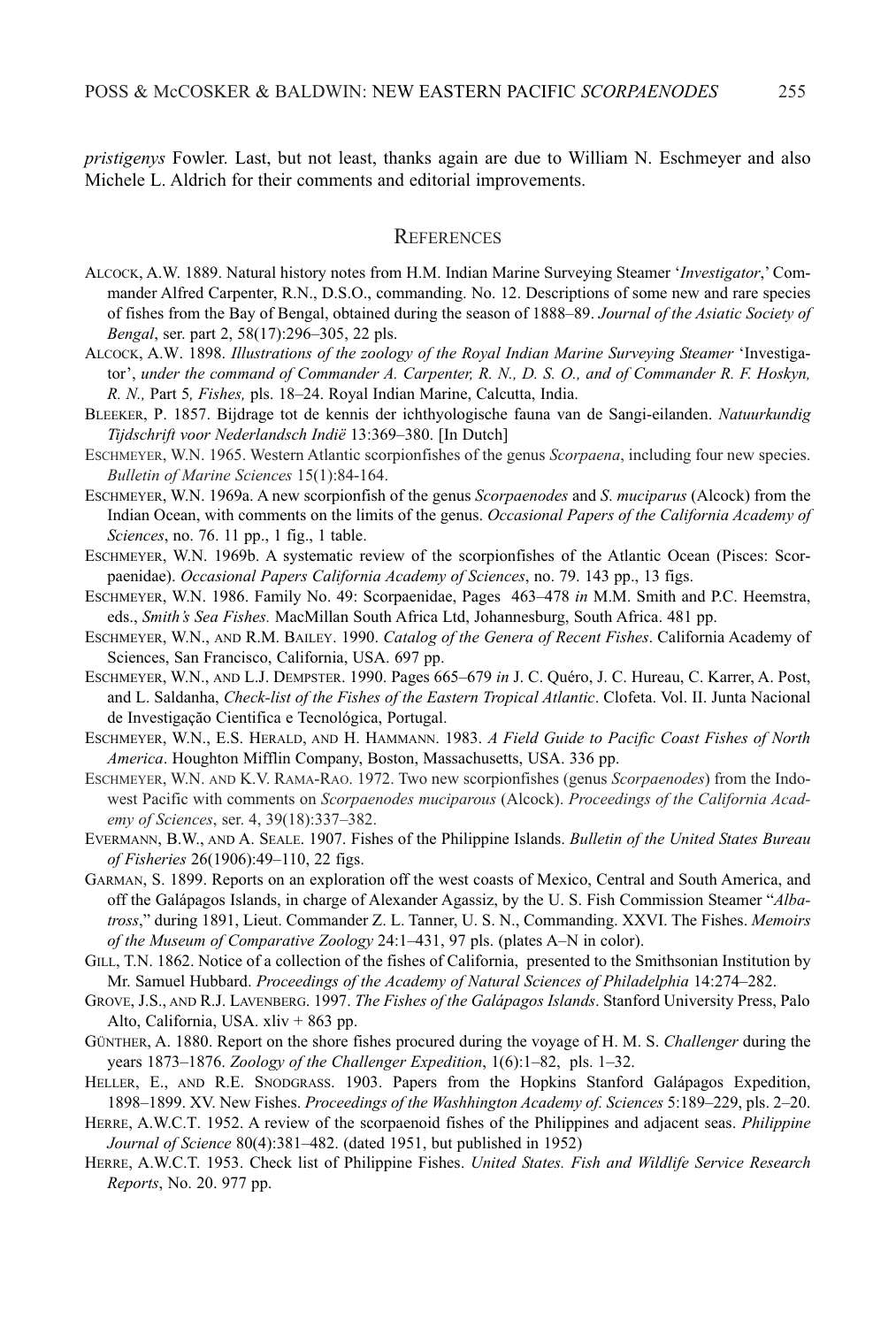- HOCHBERG, Y., AND A.C. TAMHANE. 1987. *Multiple Comparison Procedures*. Wiley, Hoboken, New Jersey, USA. 450 pp.
- IMAMURA, H. 2004. Phylogenetic relationships and a classification of the superfamily Scorpaenoidea (Actinopterygii: Perciformes). *Species Diversity* 9:1-36.
- ISHIDA, M. 1994. Phylogeny of the suborder Scorpaenoidei. *Bulletin of the Nansei National Fisheries Research Institute* (27):1–111.
- JENYNS, L. 1840. Fish. In: *The Zoology of the Voyage of H.M.S. Beagle, under the command of Captain FitzRoy, R.N. during the years 1832-1836. Edited and superintended by Charles Darwin*. Smith, Elder and Co., London, UK. In 4 parts, i–xvi + 172 pp., pls. 1-29.
- JORDAN, D.S. 1923. A classification of fishes including families and genera as far as known. *Stanford University Publications, Biological Sciences, University Series* 3(2):77–243 + i–x.
- JORDAN, D.S., AND B.W. EVERMANN. 1898. The Fishes of North and Middle America*,* Pt. 2. *Bulletin of the United States National Museum* 47(2):i–xxx + 1241–2183, 2 figs.
- JORDAN, D.S., AND E.C. STARKS. 1904. A review of the scorpaenoids fishes of Japan. *Proceedings of the United States National Museum* 27:91–175.
- JORDAN, D.S., AND W.F. THOMPSON. 1914. Record of the fishes obtain in Japan in 1911. *Memoirs of the Carnegie Museum*. 45(4):205–313, pls. xxiv–xlii.
- KUITER, R.H., AND T. TONOZUKA. 2001 *Pictorial Guide to Indonesian Reef Fishes*. Part 1. *Eels-Snappers, Muraenidae–Lutjanidae*. Zoonetics, Australia. 302 pp.
- LIESKE, E., AND R.F. MYERS. 1994. *Collins Pocket Guide. Coral Reef Fishes. Indo-Pacific and Caribbean including the Red Sea*. Harper Collins, London, UK. 400 pp.
- MANDRYTSA, S.A. 1991. Морфлогичексие осбенности и положение в системе *Thysanichthys crossotus* (Scorpaeniformes, Scorpaenidae) [Morphological Characterization and Systematic Status of *Thysanichthys crossotus* (Scorpaeniformes, Scorpaenidae)]. *Proceedings Zoological Institute*, *Academy of Sciences*, *Union of Soviet Socialist Republics* 235:9–21. (In Russian)
- MANDRYTSA, S.A. 2001. *Сейсмосенсорная Система И Классификация Скорпеиновидныь Рыь* (*Scorpaeniformes: Scorpaenoidei*) [*Lateral Line System and Classification of Scorpaenoid Fishes (Scorpaeniformes: Scorpaenoidei)*]. Perm Permskogo University Press, Perm, Russia. 392 pp. (In Russian)
- MATSUBARA, K. 1943. *Studies on the Scorpaenoid Fishes of Japan. Anatomy, Phylogeny and Taxonomy* (I). Transactions of the Sigenkagaku Kenkyusho, Tokyo, Japan. 170 pp., 66 figs.
- MCCOSKER, J.E. 1987. *The fishes of the Galápagos Islands*. *Oceanus* 30:28–32.
- MCCOSKER, J.E. 1997. A letter from the field: A half mile down. *Pacific Discovery* 50:42–45.
- MCCOSKER, J.E. 1998. [Review of] Fishes of the Galápagos Islands, by J. S. Grove and R. J. Lavenberg, 1997. *Copeia*, 1998(3):809–812.
- MCCOSKER, J.E. 2008. *Trachyscorpia osheri* and *Idiastion hageyi*, Two new species of deepwater scorpionfishes (Scorpaeniformes: Sebastidae, Scorpaenidae) from the Galápagos Islands. *Proceedings of the California Academy of Sciences*, ser. 4, 59(3):113–123, 5 figs., 1 table.
- MEEK, S.E., AND R. NEWLAND. 1885. A review of the American species of the genus *Scorpaena*. *Proceedings of the Academy of Natural Sciences of Philadelphia* 37:394–403.
- MOTOMURA, H., AND J.E. MCCOSKER. 2009. Second specimen of the Costa Rican scorpionfish, *Scorpaena cocosensis* (Scorpaenidae): the first record from the Galápagos Islands, with fresh color notes on the Species. *Biogeography* 11:135–137.
- MOTOMURA, H., Y. SAKURAI, AND G. SHINOHARA. 2009. First records of a Scorpionfish, *Scorpaenodes albaiensis*, from East Asia, with a synopsis of *S*. *minor* (Actinopterygii: Scorpaeniformes: Scorpaenidae). *Species Diversity* 14(2):75–87
- NAKABO, T. 2002. *Fishes of Japan with Pictorial Keys to the Species*, English Edition, Vol. 1. Tokai University Press, Tokai, Japan. lxi + 866 pp.
- PRESS, W.H., B.P. FLAMMER, S.A. TEUKOLSKY, AND W.T. VETTERLING. 1988. *Numerical Recipes*. Cambridge University Press, New York, New York, USA. 1256 pp.
- POSS, S.G., AND B.B. COLLETTE. 1990. *Scorpaenodes immaculatus*, a new species of scorpionfish (Osteichthyes: Scorpaenidae) from Walters Shoals, Madagascar Ridge. *Proceedings of the Biological Society of Washington* 103(3):543–549, figs. 1–3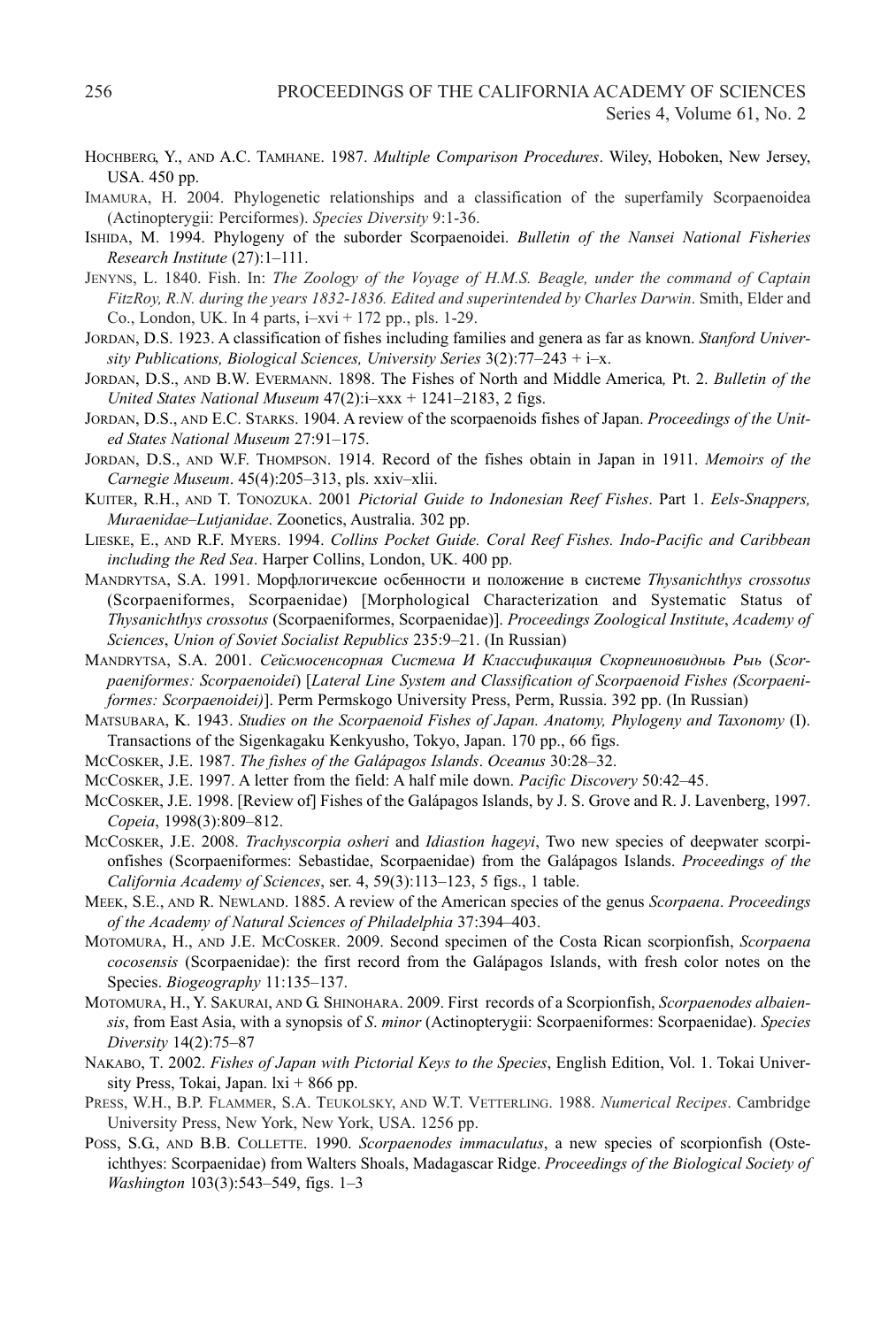- POSS, S.G., AND W.N. ESCHMEYER. 1978. Two new Australian velvetfishes, genus *Paraploactis* (Scorpaeniformes: Aploactinidae), with a revision of the genus and comments on the genera and species of the Aploactinidae. *Proceedings of the California Academy of Sciences*, ser. 4, 41(18):401–426, 14 figs.
- RANDALL, J.E. 1995. *Coastal Fishes of Oman*. University of Hawai'i Press, Honolulu, Hawaii, USA. xiv + 439 pp.
- RANDALL, J.E., AND S.G. POSS. 2002. Redescription of the Indo-Pacific Scorpionfish *Scorpaenopsis fowleri* and Reallocation to the Genus *Sebastapistes*. *Pacific Science* 56(1):57–64.
- ROBERTSON, D.R., J.S. GROVE, AND J.E. MCCOSKER. 2004. Tropical transpacific shore fishes. *Pacific Science* 58(4):507–565.
- ROHLF, F.J., AND F.L. BOOKSTEIN. 1988. A comment on shearing as a method for "size correction". *Systematic Zoology* 36:356–367.
- SAUVAGE, H.E. 1873. Note sur le *Sebastes minutus*. *Annales Sciences Naturel*. (*Zoologie*), Paris, ser. 5,  $17(5):1.$
- SCHMIDT, P. 1929. On *Hoplosebastes armatus*, a new genus and new species of the family Scorpaenidae from Japan. *Comptes Rendu Academie Sciences, l'URSS.*, Leningrad, USSR 8:194–196 pp., figs. 1–2.
- SCHULTZ, L.P. 1966. Fishes of the Marshall and Marianas Islands, vol. 3. *Bulletin of the United States National Museum* no. 202. vii + 176 pp., pls. 124–148, 155 figs.
- SEALE, A. 1940. Report on fishes from Allan Hancock Expedition in the California Academy of Sciences. *Allan Hancock Pacific Expeditions* 9(1):1–46.
- SHINOHARA, G., AND H. IMAMURA. 2007. Revisiting recent phylogenetic studies of "Scorpaeniformes". *Ichthyological Research* 54:92–99.
- SMITH, J.L.B. 1957. The fishes of the family Scorpaenidae in the western Indian Ocean. Part 1. The subfamily Scorpaeninae. *Ichthyological Bulletin*, J.L.B. Smith Institute of Ichthyology, Rhodes University, (4):49–72, pls. 1–4.
- SMITH, J.L.B. 1958. Fishes of the families Tetrarogidae, Caracanthidae, and Synanciidae from the western Indian Ocean with further notes on Scorpaenid fishes. *Ichthyological Bulletin*, J.L.B. Smith Institute of Ichthyology, Rhodes University, (12):167–181 pp., 2 pls.
- SMITH, W.L., AND W.C. WHEELER. 2004. Polyphyly of the mail-cheeked fishes (Teleostei: Scorpaeniformes): evidence from mitochondrial and nuclear sequence data. *Molecular Phylogeny and Evolution* 32:627-646.
- SNODGRASS, R.E., AND E. HELLER. 1905. Papers from the Hopkins-Stanford Galápagos Expecition, 1898–1899. XVII. Shore fishes of the Revillagigedo, Clipperton, Cocos and Galápagos islands. *Proceedings of the Washington Academy of Sciences* 6:333–427.
- TANAKA, S. 1917. Eleven new species of fishes of Japan. *Dobutsugaku Zasshi* [*Zoological Magazine*], Tokyo, 29:7–12. [In Japanese]
- WEBER, M., AND L.F. DE BEAUFORT. 1962. *The fishes of the Indo-Australian Archipelago*, XI. *Scleroparei, Hypostomides, Pediculati, Plectognathi, Opisthomi, Discocephali, Xenopterygii*. E.J. Brill, Leiden, Netherlands. 481 pp.
- WELLINGTON, G.M. 1978. Undersea wonders of the Galápagos. *National Geographic Magazine* 154(3): 363–381.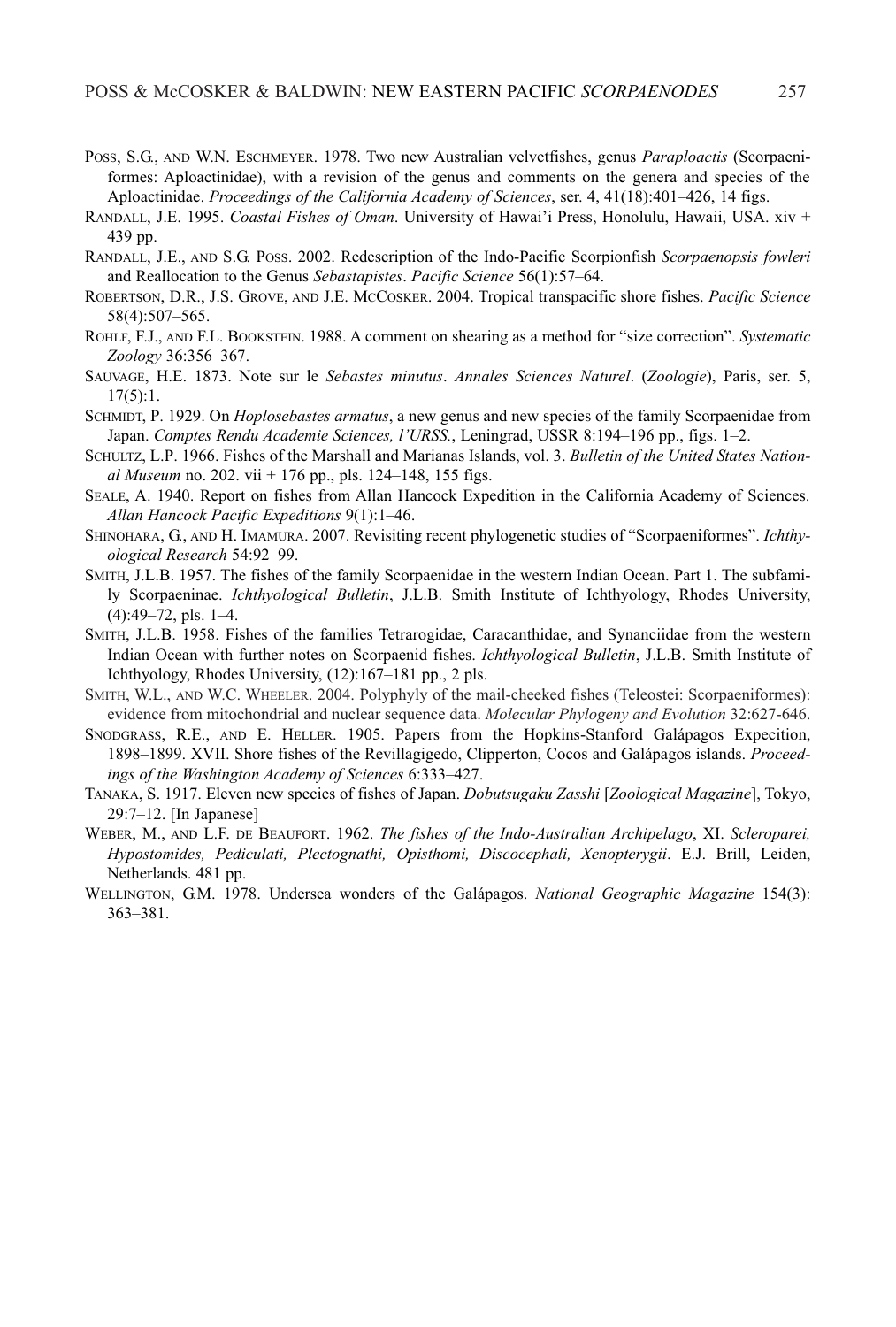# **Appendix**

**Tables 1–10**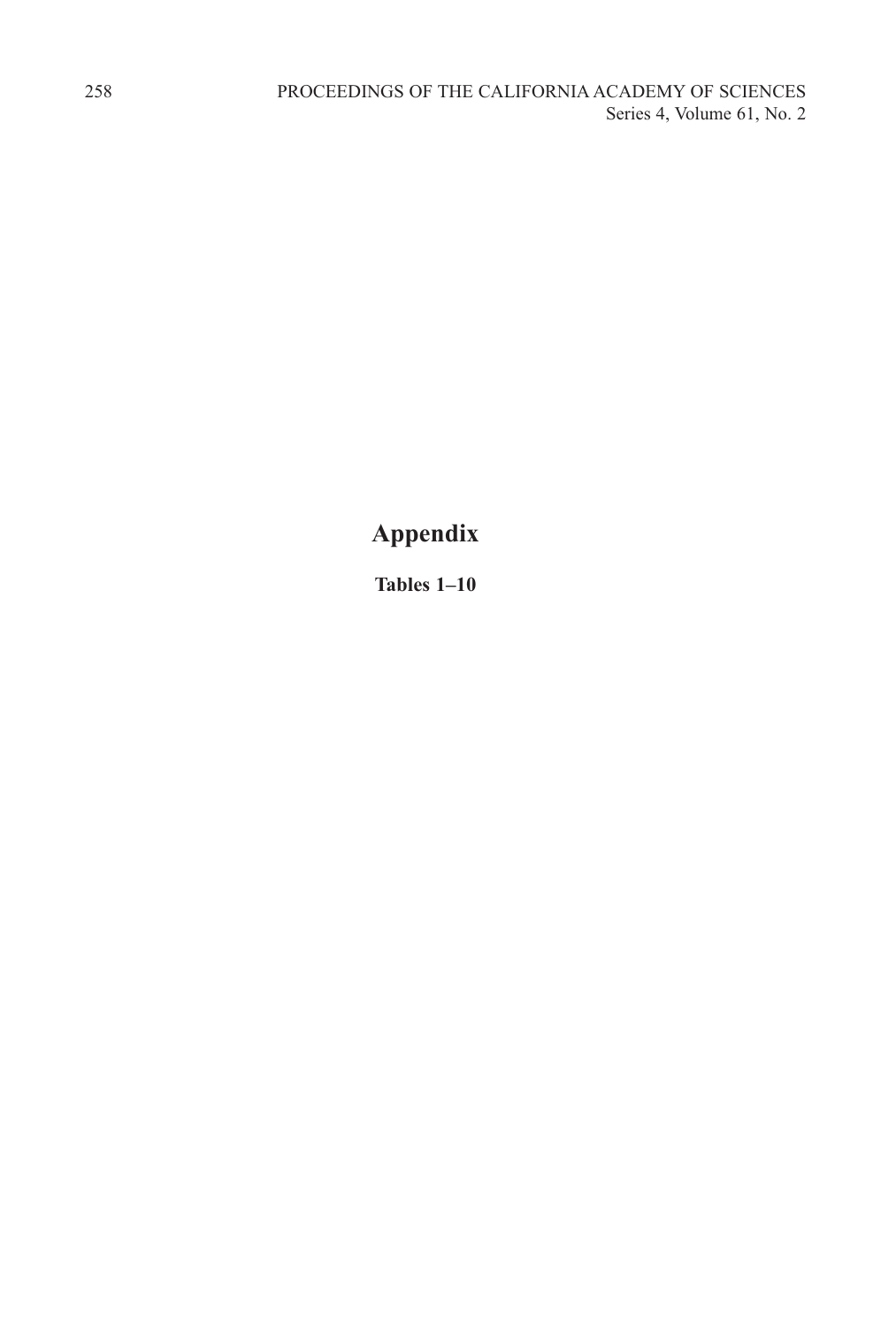| ֧֧֧֧֦֧֦֧֦֧ׅ֧֧֦֧ׅ֧֧ׅ֧ׅ֧֚֚֚֚֚֚֚֚֚֚֚֚֚֚֚֚֚֚֚֚֚֚֚֚֚֚֚֚֚֚֚֝֝֝֜֓֜֓֜֜<br>l<br>֖֖֖֖֖֖֖֧ׅ֧֪֪ׅ֖֚֚֚֚֚֚֚֚֚֚֚֚֚֚֚֚֚֚֚֚֚֚֚֚֚֚֬֝֝֝֓֞<br>1<br>Î<br>l<br>i<br>$\frac{1}{2}$<br>į<br>ļ<br>ļ<br>į<br>l |                                                           |
|-------------------------------------------------------------------------------------------------------------------------------------------------------------------------------------|-----------------------------------------------------------|
| Ì<br>ļ<br>j                                                                                                                                                                         | $\ddot{\phantom{a}}$                                      |
| $\tilde{\cdot}$<br>í<br>ì<br>$\frac{1}{2}$<br>¢<br>,                                                                                                                                | an<br>j<br>l<br>I<br>$\ddot{\phantom{a}}$                 |
| Ĭ<br>į<br>j<br>l<br>ĺ                                                                                                                                                               | Ï<br>ļ<br>j<br>֠<br>j<br>֠<br>I<br>I<br>l<br>è.<br>1<br>ļ |

|                             |                 | <b>Total Dorsal Rays</b> |       | Pectoral Fin-rays   |              | <b>Total Gill Rakers</b> |       | Vertical Scale Rows |                           | Mean Lateral-line Scales |       |
|-----------------------------|-----------------|--------------------------|-------|---------------------|--------------|--------------------------|-------|---------------------|---------------------------|--------------------------|-------|
|                             |                 |                          |       | (Left+Right/2)      |              | (Left+Right/2)           |       |                     |                           | (Left+Right/2)           |       |
|                             | z               | Mean                     | SE    | Mean                | $\mathbf{S}$ | Mean                     | SE    | Mean                | SE                        | Mean(Minimum)            | SE    |
|                             |                 | (Minimum - Average)      |       | (Minimum - Average) |              | (Minimum - Average)      |       | (Minimum - Average) |                           |                          |       |
| Scorpaenodes rubrivinctus   |                 | 22.4(21.5-23.5)          | 0.308 | 19.1(18.0-20.0)     | 0.24         | 16.0(15.0-17.0)          | 0.289 | 47.7(43.0-51.0)     | 0.944                     | 25.0(23.0-26.5)          | 0.408 |
| Scorpaenodes albaiensis     | $\overline{30}$ | $4(17.5 - 23.5)$<br>22.  | 0.198 | 15.8(14.5-17.0)     | 0.919        | $14.9(12.0 - 19.5)$      | 0.302 | 39.0(34.0-43.0)     | 0.473                     | 22.5(18.5-24.5)          | 0.243 |
| Scorpaenodes minor          | 25              | 21.7(20.0-22.5)          | 0.107 | 15.0(14.0-16.0)     | 0.098        | $13.1(9.5 - 15.5)$       | 0.241 | 31.4(25.0-37.0)     | 0.64                      | 19.9(15.0-23.5)          | 0.543 |
| Scorpaenodes investigatoris |                 | $22.5(22.5 - 22.5)$      |       | 19.0(19.0-19.0)     | I            | 18.2(18.0-18.5)          | 0.25  | 39.5(39.0-40.0)     | $\widetilde{\phantom{0}}$ | 20.0(16.0-24.0)          |       |
| Scorpaenodes smithi         |                 | 22.0(21.5-22.5)          | 0.189 | 17.2(17.0-18.0)     | 0.134        | $17.2(16.5 - 18.5)$      | 0.231 | 38.4(35.0-44.0)     | 1.224                     | 21.8(14.5-24.5)          | 1.08  |
| Scorpaenodes tribulosus1    |                 | $21.5(21.5-21.5)$        |       | 18.3(18.0-18.5)     | 0.167        | 14.7(13.0-15.0)          | 0.882 | 36.0(31.0-39.0)     | 2.517                     | 20.2(14.0-21.0)          | 3.346 |
| Thysanichthys crossotus     |                 | 24.5(24.5-24.5)          |       | 16.6(16.5-17.0)     | 0.167        | $16.7(16.0 - 17.5)$      | 0.441 | 45.7(43.0-48.0)     | 1.45                      | 25.0(24.5-26.0)          | 0.5   |
| Thysanichhtys evides        |                 | 22.2(21.5-22.5)          | 0.211 | 18.0(17.5-18.5)     | 0.129        | $16.6(15.5 - 17.5)$      | 0.665 | 42.7(38.0-46.0)     | 1.145                     | 24.0(23.0-25.0)          | 0.341 |
| Scorpaenodes littoralis     | 36              | 21.2(21.5-22.5)          | 0.076 | 18.2(17.0-19.0)     | 0.085        | 17.(14.5-20.0)           | 0.189 | 39.9(33.0-46.0)     | 0.59                      | 24.0(20.5-25.5)          | 0.184 |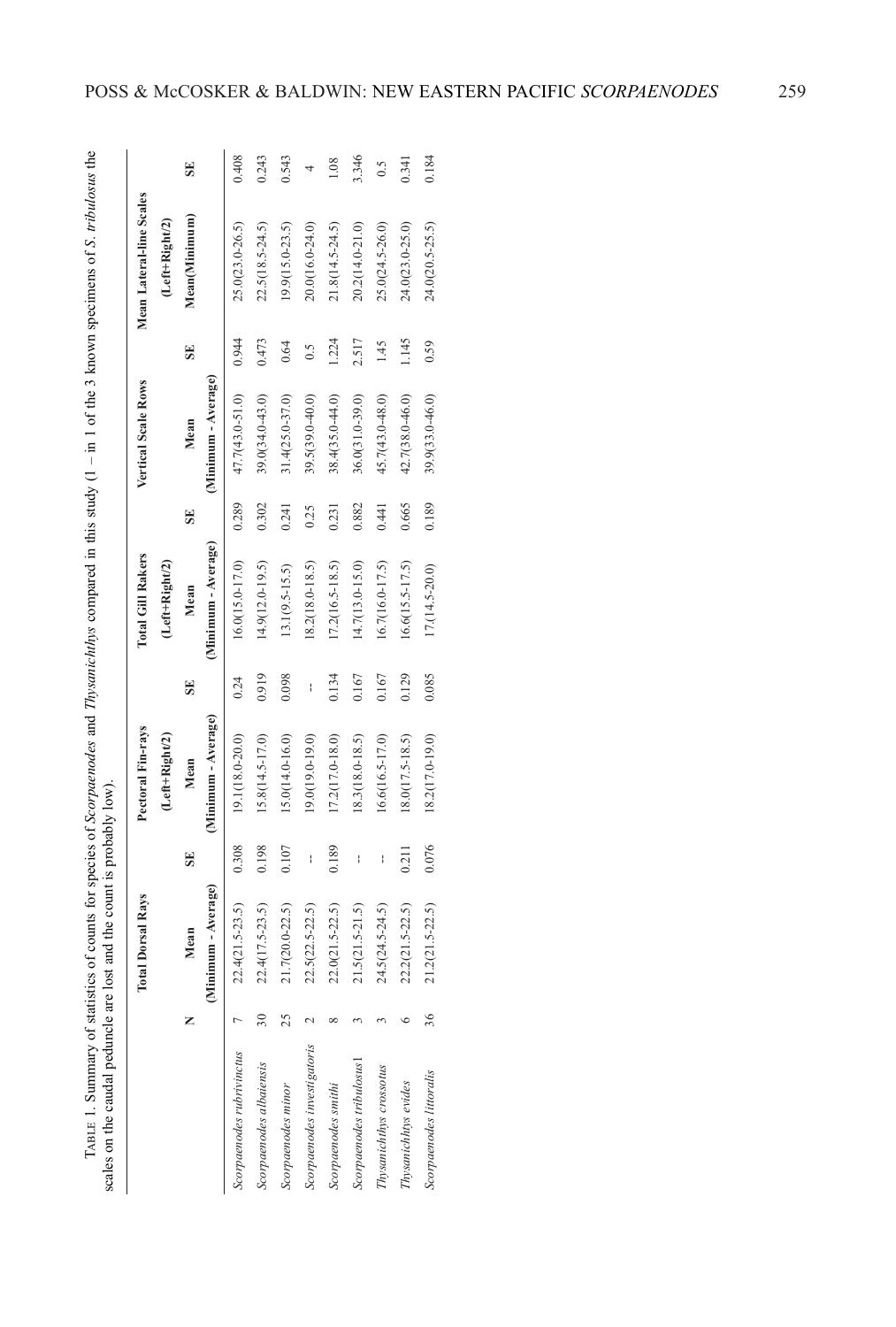TABLE 2. Summary of regression statistics for body measures of *Scorpaenodes rubrivinctus* based on pooled parallel slopes model of regression. Mean %SL based on *S. rubrivinctus* alone. P-values indicate significance levels for contrasts among Y-intercepts that are significantly different between *S*. *rubrivinctus* and other species of *Scorpaenodes* and *Thysanichthys* (n = 7).

| <b>Measured Variable</b>                 | Mean %SL(Min-Max)   | $(a + ai)$      | β      | S.E.  | <b>Probability</b> |
|------------------------------------------|---------------------|-----------------|--------|-------|--------------------|
| Head Length:                             | 46.4(44.8-47.3)     | $2.03 + 2.39$   | 0.415  | 0.301 | $P < 0.001**$      |
| Snout Length:                            | $14(12.7-14.9)$     | $0.111 + 2.00$  | 0.117  | 0.187 | $P < 0.001**$      |
| Orbit Diameter:                          | $12.9(11.7-13.9)$   | 1.89+0.693      | 0.1    | 0.203 | $P < 0.001**$      |
| Interorbital Width:                      | 4.74(3.97-6.27)     | 0.593-0.489     | 0.047  | 0.144 | $P < 0.001**$      |
| Jaw Length:                              | $20.6(20.1 - 21.5)$ | 0.217-0.654     | 0.211  | 0.197 | $P < 0.05*$        |
| Postorbital Length:                      | $20.8(19.8-21.4)$   | 0.289-0.246     | 0.208  | 0.242 | $P < 0.05*$        |
| Greatest Body Depth:                     | $34(33-35.4)$       | 1.18-1.42       | 0.342  | 0.431 | $P < 0.05*$        |
| Predorsal Length:                        | $43.5(40.6 - 46.2)$ | $1.79 + 1.59$   | 0.397  | 0.353 | $P < 0.001**$      |
| Anal Fin Length:                         | 26.9(23.6-29.7)     | 2.13-1.05       | 0.256  | 0.352 | $P < 0.05*$        |
| Caudal Fin Length:                       | 24.3(22.7-26.4)     | 1.13-1.56       | 0.247  | 0.582 | $P < 0.05*$        |
| Pectoral Fin Length:                     | 31.1(24.4-36.7)     | $3+0.114$       | 0.275  | 1.1   |                    |
| Pelvic Fin Length:                       | $21(9.61 - 27.5)$   | 0.747-3.35      | 0.239  | 0.864 |                    |
| First Dorsal Spine Length (D1):          | $7.75(5.86 - 9.35)$ | $0.822 + 0.817$ | 0.059  | 0.283 | $P < 0.05*$        |
| Second Dorsal Spine Length (D2):         | $12.6(9.38-14.5)$   | $1.51 + 1.58$   | 0.092  | 0.368 | $P < 0.001**$      |
| Third Dorsal Spine Length (D3):          | $18.1(16.2 - 19.7)$ | $2.08 + 3.71$   | 0.116  | 0.33  | $P < 0.001**$      |
| Fourth Dorsal Spine Length (D4):         | $18.6(16.6 - 20.3)$ | $2.02 + 3.47$   | 0.124  | 0.31  | $P < 0.001**$      |
| Fifth Dorsal Spine Length (D5):          | $15.8(10.6 - 17.9)$ | $1.71 + 1.37$   | 0.122  | 0.41  | $P < 0.05*$        |
| Penultimate Dorsal Spine Length (PDS):   | $6.44(5.16 - 7.75)$ | $-0.2209$       | 0.067  | 0.26  |                    |
| Last Dorsal Spine Length (LDS):          | $12.4(11.1-14.4)$   | $0.255 + 1.53$  | 0.104  | 0.296 | $P < 0.001**$      |
| First Anal Spine Length:                 | $10.8(9.43-14)$     | 1.804           | 0.089  | 0.279 | $P < 0.001**$      |
| Second Anal Spine Length:                | 20.6(19.2-22.5)     | 0.339           | 0.202  | 0.333 | $P < 0.05*$        |
| Third Anal Spine Length:                 | $16(14.6 - 17.8)$   | $-0.427$        | 0.163  | 0.241 |                    |
| Caudal Peduncle Depth:                   | $9.24(8.42 - 9.73)$ | $0.29 - 0.74$   | 0.097  | 0.127 | $P < 0.001**$      |
| Snout Tip to Base of D2:                 | 45.1(43.2-48.9)     | $1.92 + 2.01$   | 0.408  | 0.358 | $P < 0.001**$      |
| Snout Tip to Base of D3:                 | $48.6(45.8 - 51.5)$ | $2.11 + 2.59$   | 0.434  | 0.455 | $P < 0.001**$      |
| Snout Tip to Base of D4:                 | $52.4(49.4-54.6)$   | $2.00 + 2.64$   | 0.471  | 0.436 | $P < 0.001**$      |
| Snout Tip to Base of D5:                 | $55.4(53.7-59)$     | $2.06 + 1.98$   | 0.51   | 0.409 | $P < 0.001**$      |
| Tip of D4 to Fin Membrane:               | $10.7(9.71 - 12.4)$ | $1.44 + 2.88$   | 0.0591 | 0.235 | $P < 0.001**$      |
| Snout Tip to Pelvic Fin Insertion:       | 43.2(39.8-46.6)     | $1.84 + 1.22$   | 0.399  | 0.575 | $P < 0.05*$        |
| D1 Base to D5 Base:                      | $13.3(12.4 - 15.5)$ | $0.533 + 0.134$ | 0.125  | 0.276 |                    |
| D5 Base to Pelvic Fin Insertion:         | 36.6(34.8-38.9)     | $1.21 - 1.30$   | 0.365  | 0.457 | $P < 0.05*$        |
| D1 Base to Pelvic Fin Insertion:         | 33.6(32.3-34.6)     | 0.855-3.13      | 0.361  | 0.791 | $P < 0.001**$      |
| D5 Base to LDS:                          | $25.6(24-27.3)$     | $-2.88$         | 0.287  | 0.601 |                    |
| LDS Base to Last D. Ray Base (LDR):      | $16.1(12.5-18)$     | $-2.062$        | 0.183  | 0.452 | $P < 0.05*$        |
| LDR Base to Last Anal Ray (LAR):         | $13.1(12.1-14.2)$   | $-2.743$        | 0.161  | 0.357 | $P < 0.001**$      |
| Anal Fin Origin to LAR:                  | $14.3(13.2 - 15.2)$ | 0.58-0.0453     | 0.136  | 0.489 |                    |
| Pelvic Fin Insertion to Anal Fin Origin: | $33.1(29.9-36.4)$   | $-4.41$         | 0.377  | 0.59  | $P < 0.05*$        |
| D1 Base to Anal Fin Origin:              | 47.2(46.2-49.2)     | $-3.278$        | 0.507  | 0.478 | $P < 0.001**$      |
| LDS Base to Pelvic Fin Insertion:        | $45.3(42.7 - 48.2)$ | $-2.344$        | 0.477  | 0.551 |                    |
| LDS Base to Base of LAR:                 | 22.8(21.7-24.1)     | $-2.411$        | 0.253  | 0.326 | $P < 0.001**$      |
| LDR Base to Anal Fin Origin:             | 24.8(23.4-27.2)     | 0.304-0.422     | 0.25   | 0.346 |                    |
| LDS Base to Anal Fin Origin:             | $27.2(25.5 - 31.5)$ | 0.200-0.916     | 0.28   | 0.48  | $P < 0.001**$      |
| D5 Base to Anal Fin Origin:              | 39.9(37.9-42.4)     | $-3.439$        | 0.437  | 0.389 | $P < 0.001**$      |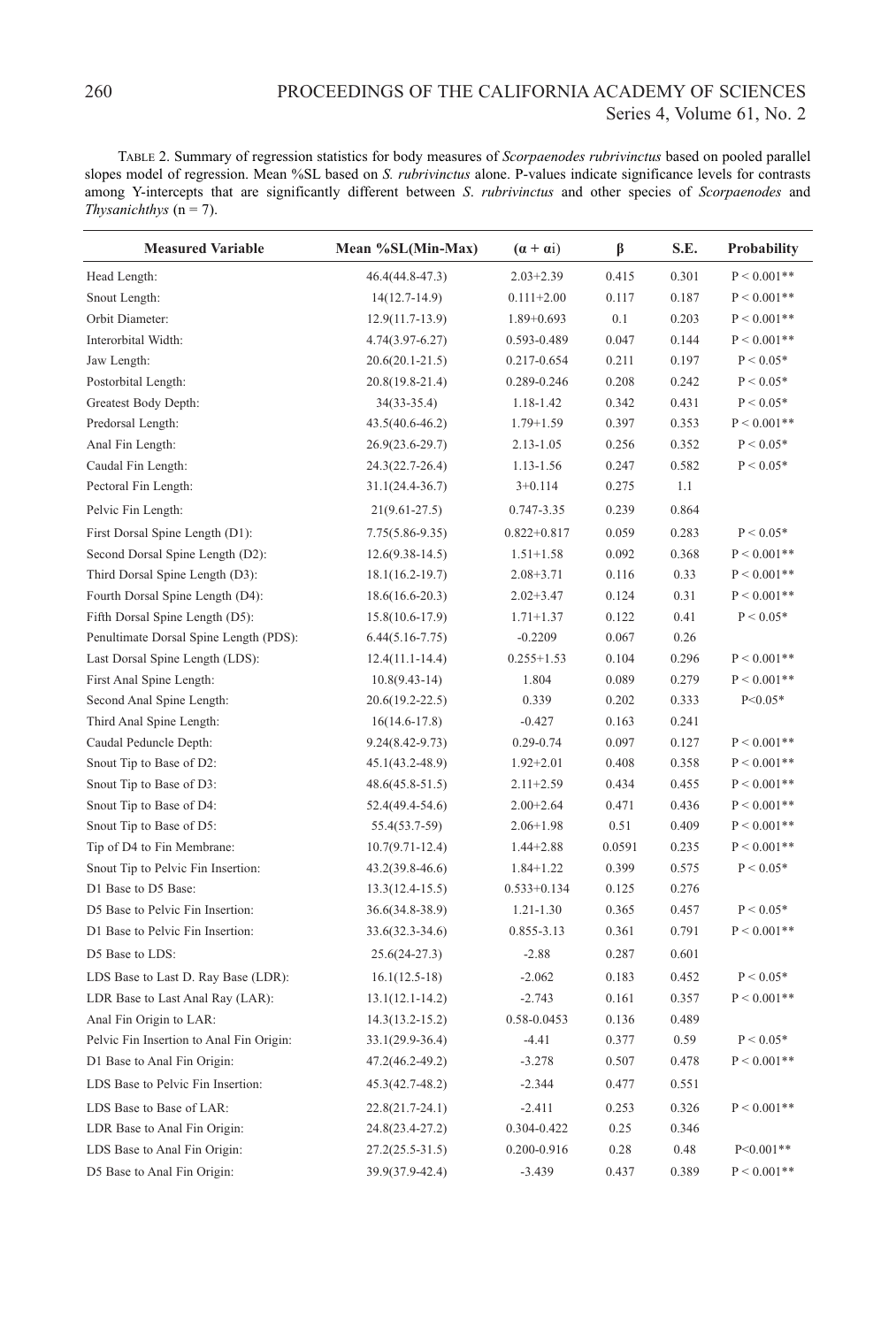TABLE 3. Summary of regression statistics for body measures of *Scorpaenodes albaiensis* based on a pooled parallel slopes model of regression. Mean %SL based on *S. albaiensis* alone. P-values indicate significance levels for contrasts among Y-intercepts that are significantly different between this species and *S. rubrivinctus* ( $n = 35$ ).

| <b>Measured Variable</b>                 | Mean %SL(Min-Max)   | $(\alpha + \alpha i)$ | β      | S.E.   | <b>Probability</b> |
|------------------------------------------|---------------------|-----------------------|--------|--------|--------------------|
| Head Length:                             | $43.6(40.5 - 50.5)$ | 2.03-1.11             | 0.415  | 0.146  | $P < 0.001**$      |
| Snout Length:                            | $12.3(10.2 - 16.0)$ | $0.111 + 0.00$        | 0.117  | 0.0907 | $P < 0.05*$        |
| Orbit Diameter:                          | $12.0(9.78-16.4)$   | 1.89-1.05             | 0.1    | 0.0983 | $P < 0.001**$      |
| Interorbital Width:                      | $4.71(4.01 - 7.33)$ | 0.593-0.596           | 0.046  | 0.0699 |                    |
| Jaw Length:                              | $21.1(19.3-24.1)$   | 0.217-0.253           | 0.211  | 0.0952 |                    |
| Postorbital Length:                      | 21.0(18.7-22.9)     | 0.289-0.156           | 0.208  | 0.117  |                    |
| Greatest Body Depth:                     | $30.5(26.8 - 37.0)$ | $1.18 - 3.1$          | 0.342  | 0.208  |                    |
| Predorsal Length:                        | $43.1(40.1 - 48.7)$ | 1.79-0.211            | 0.397  | 0.171  | $P < 0.001**$      |
| Anal Fin Length:                         | $27.1(22.7-31.2)$   | 2.13-1.49             | 0.256  | 0.171  |                    |
| Caudal Fin Length:                       | $25.0(15.7-29.4)$   | 1.13-1.09             | 0.247  | 0.282  |                    |
| Pectoral Fin Length:                     | $31.9(20.1 - 41.1)$ | $3 - 0.941$           | 0.276  | 0.534  |                    |
| Pelvic Fin Length:                       | 24.9(23.1-28.3)     | 0.747-0.256           | 0.239  | 0.418  |                    |
| First Dorsal Spine Length (D1):          | $5.94(3.17-9.26)$   | 0.822-0.874           | 0.0593 | 0.137  | $P < 0.001**$      |
| Second Dorsal Spine Length (D2):         | $9.29(6.03 - 12.0)$ | 1.51-1.52             | 0.0916 | 0.178  | $P < 0.001**$      |
| Third Dorsal Spine Length (D3):          | $11.8(8.15 - 15.4)$ | $2.08 - 2.1$          | 0.116  | 0.16   | $P < 0.001**$      |
| Fourth Dorsal Spine Length (D4):         | $12.8(10.0-16.5)$   | 2.02-1.95             | 0.125  | 0.15   | $P < 0.001**$      |
| Fifth Dorsal Spine Length (D5):          | $12.9(9.87-16.7)$   | 1.71-1.48             | 0.123  | 0.199  | $P < 0.001**$      |
| Penultimate Dorsal Spine Length (PDS):   | $5.05(3.79 - 8.44)$ | $-0.794$              | 0.0666 | 0.126  |                    |
| Last Dorsal Spine Length (LDS):          | $9.54(7.27-11.8)$   | 0.255-0.71            | 0.105  | 0.143  | $P < 0.001**$      |
| First Anal Spine Length:                 | $8.29(5.89 - 11.2)$ | $-0.586$              | 0.0887 | 0.135  | $P < 0.05*$        |
| Second Anal Spine Length:                | 20.7(17.9-23.1)     | $-0.197$              | 0.202  | 0.161  |                    |
| Third Anal Spine Length:                 | $16.6(14.8-19.2)$   | $-0.222$              | 0.164  | 0.117  |                    |
| Caudal Peduncle Depth:                   | $9.82(8.56 - 11.6)$ | 0.29-0.256            | 0.0972 | 0.0614 |                    |
| Snout Tip to Base of D2:                 | 44.1(40.5-49.6)     | 1.92-0.325            | 0.407  | 0.174  | $P < 0.05*$        |
| Snout Tip to Base of D3:                 | 46.8(41.5-52.4)     | 2.11-0.601            | 0.435  | 0.22   | $P < 0.05*$        |
| Snout Tip to Base of D4:                 | 49.9(44.4-54.6)     | 2-0.829               | 0.473  | 0.211  | $P < 0.001**$      |
| Snout Tip to Base of D5:                 | 53.4(48.8-58.4)     | 2.06-0.967            | 0.509  | 0.198  | $P < 0.001**$      |
| Tip of D4 to Fin Membrane:               | $5.84(4.07-8.1)$    | 1.44-1.56             | 0.0593 | 0.114  | $P < 0.001**$      |
| Snout Tip to Pelvic Fin Insertion:       | $41.5(36.3-49.2)$   | 1.84-0.976            | 0.398  | 0.279  | $P < 0.001**$      |
| D1 Base to D5 Base:                      | $11.9(10.0-17.9)$   | 0.533-0.866           | 0.125  | 0.133  |                    |
| D5 Base to Pelvic Fin Insertion:         | $33.6(29.1 - 38.3)$ | 1.21-2.77             | 0.366  | 0.221  |                    |
| D1 Base to Pelvic Fin Insertion:         | $32.3(27.8-49.1)$   | 0.855-2.82            | 0.361  | 0.383  |                    |
| D5 Base to LDS:                          | 26.4(21.2-30.8)     | $-1.32$               | 0.288  | 0.291  |                    |
| LDS Base to Last Dorsal Ray Base (LDR):  | $15.5(9.98-19.1)$   | $-1.315$              | 0.183  | 0.219  |                    |
| LDR Base to Last Anal Ray (LAR):         | $14.3(10.5 - 17.1)$ | $-0.953$              | 0.161  | 0.173  | $P < 0.05*$        |
| Anal Fin Origin to LAR:                  | $12.1(9.72 - 14.5)$ | 0.58-1.38             | 0.137  | 0.237  |                    |
| Pelvic Fin Insertion to Anal Fin Origin: | $35.2(29.2 - 41.5)$ | $-2.79$               | 0.378  | 0.285  | $P < 0.001**$      |
| D1 Base to Anal Fin Origin:              | 46.2(41.4-49.9)     | $-2.288$              | 0.508  | 0.231  |                    |
| LDS Base to Pelvic Fin Insertion:        | 44.3(33.1-49.4)     | $-1.774$              | 0.479  | 0.267  |                    |
| LDS Base to Base of LAR:                 | 22.5(20.2-24.9)     | $-1.431$              | 0.254  | 0.158  |                    |
| LDR Base to Anal Fin Origin:             | $23.0(20.5 - 25.9)$ | 0.304-1.31            | 0.25   | 0.168  |                    |
| LDS Base to Anal Fin Origin:             | 24.4(20.8-27.6)     | $0.2 - 1.99$          | 0.279  | 0.232  |                    |
| D5 Base to Anal Fin Origin:              | 39.5(34.3-42.1)     | $-2.089$              | 0.437  | 0.188  |                    |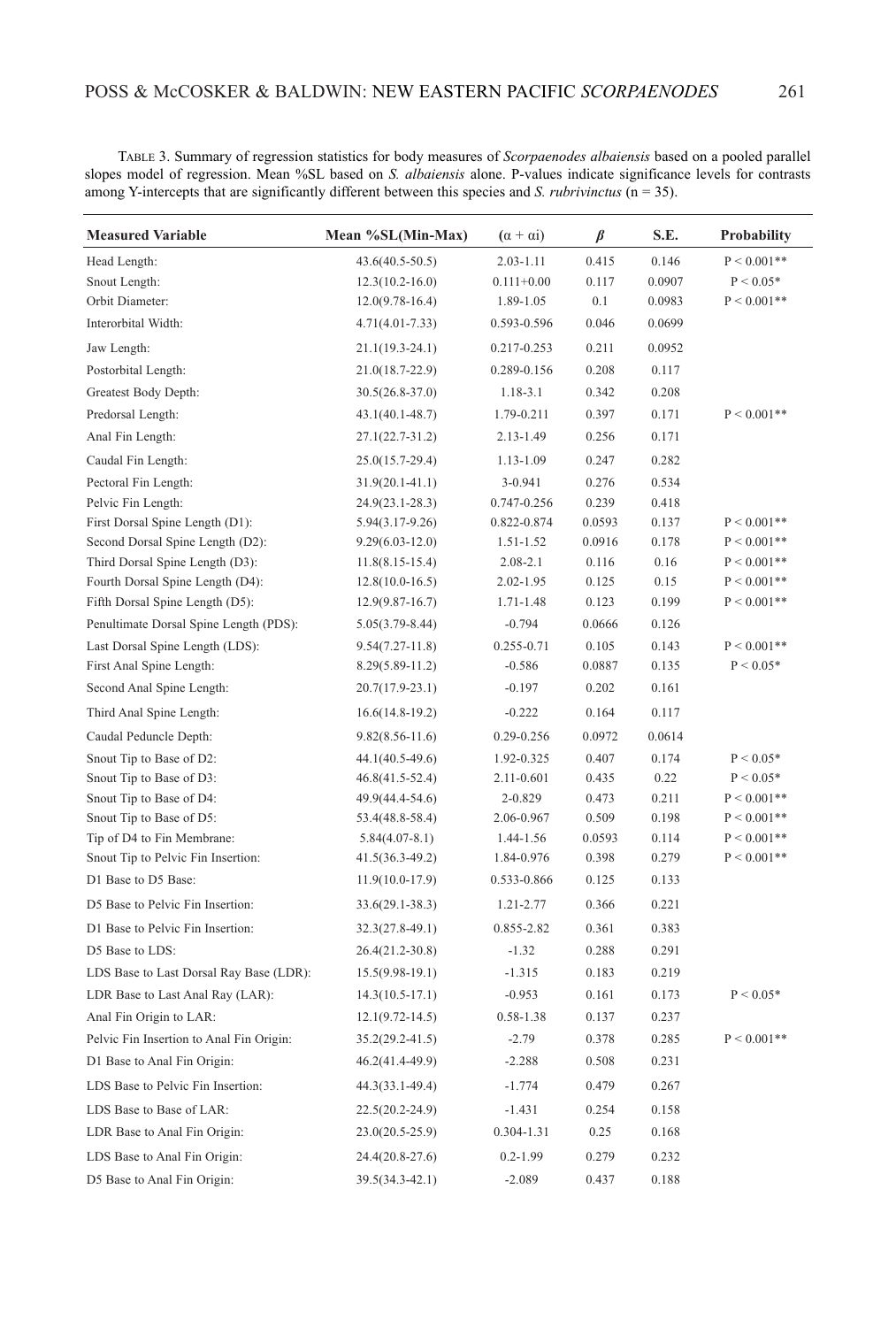TABLE 4. Summary of regression statistics for body measures of *Scorpaenodes minor* based on a pooled parallel slopes model of regression. Mean %SL based on *S. minor* alone. P-values indicate significance levels for contrasts among Y-intercepts that are significantly different between this species and *S. rubrivinctus* (n=25).

| <b>Measured Variable</b>                 | Mean %SL(Min-Max)   | $(\alpha + \alpha i)$ | β     | S.E.  | <b>Probability</b> |
|------------------------------------------|---------------------|-----------------------|-------|-------|--------------------|
| Head Length:                             | 44.2(41.5-48.4)     | $2.03 - 1.15$         | 0.415 | 0.195 | $P < 0.001**$      |
| Snout Length:                            | $12.2(10.5-14.7)$   | $0.111 + 0.00$        | 0.117 | 0.121 |                    |
| Orbit Diameter:                          | $12.2(10.1-14)$     | 1.89-1.18             | 0.1   | 0.132 | $P < 0.001**$      |
| Interorbital Width:                      | $4.92(3.95 - 6.58)$ | 0.593-0.501           | 0.047 | 0.094 | $P < 0.001**$      |
| Jaw Length:                              | 21.4(20.2-23.4)     | 0.217-0.116           | 0.21  | 0.127 |                    |
| Postorbital Length:                      | 21.8(19.2-24.4)     | $0.289 + 0.00$        | 0.208 | 0.157 |                    |
| Greatest Body Depth:                     | 30.2(24.5-33.9)     | 1.18-2.53             | 0.342 | 0.279 |                    |
| Predorsal Length:                        | 43.8(40.2-48.3)     | 1.79-0.418            | 0.397 | 0.229 | $P < 0.001**$      |
| Anal Fin Length:                         | $27.5(25-31.4)$     | $2.13 - 1.5$          | 0.256 | 0.228 |                    |
| Caudal Fin Length:                       | 25.9(21.4-28.2)     | 1.13-0.718            | 0.247 | 0.378 |                    |
| Pectoral Fin Length:                     | 31.7(21.1-40.9)     | $3.0 - 1.66$          | 0.275 | 0.715 |                    |
| Pelvic Fin Length:                       | 24.9(21.5-29)       | 0.747-0.405           | 0.234 | 0.561 |                    |
| First Dorsal Spine Length (D1):          | $5.87(4.56 - 7.69)$ | 0.822-0.847           | 0.059 | 0.183 | $P < 0.001**$      |
| Second Dorsal Spine Length (D2):         | $9.09(6.69-11.1)$   | $1.51 - 1.51$         | 0.092 | 0.239 | $P < 0.001**$      |
| Third Dorsal Spine Length (D3):          | $11.6(8.98-13.4)$   | 2.08-2.07             | 0.116 | 0.214 | $P < 0.001**$      |
| Fourth Dorsal Spine Length (D4):         | $12(9.63 - 14.6)$   | 2.02-2.15             | 0.124 | 0.201 | $P < 0.001**$      |
| Fifth Dorsal Spine Length (D5):          | $11.7(8.99-14.3)$   | 1.71-1.9              | 0.122 | 0.266 | $P < 0.001**$      |
| Penultimate Dorsal Spine Length (PDS):   | $4.14(2.72 - 6.45)$ | $-0.856$              | 0.067 | 0.169 |                    |
| Last Dorsal Spine Length (LDS):          | $8.23(5.13 - 10.5)$ | 0.255-1.02            | 0.104 | 0.192 | $P < 0.001**$      |
| First Anal Spine Length:                 | $7.46(5.19-9.07)$   | $-0.586$              | 0.088 | 0.181 | $P < 0.05*$        |
| Second Anal Spine Length:                | 20.3(15.9-24.6)     | $-0.197$              | 0.202 | 0.216 |                    |
| Third Anal Spine Length:                 | $15.6(12.3 - 17.7)$ | $-0.2712$             | 0.163 | 0.156 |                    |
| Caudal Peduncle Depth:                   | $10(8.42 - 11.4)$   | 0.29-0.191            | 0.097 | 0.082 |                    |
| Snout Tip to Base of D2:                 | 44.6(42.2-47.7)     | 1.92-0.62             | 0.408 | 0.232 | $P < 0.05*$        |
| Snout Tip to Base of D3:                 | 47.3(43.1-50.6)     | 2.11-0.822            | 0.434 | 0.295 | $P < 0.05*$        |
| Snout Tip to Base of D4:                 | $50.6(47.2 - 57)$   | 2-0.895               | 0.471 | 0.283 | $P < 0.05*$        |
| Snout Tip to Base of D5:                 | 54.4(50.7-60.4)     | 2.06-0.912            | 0.51  | 0.265 | $P < 0.001**$      |
| Tip of D4 to Fin-Membrane:               | 5.94(3.89-8.96)     | 1.44-1.44             | 0.059 | 0.152 | $P < 0.001**$      |
| Snout Tip to Pelvic Fin Insertion:       | $40.4(38-44.2)$     | 1.84-1.64             | 0.399 | 0.373 |                    |
| D1 Base to D5 Base:                      | $12.1(9.36-16.5)$   | 0.533-0.691           | 0.125 | 0.179 |                    |
| D5 Base to Pelvic Fin Insertion:         | 33.5(24.3-37.3)     | 1.21-2.27             | 0.365 | 0.296 |                    |
| D1 Base to Pelvic Fin Insertion:         | $31.7(28.1 - 46.2)$ | 0.855-2.26            | 0.361 | 0.513 |                    |
| D5 Base to LDS:                          | 26.3(19.4-43.3)     | $-1.32$               | 0.287 | 0.39  |                    |
| LDS Base to Last Dorsal Ray Base (LDR):  | $15.3(12.7-27)$     | $-0.986$              | 0.183 | 0.293 |                    |
| LDR Base to Last Anal Ray (LAR):         | $14(10.3 - 24.5)$   | $-0.953$              | 0.161 | 0.231 | $P < 0.05*$        |
| Anal Fin Origin to LAR:                  | $13.3(10.7 - 34.3)$ | 0.58-0.614            | 0.136 | 0.317 |                    |
| Pelvic Fin Insertion to Anal Fin Origin: | 35.7(26-46.7)       | $-2.79$               | 0.377 | 0.382 | $P < 0.001**$      |
| D1 Base to Anal Fin Origin:              | 45.7(42.3-48.5)     | $-1.708$              | 0.507 | 0.31  |                    |
| LDS Base to Pelvic Fin Insertion:        | 44.2(40.8-48.6)     | $-1.215$              | 0.477 | 0.358 |                    |
| LDS Base to Base of LAR:                 | 21.6(18.2-24.5)     | $-1.284$              | 0.253 | 0.211 |                    |
| LDR Base to Anal Fin Origin:             | 22.7(19.5-25.2)     | 0.304-1.08            | 0.25  | 0.225 |                    |
| LDS Base to Anal Fin Origin:             | 24.3(19.5-37.7)     | $0.2 - 1.36$          | 0.28  | 0.311 |                    |
| D5 Base to Anal Fin Origin:              | 38.2(30.7-45.7)     | $-1.819$              | 0.436 | 0.252 |                    |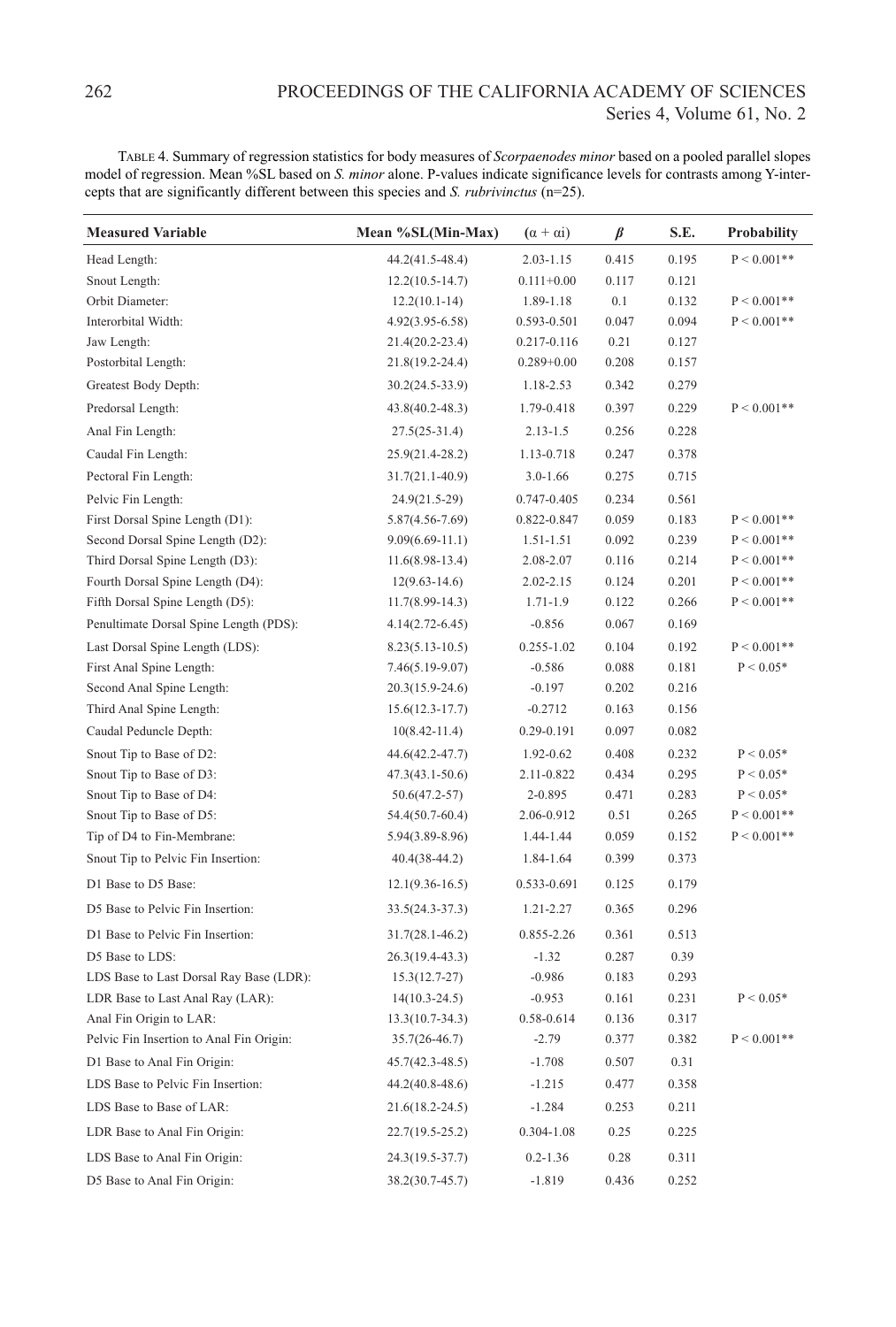TABLE 5. Summary of regression statistics for body measures of *T. crossotus* based on a pooled parallel slopes model of regression. Mean %SL based on *T. crossotus* alone. P-values indicate significance levels for contrasts among Y-intercepts that are significantly different between this species and *S. rubrivinctus* (n = 3).

| <b>Measured Variable</b>                 | Mean %SL(Min-Max)   | $(\alpha + \alpha i)$ | $\beta$ | S.E.  | <b>Probability</b> |
|------------------------------------------|---------------------|-----------------------|---------|-------|--------------------|
| Head Length:                             | 45.7(44.8-47)       | $2.03 - 1.11$         | 0.415   | 0.386 | $P < 0.001**$      |
| Snout Length:                            | $11.2(10.8-11.5)$   | $0.111 + 0.00$        | 0.117   | 0.24  | $P < 0.05*$        |
| Orbit Diameter:                          | $14.2(14.1 - 14.5)$ | 1.89-1.05             | 0.1     | 0.26  |                    |
| Interorbital Width:                      | $6.05(5.02 - 7.01)$ | 0.593-0.596           | 0.047   | 0.185 | $P < 0.05*$        |
| Jaw Length:                              | $19.5(18.9 - 20.6)$ | 0.217-0.253           | 0.21    | 0.252 |                    |
| Postorbital Length:                      | $21.1(20.2-22)$     | 0.289-0.156           | 0.208   | 0.31  |                    |
| Greatest Body Depth:                     | 39.4(38.7-39.9)     | $1.18 - 3.1$          | 0.342   | 0.552 | $P < 0.001$ **     |
| Predorsal Length:                        | 42.8(41.2-45.2)     | 1.79-0.211            | 0.397   | 0.452 |                    |
| Anal Fin Length:                         | 29.8(28.1-31.9)     | 2.13-1.49             | 0.256   | 0.451 |                    |
| Caudal Fin Length:                       | 25.9(19.9-29.7)     | 1.13-1.09             | 0.247   | 0.746 |                    |
| Pectoral Fin Length:                     | 37.3(27.7-45.3)     | 3-0.941               | 0.275   | 1.41  |                    |
| Pelvic Fin Length:                       | 28.1(27-29.2)       | 0.747-0.256           | 0.234   | 1.11  |                    |
| First Dorsal Spine Length (D1):          | $8.81(7.96-9.6)$    | 0.822-0.874           | 0.059   | 0.363 |                    |
| Second Dorsal Spine Length (D2):         | $14(12-15.1)$       | $1.51 - 1.52$         | 0.092   | 0.472 |                    |
| Third Dorsal Spine Length (D3):          | $17.9(15.9-19.8)$   | $2.08 - 2.1$          | 0.116   | 0.423 |                    |
| Fourth Dorsal Spine Length (D4):         | $18.1(16.2-19)$     | 2.02-1.95             | 0.124   | 0.397 |                    |
| Fifth Dorsal Spine Length (D5):          | $17.7(16.5 - 18.9)$ | $1.71 - 1.48$         | 0.122   | 0.526 |                    |
| Penultimate Dorsal Spine Length (PDS):   | $8.58(7.2 - 9.94)$  | $-0.794$              | 0.067   | 0.334 |                    |
| Last Dorsal Spine Length (LDS):          | $10.5(9.05 - 11.8)$ | 0.255-0.71            | 0.104   | 0.379 |                    |
| First Anal Spine Length:                 | $10.6(8.94-11.4)$   | $-0.586$              | 0.088   | 0.357 |                    |
| Second Anal Spine Length:                | 24.2(22.7-26.1)     | $-0.197$              | 0.202   | 0.427 |                    |
| Third Anal Spine Length:                 | $17.9(16.9-19.1)$   | $-0.222$              | 0.163   | 0.309 |                    |
| Caudal Peduncle Depth:                   | $10.5(10.2 - 10.7)$ | 0.29-0.256            | 0.097   | 0.162 | $P < 0.05*$        |
| Snout Tip to Base of D2:                 | 44.1(42.2-46.4)     | 1.92-0.325            | 0.408   | 0.459 |                    |
| Snout Tip to Base of D3:                 | 46.9(44.8-49)       | 2.11-0.601            | 0.434   | 0.583 |                    |
| Snout Tip to Base of D4:                 | 50.6(49.2-52.2)     | 2-0.829               | 0.471   | 0.559 |                    |
| Snout Tip to Base of D5:                 | 55(53.2-57.2)       | 2.06-0.967            | 0.501   | 0.524 |                    |
| Tip of D4 to Fin-Membrane:               | $10.7(9.81 - 11.2)$ | 1.44-1.56             | 0.059   | 0.301 |                    |
| Snout Tip to Pelvic Fin Insertion:       | $46(43-50.7)$       | 1.84-0.976            | 0.399   | 0.738 |                    |
| D1 Base to D5 Base:                      | $14.1(13-15.1)$     | 0.533-0.866           | 0.125   | 0.353 |                    |
| D5 Base to Pelvic Fin Insertion:         | $40.9(40.6 - 41.1)$ | 1.21-2.77             | 0.365   | 0.586 | $P < 0.001**$      |
| D1 Base to Pelvic Fin Insertion:         | 39.8(39.3-40.5)     | 0.855-2.82            | 0.361   | 1.01  |                    |
| D5 Base to LDS:                          | 28.3(25.6-32.2)     | $-1.32$               | 0.287   | 0.771 |                    |
| LDS Base to Last Dorsal Ray Base (LDR):  | $20.6(18.5 - 21.8)$ | $-1.315$              | 0.183   | 0.579 | $P < 0.001**$      |
| LDR Base to Last Anal Ray (LAR):         | $14.5(13.5-15.8)$   | $-0.953$              | 0.161   | 0.457 |                    |
| Anal Fin Origin to LAR:                  | $13.8(12.2 - 14.8)$ | 0.58-1.38             | 0.136   | 0.627 |                    |
| Pelvic Fin Insertion to Anal Fin Origin: | 32.7(30.6-36.8)     | $-2.79$               | 0.377   | 0.756 |                    |
| D1 Base to Anal Fin Origin:              | 57.2(55.2-59.7)     | $-2.288$              | 0.507   | 0.612 | $P < 0.001**$      |
| LDS Base to Pelvic Fin Insertion:        | $47.3(44.3 - 51.7)$ | $-1.774$              | 0.477   | 0.707 |                    |
| LDS Base to Base of LAR:                 | 29.7(28-30.7)       | $-1.431$              | 0.253   | 0.418 | $P < 0.001**$      |
| LDR Base to Anal Fin Origin:             | 25.1(23.4-27.5)     | $0.304 - 1.31$        | 0.25    | 0.444 |                    |
| LDS Base to Anal Fin Origin:             | 33.2(31.4-34.4)     | $0.2 - 1.99$          | 0.28    | 0.615 | $P < 0.001**$      |
| D5 Base to Anal Fin Origin:              | 49.2(48.1-50.8)     | $-2.089$              | 0.436   | 0.498 | $P < 0.001**$      |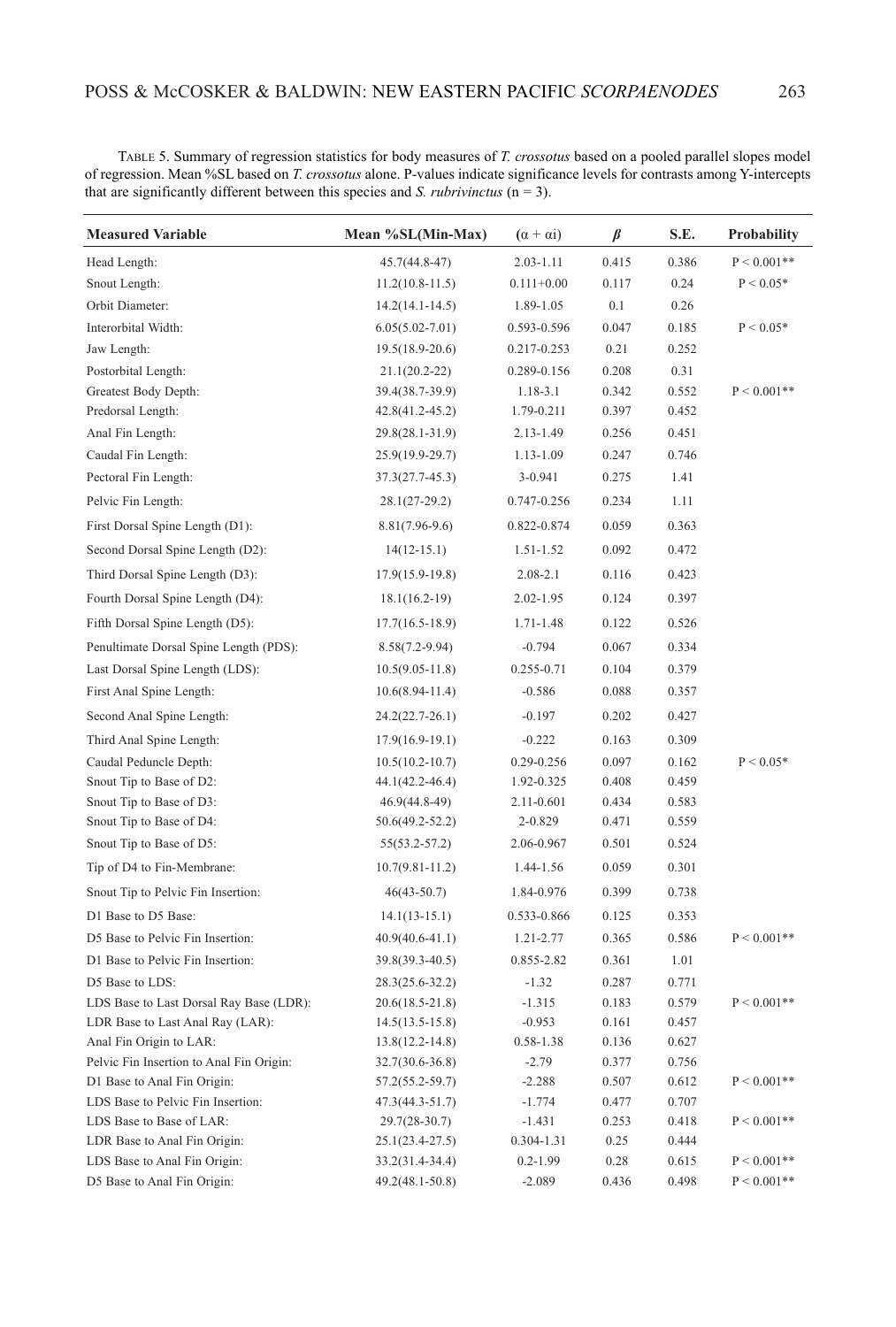TABLE 6. Summary of regression statistics for body measures of *T. evides* based on a pooled parallel slopes model of regression. Mean %SL based on *T. evides* alone. P-values indicate significance levels for contrasts among Y-intercepts that are significantly different between this species and *S. rubrivinctus* ( $n = 6$ ).

| <b>Measured Variable</b>                 | Mean %SL(Min-Max)   | $(\alpha + \alpha i)$ | β     | S.E.  | <b>Probability</b> |
|------------------------------------------|---------------------|-----------------------|-------|-------|--------------------|
| Head Length:                             | 41.4(40.9-42.2)     | $2.03 - 1.11$         | 0.415 | 0.271 | $P < 0.001**$      |
| Snout Length:                            | $10.2(9.87-10.5)$   | $0.111 + 0.00$        | 0.117 | 0.169 | $P < 0.001**$      |
| Orbit Diameter:                          | $13.7(13.0-14.3)$   | 1.89-1.05             | 0.1   | 0.183 |                    |
| Interorbital Width:                      | $5.11(4.73-6.07)$   | 0.593-0.596           | 0.047 | 0.13  |                    |
| Jaw Length:                              | $21.4(20.3 - 22.1)$ | 0.217-0.253           | 0.21  | 0.177 |                    |
| Postorbital Length:                      | $18.7(17.6 - 20.4)$ | 0.289-0.156           | 0.208 | 0.218 |                    |
| Greatest Body Depth:                     | $35.4(33.0 - 37.6)$ | 1.18-3.1              | 0.342 | 0.388 |                    |
| Predorsal Length:                        | $40.5(38.9 - 41.2)$ | 1.79-0.211            | 0.397 | 0.318 | $P < 0.001**$      |
| Anal Fin Length:                         | $30.0(27.0 - 33.0)$ | 2.13-1.49             | 0.256 | 0.317 |                    |
| Caudal Fin Length:                       | 27.7(25.6-29.1)     | 1.13-1.09             | 0.247 | 0.524 |                    |
| Pectoral Fin Length:                     | $32.5(25.2 - 36.6)$ | 3-0.941               | 0.275 | 0.993 |                    |
| Pelvic Fin Length:                       | 26.4(24.9-28.3)     | 0.747-0.256           | 0.234 | 0.778 |                    |
| First Dorsal Spine Length (D1):          | $7.08(5.61 - 7.77)$ | 0.822-0.874           | 0.059 | 0.255 |                    |
| Second Dorsal Spine Length (D2):         | $11.2(8.88-12.9)$   | $1.51 - 1.52$         | 0.092 | 0.332 | $P < 0.05*$        |
| Third Dorsal Spine Length (D3):          | $14.2(13.0-15.1)$   | $2.08 - 2.1$          | 0.116 | 0.297 | $P < 0.05*$        |
| Fourth Dorsal Spine Length (D4):         | $15.1(13.7-16.5)$   | 2.02-1.95             | 0.124 | 0.279 | $P < 0.05*$        |
| Fifth Dorsal Spine Length (D5):          | $15.5(14.3 - 16.5)$ | 1.71-1.48             | 0.122 | 0.369 |                    |
| Penultimate Dorsal Spine Length (PDS):   | $6.79(5.58-7.74)$   | $-0.794$              | 0.067 | 0.235 |                    |
| Last Dorsal Spine Length (LDS):          | $11.1(9.32 - 12.1)$ | 0.255-0.71            | 0.104 | 0.266 |                    |
| First Anal Spine Length:                 | $7.57(6.45 - 8.48)$ | $-0.586$              | 0.088 | 0.251 |                    |
| Second Anal Spine Length:                | $20.9(19.7 - 22.3)$ | $-0.197$              | 0.202 | 0.3   |                    |
| Third Anal Spine Length:                 | $17.0(16.2 - 17.4)$ | $-0.222$              | 0.163 | 0.217 |                    |
| Caudal Peduncle Depth:                   | $11.2(10.1 - 12.2)$ | $0.29 - 0.256$        | 0.097 | 0.114 | $P < 0.05*$        |
| Snout Tip to Base of D2:                 | $42.0(40.2 - 43.8)$ | 1.92-0.325            | 0.407 | 0.323 | $P < 0.001**$      |
| Snout Tip to Base of D3:                 | $45.2(42.8 - 47.0)$ | 2.11-0.601            | 0.434 | 0.409 | $P < 0.001**$      |
| Snout Tip to Base of D4:                 | $48.6(46.5 - 51.7)$ | 2.00-0.829            | 0.471 | 0.393 | $P < 0.001**$      |
| Snout Tip to Base of D5:                 | $53.0(50.8 - 55.0)$ | 2.06-0.967            | 0.51  | 0.368 | $P < 0.05*$        |
| Tip of D4 to Fin Membrane:               | $6.88(6.03 - 8.46)$ | 1.44-1.56             | 0.059 | 0.211 | $P < 0.001**$      |
| Snout Tip to Pelvic Fin Insertion:       | 41.5(39.7-45.2)     | 1.84-0.976            | 0.399 | 0.518 |                    |
| D1 Base to D5 Base:                      | $14.1(12.5 - 15.7)$ | 0.533-0.866           | 0.125 | 0.248 |                    |
| D5 Base to Pelvic Fin Insertion:         | $38.3(35.9 - 40.5)$ | $1.21 - 2.77$         | 0.365 | 0.412 |                    |
| D1 Base to Pelvic Fin Insertion:         | $35.5(33.4 - 38.6)$ | 0.855-2.82            | 0.361 | 0.712 |                    |
| D5 Base to LDS:                          | $28.9(26.8-30.3)$   | $-1.32$               | 0.287 | 0.542 |                    |
| LDS Base to Last Dorsal Ray Base (LDR):  | $18.5(17.2 - 19.9)$ | $-1.315$              | 0.183 | 0.407 |                    |
| LDR Base to Last Anal Ray (LAR):         | $16.4(15.0-17.2)$   | $-0.953$              | 0.161 | 0.321 | $P < 0.05*$        |
| Anal Fin Origin to LAR:                  | $15.4(14.2 - 16.7)$ | 0.58-1.38             | 0.136 | 0.44  |                    |
| Pelvic Fin Insertion to Anal Fin Origin: | 32.1(30.5-34.8)     | $-2.79$               | 0.377 | 0.531 |                    |
| D1 Base to Anal Fin Origin:              | $50.5(48.1 - 51.7)$ | $-2.288$              | 0.507 | 0.43  | $P < 0.05*$        |
| LDS Base to Pelvic Fin Insertion:        | $47.4(45.6 - 49.3)$ | $-1.774$              | 0.477 | 0.497 |                    |
| LDS Base to Base of LAR:                 | $26.5(25.6 - 27.7)$ | $-1.431$              | 0.253 | 0.293 | $P < 0.05*$        |
| LDR Base to Anal Fin Origin:             | $27.6(26.6 - 28.7)$ | 0.304-1.31            | 0.25  | 0.312 |                    |
| LDS Base to Anal Fin Origin:             | $28.8(27.5 - 30.0)$ | $0.20 - 1.99$         | 0.28  | 0.432 |                    |
| D5 Base to Anal Fin Origin:              | $43.2(41.3 - 44.8)$ | $-2.089$              | 0.436 | 0.35  | $P < 0.05*$        |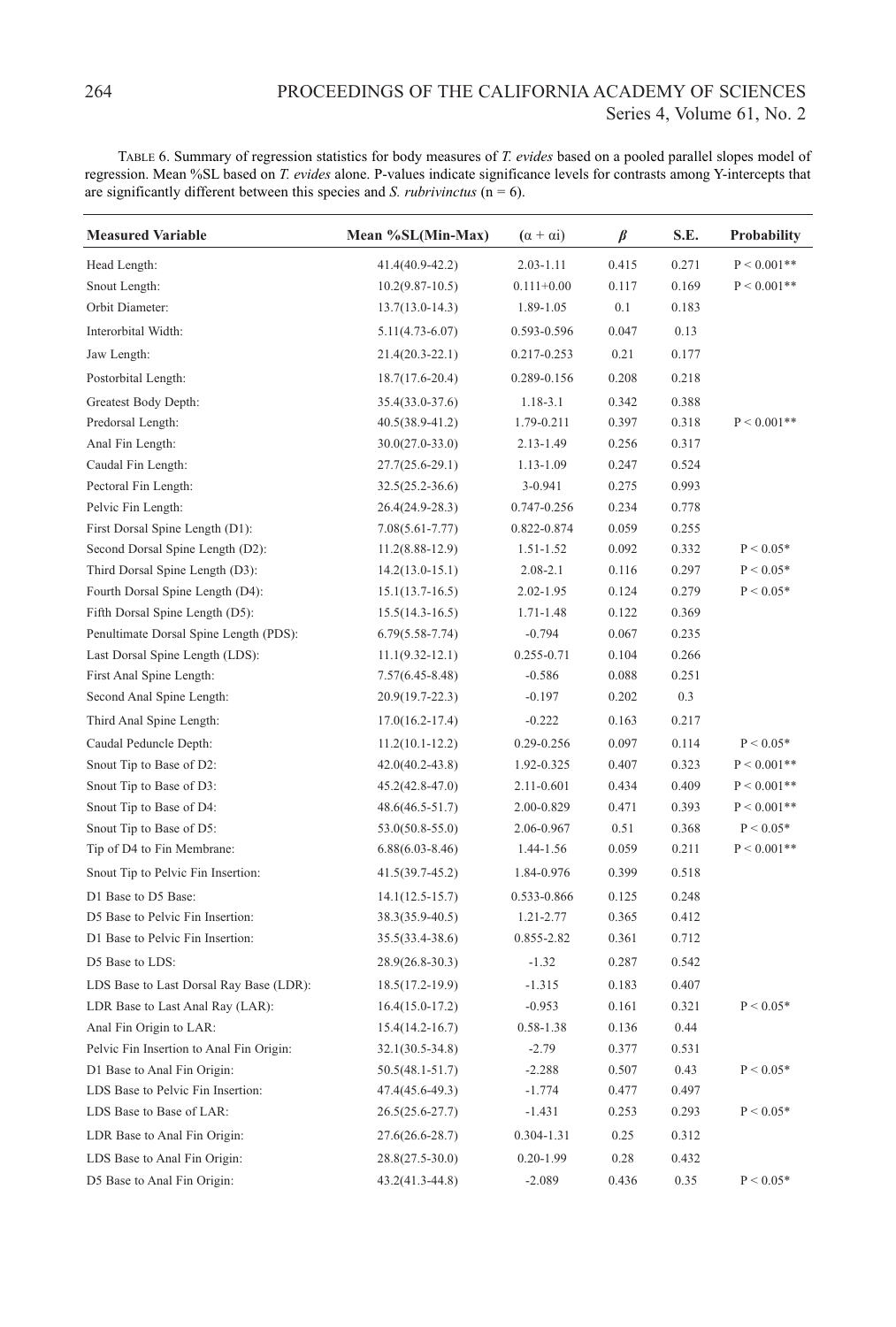TABLE 7. Summary of regression statistics for body measures of *Scorpaenodes littoralis* based on a pooled parallel slopes model of regression. Mean %SL based on *S. littoralis* alone. P-values indicate significance levels for contrasts among Y-intercepts that are significantly different between this species and *S. rubrivinctus* (n = 28).

| <b>Measured Variable</b>                 | Mean %SL(Min-Max)   | $(\alpha + \alpha i)$ | β     | S.E.  | Probability   |
|------------------------------------------|---------------------|-----------------------|-------|-------|---------------|
| Head Length:                             | 42.7(39.6-44.8)     | $2.03 - 1.11$         | 0.415 | 0.149 | $P < 0.001**$ |
| Snout Length:                            | $10.2(9.3 - 11.3)$  | $0.111 + 0.00$        | 0.117 | 0.092 | $P < 0.001**$ |
| Orbit Diameter:                          | $12.9(10.7-14.9)$   | 1.89-1.05             | 0.1   | 0.1   | $P < 0.001**$ |
| Interorbital Width:                      | $5.07(4.07 - 5.94)$ | 0.593-0.596           | 0.047 | 0.071 |               |
| Jaw Length:                              | $22.2(19.9-23.9)$   | 0.217-0.253           | 0.21  | 0.097 | $P < 0.001**$ |
| Postorbital Length:                      | $19.7(16.2 - 21.7)$ | 0.289-0.156           | 0.208 | 0.12  |               |
| Greatest Body Depth:                     | 34.2(30.9-37.4)     | 1.18-3.1              | 0.342 | 0.213 |               |
| Predorsal Length:                        | $40.0(37.2 - 42.6)$ | 1.79-0.211            | 0.397 | 0.174 | $P < 0.001**$ |
| Anal Fin Length:                         | $29.5(25.5 - 32.8)$ | 2.13-1.49             | 0.256 | 0.174 |               |
| Caudal Fin Length:                       | 27.4(24.3-29.8)     | 1.13-1.09             | 0.247 | 0.287 |               |
| Pectoral Fin Length:                     | $32.0(26.6 - 37.8)$ | 3-0.941               | 0.275 | 0.544 |               |
| Pelvic Fin Length:                       | $25.1(8.21 - 29.1)$ | 0.747-0.256           | 0.234 | 0.427 |               |
| First Dorsal Spine Length (D1):          | $7.23(5.97-13.0)$   | 0.822-0.874           | 0.059 | 0.14  |               |
| Second Dorsal Spine Length (D2):         | $11.5(9.41-18.1)$   | $1.51 - 1.52$         | 0.092 | 0.182 | $P < 0.05*$   |
| Third Dorsal Spine Length (D3):          | $14.4(12.1-19.8)$   | 2.08-2.1              | 0.116 | 0.163 | $P < 0.001**$ |
| Fourth Dorsal Spine Length (D4):         | $15.1(12.7-18.8)$   | 2.02-1.95             | 0.124 | 0.153 | $P < 0.001**$ |
| Fifth Dorsal Spine Length (D5):          | $14.7(5.46 - 18.3)$ | 1.71-1.48             | 0.122 | 0.203 |               |
| Penultimate Dorsal Spine Length (PDS):   | $6.18(4.25-10.1)$   | $-0.794$              | 0.067 | 0.129 |               |
| Last Dorsal Spine Length (LDS):          | $10.4(7.65-12.8)$   | 0.255-0.71            | 0.104 | 0.146 | $P < 0.05*$   |
| First Anal Spine Length:                 | $8.11(5.89-10.7)$   | $-0.586$              | 0.088 | 0.138 | $P < 0.05*$   |
| Second Anal Spine Length:                | 21.6(18.7-24.3)     | $-0.197$              | 0.202 | 0.165 |               |
| Third Anal Spine Length:                 | $16.1(14.0-18.0)$   | $-0.222$              | 0.163 | 0.119 |               |
| Caudal Peduncle Depth:                   | $9.68(8.81-10.5)$   | 0.29-0.256            | 0.097 | 0.063 |               |
| Snout Tip to Base of D2:                 | $41.7(38.1 - 45.0)$ | 1.92-0.325            | 0.408 | 0.177 | $P < 0.001**$ |
| Snout Tip to Base of D3:                 | $45.2(42.3 - 49.3)$ | 2.11-0.601            | 0.434 | 0.225 | $P < 0.001**$ |
| Snout Tip to Base of D4:                 | 49.0(46.1-52.9)     | 2-0.829               | 0.471 | 0.215 | $P < 0.001**$ |
| Snout Tip to Base of D5:                 | $52.7(50.0-57.2)$   | 2.06-0.967            | 0.51  | 0.202 | $P < 0.001**$ |
| Tip of D4 to Fin Membrane:               | $7.25(5.88-9.11)$   | 1.44-1.56             | 0.059 | 0.116 | $P < 0.001**$ |
| Snout Tip to Pelvic Fin Insertion:       | $40.4(37.2 - 49.5)$ | 1.84-0.976            | 0.399 | 0.284 | $P < 0.05*$   |
| D1 Base to D5 Base:                      | $13.1(11.3-15.3)$   | 0.533-0.866           | 0.125 | 0.136 |               |
| D5 Base to Pelvic Fin Insertion:         | $36.9(32.3-40.5)$   | 1.21-2.77             | 0.365 | 0.226 |               |
| D1 Base to Pelvic Fin Insertion:         | 34.6(31.2-37.8)     | 0.855-2.82            | 0.361 | 0.39  |               |
| D5 Base to LDS:                          | $26.0(22.3 - 31.9)$ | $-1.32$               | 0.287 | 0.297 |               |
| LDS Base to Last Dorsal Ray Base (LDR):  | $16.2(13.6-22.4)$   | $-1.315$              | 0.183 | 0.223 |               |
| LDR Base to Last Anal Ray (LAR):         | $13.9(11.7-17.1)$   | $-0.953$              | 0.161 | 0.176 |               |
| Anal Fin Origin to LAR:                  | $14.1(12.2 - 15.7)$ | 0.58-1.38             | 0.136 | 0.241 |               |
| Pelvic Fin Insertion to Anal Fin Origin: | 35.0(30.0-39.8)     | $-2.79$               | 0.377 | 0.291 | $P < 0.05*$   |
| D1 Base to Anal Fin Origin:              | 48.4(33.9-52.1)     | $-2.288$              | 0.507 | 0.236 | $P < 0.05*$   |
| LDS Base to Pelvic Fin Insertion:        | $46.2(43.3-50.8)$   | $-1.774$              | 0.477 | 0.272 |               |
| LDS Base to Base of LAR:                 | $23.1(14.7-28.9)$   | $-1.431$              | 0.253 | 0.161 |               |
| LDR Base to Anal Fin Origin:             | 24.7(13.2-27.6)     | 0.304-1.31            | 0.25  | 0.171 |               |
| LDS Base to Anal Fin Origin:             | $26.0(13.2 - 29.6)$ | $0.2 - 1.99$          | 0.28  | 0.237 |               |
| D5 Base to Anal Fin Origin:              | $40.7(36.5 - 43.5)$ | $-2.089$              | 0.436 | 0.192 | $P < 0.001**$ |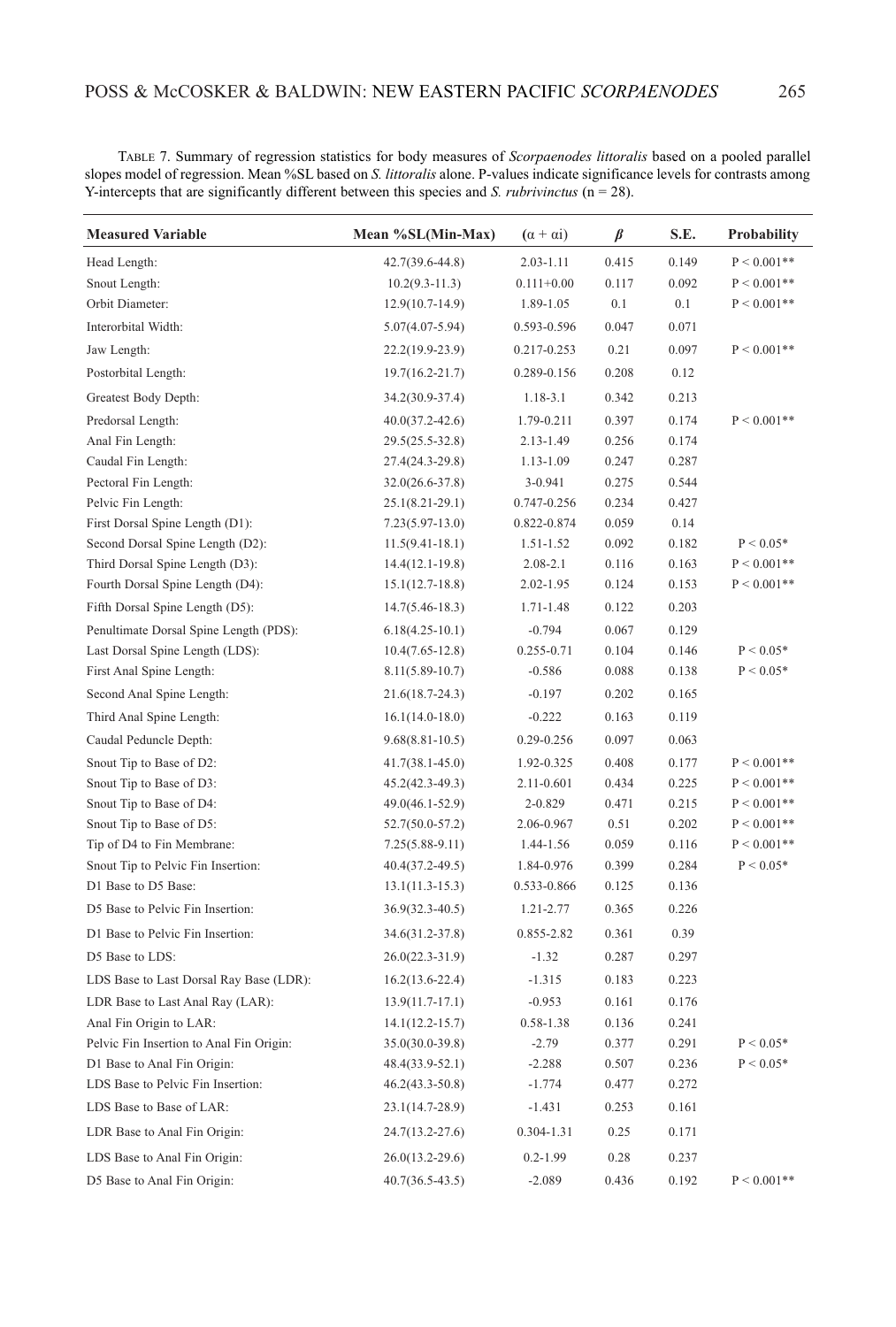TABLE 8. Summary of regression statistics for body measures of *Scorpaenodes smithi* based on a pooled parallel slopes model of regression. Mean %SL based on *S. smithi* alone. P-values indicate significance levels for contrasts among Y-intercepts that are significantly different between this species and *S. rubrivinctus*  $(n = 8)$ .

| <b>Measured Variable</b>                 | $\%$ SL (Min - Max) | $(\alpha + \alpha i)$ | β     | S. E. | <b>Probability</b> |
|------------------------------------------|---------------------|-----------------------|-------|-------|--------------------|
| Head Length:                             | $42.9(40.5 - 44.2)$ | $2.03 - 1.11$         | 0.415 | 0.244 | $P < 0.001**$      |
| Snout Length:                            | $12(10.1-13.2)$     | $0.0718 + 0.00$       | 0.117 | 0.151 |                    |
| Orbit Diameter:                          | $13.3(12.1 - 14.9)$ | 1.9-1.05              | 0.1   | 0.166 | $P < 0.001**$      |
| Interorbital Width:                      | $6.96(6.13 - 7.68)$ | 0.445-0.578           | 0.047 | 0.121 | $P < 0.001**$      |
| Jaw Length:                              | $22.4(21.6-23.6)$   | 0.381-0.265           | 0.21  | 0.165 |                    |
| Postorbital Length:                      | $19.9(18.5 - 20.8)$ | 0.409-0.168           | 0.208 | 0.194 | $P < 0.001**$      |
| Greatest Body Depth:                     | $40.3(37.2 - 42.8)$ | 1.03-3.09             | 0.342 | 0.359 | $P < 0.001**$      |
| Predorsal Length:                        | 41.9(39.9-44.6)     | 1.89-0.214            | 0.397 | 0.301 | $P < 0.05*$        |
| Anal Fin Length:                         | $31.3(29.6 - 33.4)$ | 2.18-1.49             | 0.256 | 0.284 |                    |
| Caudal Fin Length:                       | $26.8(25.1 - 29.5)$ | $1.28 - 1.1$          | 0.247 | 0.465 |                    |
| Pectoral Fin Length:                     | $29.6(27.1-33)$     | 3.04-0.945            | 0.275 | 0.874 | $P < 0.05*$        |
| Pelvic Fin Length:                       | $26(24.9 - 27.8)$   | 0.9-0.278             | 0.234 | 0.685 |                    |
| First Dorsal Spine Length (D1):          | $8.53(7.93-10.3)$   | 0.828-0.875           | 0.059 | 0.227 |                    |
| Second Dorsal Spine Length (D2):         | $11.6(9.14-13.1)$   | 1.48-1.51             | 0.092 | 0.295 |                    |
| Third Dorsal Spine Length (D3):          | $15.5(13.4-17.7)$   | 2.14-2.11             | 0.116 | 0.265 |                    |
| Fourth Dorsal Spine Length (D4):         | $16.4(13.4-18.9)$   | 2.07-1.97             | 0.124 | 0.261 |                    |
| Fifth Dorsal Spine Length (D5):          | $16.2(15.3 - 17.3)$ | 1.68-1.49             | 0.122 | 0.336 |                    |
| Penultimate Dorsal Spine Length (PDS):   | $4.95(3.47 - 7.46)$ | $-1.029$              | 0.067 | 0.218 | $P < 0.05*$        |
| Last Dorsal Spine Length (LDS):          | $10.2(8.91-12.4)$   | 0.236-0.710           | 0.104 | 0.234 |                    |
| First Anal Spine Length:                 | $3.79(3.07 - 4.21)$ | $-0.568$              | 0.088 | 0.224 | $P < 0.001**$      |
| Second Anal Spine Length:                | $14.7(14-15.3)$     | $-0.195$              | 0.202 | 0.275 | $P < 0.001**$      |
| Third Anal Spine Length:                 | $14.2(11.9-15.3)$   | $0.02 + 0.00$         | 0.163 | 0.2   | $P < 0.001**$      |
| Caudal Peduncle Depth:                   | $11.2(10.6 - 12.3)$ | 0.323-0.255           | 0.097 | 0.104 | $P < 0.05*$        |
| Snout Tip to Base of D2:                 | $42.5(40.3 - 45.5)$ | 2.12-0.342            | 0.408 | 0.304 | $P < 0.001**$      |
| Snout Tip to Base of D3:                 | $45.6(42.4 - 49.1)$ | 1.93-0.583            | 0.434 | 0.406 | $P < 0.05*$        |
| Snout Tip to Base of D4:                 | $49.5(47.6 - 51.5)$ | 1.77-0.803            | 0.471 | 0.387 | $P < 0.05*$        |
| Snout Tip to Base of D5:                 | 53.5(51.5-54.9)     | 1.81-0.934            | 0.51  | 0.377 | $P < 0.05*$        |
| Tip of D4 to Fin Membrane:               | $8.21(7.48-9.04)$   | 1.39-1.55             | 0.059 | 0.187 | $P < 0.05*$        |
| Snout Tip to Pelvic Fin Insertion:       | 44(39.2-53.8)       | 1.97-0.992            | 0.399 | 0.462 |                    |
| D1 Base to D5 Base:                      | $14.7(13.2-16)$     | 0.48-0.847            | 0.125 | 0.23  | $P < 0.05*$        |
| D5 Base to Pelvic Fin Insertion:         | $42.5(40.1 - 46.2)$ | 1.17-2.77             | 0.365 | 0.378 | $P < 0.001**$      |
| D1 Base to Pelvic Fin Insertion:         | $40.2(38.3 - 42.8)$ | 1.01-2.83             | 0.361 | 0.632 |                    |
| D5 Base to LDS:                          | $26.2(23.7-30.4)$   | $-1.18$               | 0.287 | 0.479 |                    |
| LDS Base to Last Dorsal Ray Base (LDR):  | $17.2(15.6 - 18.6)$ | $-1.261$              | 0.183 | 0.367 |                    |
| LDR Base to Last Anal Ray (LAR):         | $15.6(13.6-17)$     | $-0.962$              | 0.161 | 0.288 | $P < 0.05*$        |
| Anal Fin Origin to LAR:                  | $15.9(14.2 - 17.6)$ | $0.763 - 1.39$        | 0.136 | 0.39  |                    |
| Pelvic Fin Insertion to Anal Fin Origin: | 32.6(25.7-39.6)     | $-2.79$               | 0.377 | 0.489 |                    |
| D1 Base to Anal Fin Origin:              | $50.1(48.7-52)$     | $-2.621$              | 0.507 | 0.431 |                    |
| LDS Base to Pelvic Fin Insertion:        | $49.1(43.6 - 53.1)$ | $-2.016$              | 0.477 | 0.451 | $P < 0.05*$        |
| LDS Base to Base of LAR:                 | $25.5(23.2 - 27.5)$ | $-1.57$               | 0.253 | 0.271 | $P < 0.05*$        |
| LDR Base to Anal Fin Origin:             | $28.3(25.7-29.9)$   | 0.334-1.31            | 0.25  | 0.275 | $P < 0.001**$      |
| LDS Base to Anal Fin Origin:             | 29.9(27.8-31.8)     | $-2.0038$             | 0.28  | 0.389 |                    |
| D5 Base to Anal Fin Origin:              | $42.2(40.8 - 43.7)$ | $-2.129$              | 0.436 | 0.312 |                    |